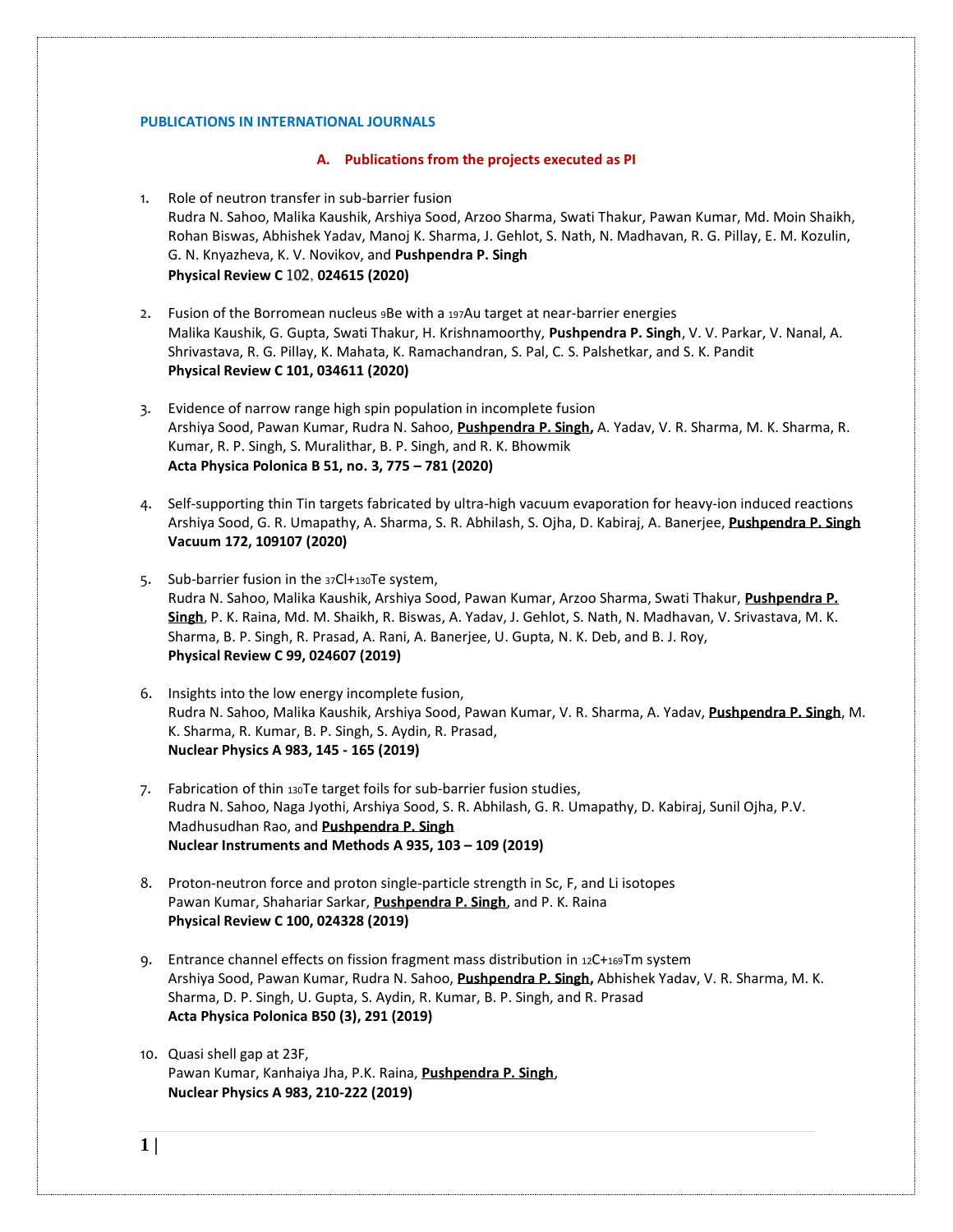11. Entrance Channel Effect on Incomplete Fusion,

Rudra N. Sahoo, Malika Kaushik, Arshiya Sood, Pawan Kumar, Vijay R. Sharma, Abhishek Yadav, Mohd Shuaib, D. P. Singh, **Pushpendra P. Singh**, Unnati Gupta, Manoj K. Sharma, R. Kumar, B.P. Singh, S. Aydin, H. J. Wollersheim, R. Prasad

**Acta Physica Polonica B49 (3), 585 (2018)**

- **12.** Fission-like events in 12C+169Tm at low excitation energies Arshiya Sood, **Pushpendra P. Singh**, Rudra N. Sahoo, Pawan Kumar, A. Yadav, Vijay R. Sharma, Mohd. Shuaib, Manoj K. Sharma, D. P. Singh, Unnati Gupta, R. Kumar, S. Aydin, B. P. Singh, H. J. Wollersheim, and R. Prasad **Physical Review C 96, 014620 (2017)**
- 13. Systematic study of low-energy incomplete fusion: Role of entrance channel parameters Abhishek Yadav, **Pushpendra P. Singh,** Mohd. Shuaib, V. R. Sharma, Indu Bala, Unnati, S. Gupta, D. P. Singh, M. K. Sharma, R. Kumar, S. Murlithar, R. P. Singh, B. P. Singh, and R. Prasad **Physical Review C 96, 044614 (2017)**
- 14. Precompound emission in low-energy heavy-ion interactions from recoil range and spin distributions of heavy residues: A new experimental method M. K. Sharma, **Pushpendra P. Singh,** V. R. Sharma, Mohd. Shuaib, D. P. Singh, Abhishek Yadav, Unnati, R. Kumar, B. P. Singh, and R. Prasad **Physical Review C 94, 044617 (2016)**
- 15. Incomplete fusion in 16O+159Tb, V. R. Sharma, **Pushpendra P. Singh,** M. Shuaib, Abhishek Yadav, Indu Bala, M. K. Sharma, S. Gupta, D. P. Singh, R. Kumar, S. Muralithar, R. P. Singh, B. P. Singh, R. Prasad, R. K. Bhowmik, **Nuclear Physics A 946, 182 - 193 (2016)**
- 16. Systematic study of pre-equilibrium emission at low energies in <sup>12</sup>C- and <sup>16</sup>O-induced reactions M. K. Sharma, **Pushendra P. Singh,** D. P. Singh, Abhishek Yadav, V. R. Sharma, et al., **Physical Review C 91, 014603 (2015)**
- **17.** Signature of pre-equilibrium-emission in forward-to-backward yield ratio measurement Abhishek Yadav, **[Pushpendra](http://publish.aps.org/search/field/author/P.%20P.%20Singh) P. Singh**, V. R. Sharma, Unnati, D. P. Singh, M. K. Sharma, B.P. Singh, R. Prasad, R. Kumar, R. P. Singh, S. Muralithar and R.K. Bhowmik **International Journal of Modern Physics E 20, 2133-2142 (2011)**
- 18. Probing of incomplete fusion dynamics by spin-distribution measurement **[Pushpendra](http://publish.aps.org/search/field/author/P.%20P.%20Singh) P. Singh**, B. P. Singh, M. K. Sharma, Unnati, R. Kumar, D. Singh, S. Muralithar, R. P. Singh, M. A. Ansari, R. Prasad and R. K. Bhowmik **Physics Letters B 671, 20-24 (2009)**
- **19.** Role of high l-values in the onset of incomplete fusion **[Pushpendra](http://publish.aps.org/search/field/author/P.%20P.%20Singh) P. Singh,** Abhishek Yadav, D. P. Singh, U. Gupta, M. K. Sharma, R. Kumar, D. Singh, S. Muralithar, R. P. Singh, M. A. Ansari, B. P. Singh, R. Prasad and R. K. Bhowmik **Physical Review C 80, 064603 (2009)**
- 20. Disentangling of full and partial LMT events in 16O+169Tm system at Eproj ≤ 5.4 MeV/nucleon Unnati, **[Pushpendra](http://publish.aps.org/search/field/author/P.%20P.%20Singh) P. Singh,** D. P. Singh, M. K. Sharma, Abhishek Yadav, R. Kumar, S. Gupta, H. D. Bhardwaj, B. P. Singh, and R. Prasad **Physical Review C 80, 024613 (2009)**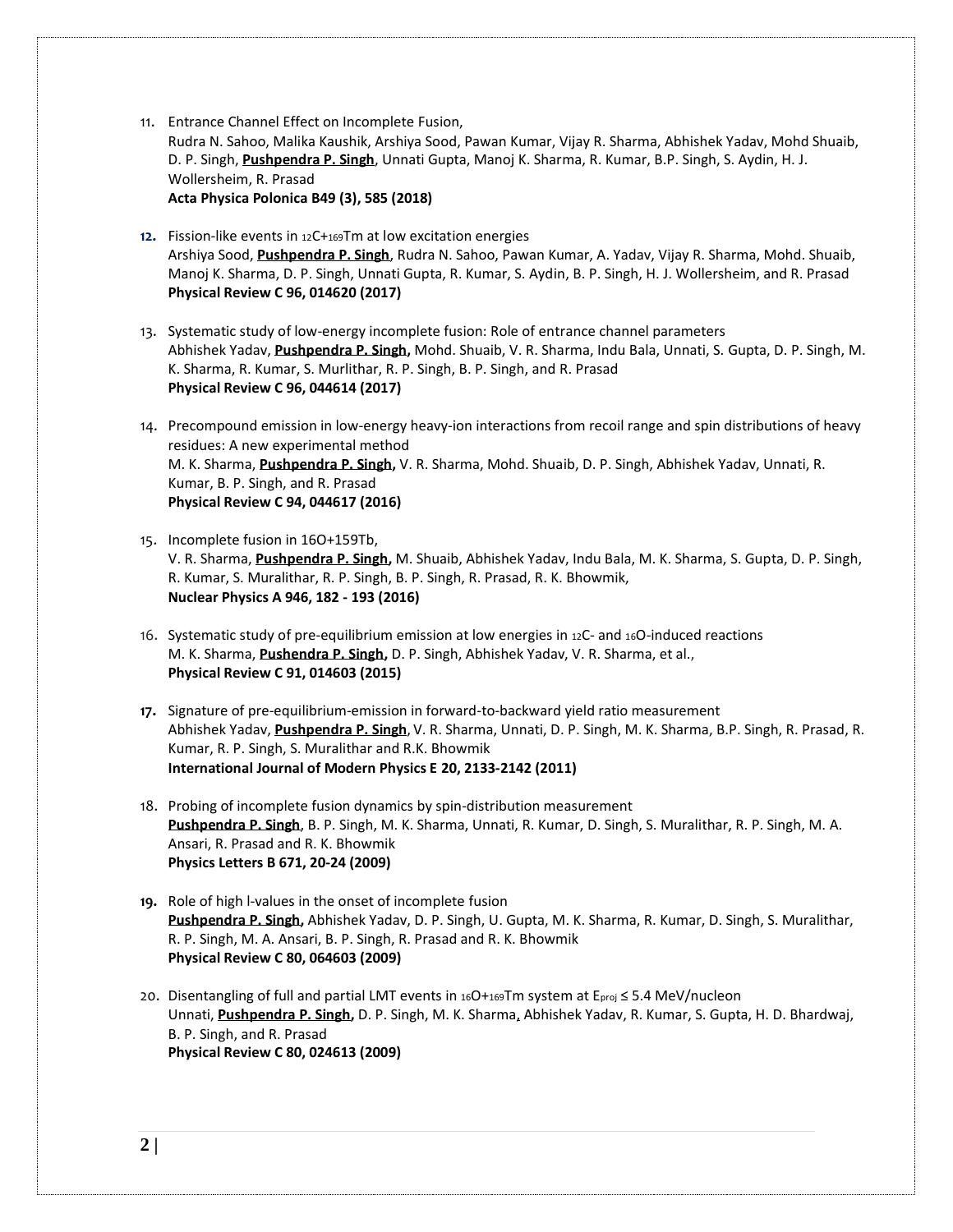- 21. Spin distribution studies: A sensitive probe for incomplete fusion reaction dynamics **[Pushpendra](http://publish.aps.org/search/field/author/P.%20P.%20Singh) P. Singh,** B. P. Singh, M. K. Sharma, Unnati, R. Kumar, D. Singh, S. Muralithar, R. P. Singh, M. A. Ansari, K. S. Golda, H. D. Bhardwaj, R. Prasad and R. K. Bhowmik **Physical Review C 78, 017602 (2008)**
- **22.** Influence of incomplete fusion on complete fusion: Observation of large ICF fraction at  $E/A \approx 5-7$  MeV **[Pushpendra](http://publish.aps.org/search/field/author/P.%20P.%20Singh) P. Singh,** B. P. Singh, M. K. Sharma, Unnati, D. P. Singh, R. Kumar, K. S. Golda, and R. Prasad **Physical Review C 77, 014607 (2008)**
- 23. Production of fission like events after CF and/or ICF of 16O with 159Tb and 169Tm at E/A  $\approx$  6 MeV **[Pushpendra](http://publish.aps.org/search/field/author/P.%20P.%20Singh) P. Singh,** B. P. Singh, B. Sharma, Unnati, M. K. Sharma, H. D. Bhardwaj, R. Kumar, K. S. Golda and R. Prasad **International Journal of Modern Physics E17, NO.3, 549-566 (2008)**
- 24. Observation of a large incomplete fusion in 16O+103Rh system at E = 40-85 MeV Unnati, **[Pushpendra](http://publish.aps.org/search/field/author/P.%20P.%20Singh) P. Singh,** D. P. Singh, M. K. Sharma, B. P. Singh, and R. Prasad **Nuclear Physics A 811, 77-92 (2008)**
- **25.** Large pre-equilibrium emission in alpha+natNi interaction at ≈ 8-45 MeV Abhishek Yadav, **[Pushpendra](http://publish.aps.org/search/field/author/P.%20P.%20Singh) P. Singh,** M. M. Musthafa, D. P. Singh, Unnati, M. K. Sharma, B. P. Singh, and R. Prasad **Physical Review C 78, 044606 (2008)**
- **26.** Observation of complete- and incomplete-fusion components in 159Tb,169Tm(16O,x) reactions: Measurement and analysis of forward recoil ranges at  $E/A \approx 6$  MeV **[Pushpendra](http://publish.aps.org/search/field/author/P.%20P.%20Singh) P. Singh,** M. K. Sharma, Unnati, Devendra P. Singh, R. Kumar, B. P. Singh, and R. Prasad **European Physical Journal A34, 29-39 (2007**)
- 27. Examining the Role of Transfer in Sub-barrier Fusion Enhancement: 35,37Cl + 130Te Systems Rudra N. Sahoo, Malika Kaushik, Arshiya Sood, Pawan Kumar, Arzoo Sharma, Swati Thakur, **Pushpendra P. Singh**, P. K. Raina, R. Biswas, J. Gehlot, S. Nath, N. Madhavan, A. Yadav, Md. Moin Shaikh, M. K. Sharma, N. K. Deb, A. Rani, A. Banerjee, U. Gupta, B. J. Roy, B. P. Singh and R. Prasad **Jour. Phys. Soc. of Jpn - NN2018-029 (2019), in press**
	- **B. Publications from collaborative experiments performed in India**
- 28. Activity induced in different rare earth materials using heavy ion oxygen beam; thin layer activation analysis, Varun Vijay Savadi, D.P. Singh, S.K. Joshi, I. Majeed, Md. Shuaib, V.R. Sharma, A. Yadav, R. Kumar, **P. P. Singh**, Unnati, M.K. Sharma, S. Pandey, B.P. Singh, R. Prasad **Nuclear Inst. and Methods in Physics Research B 479, 102–109 (2020)**
- 29. Mass and isotopic yield distributions of fission-like events in the 19F + 169Tm system at low energies Mohd. Shuaib, Vijay R. Sharma, A. Yadav, Swati Thakur, Manoj K. Sharma, Ishfaq Majeed, Mahesh Kumar, **Pushpendra P. Singh**, Devendra P. Singh, R. Kumar, R. P. Singh, S. Muralithar, B. P. Singh, and R. Prasad **Physical Review C 99, 024617 (2019)**
- 30. Fission-like events in the 14N + 181Ta system Vijay R. Sharma, R. Kumar, S. Mukherjee, E. F. Aguilera, Mohd. Shuaib, and **Pushpendra P. Singh**, et al. **Physical Review C 99, 034617 (2019)**
- 31. Thin layer activation analysis of 16O induced reactions for surface wear studies in some natural isotopes
- **3 |**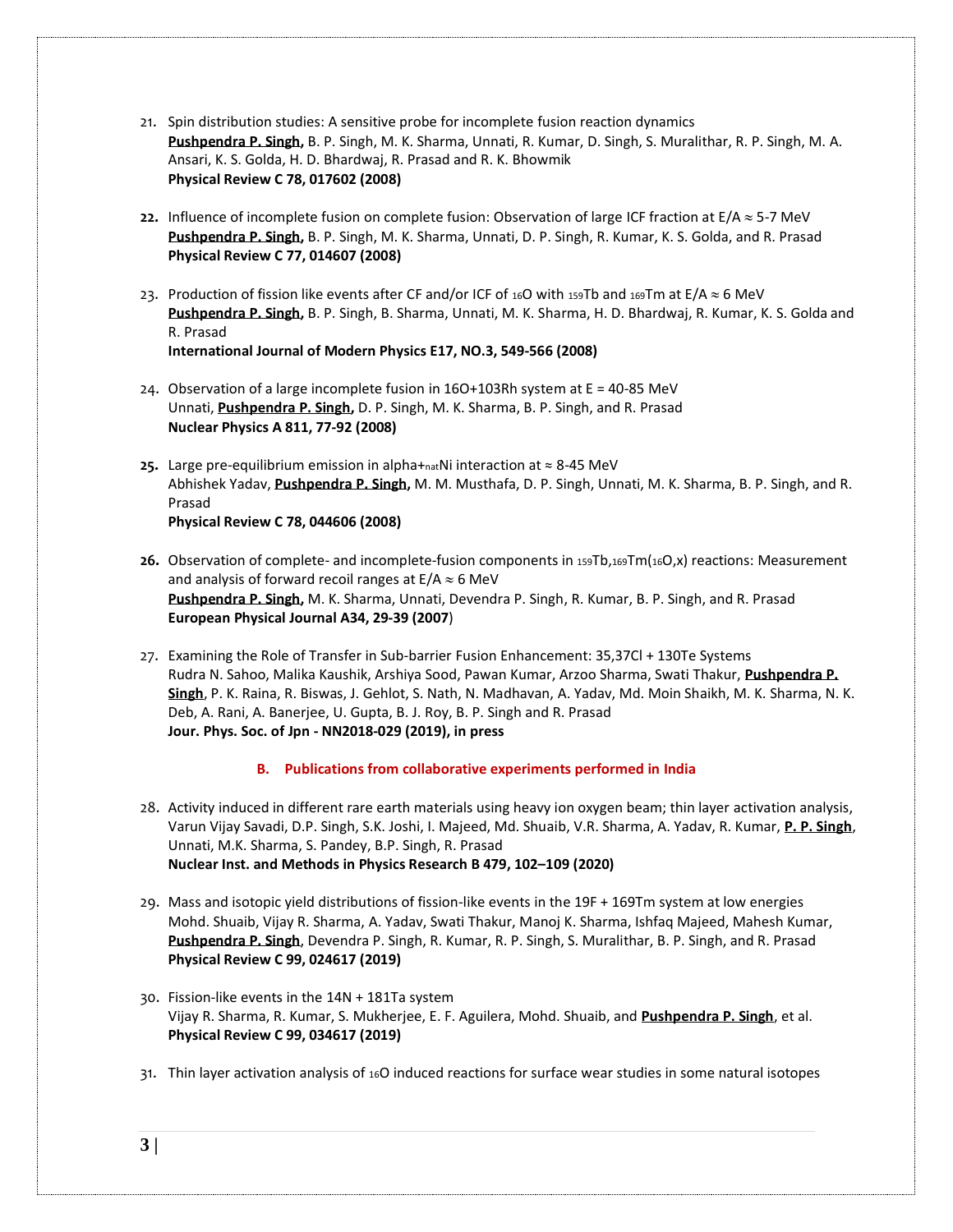V. V. Savadi, Ishfaq Majeed, Mohd Shuaib, Vijay R. Sharma, Abhishek Yadav, D. P Singh, **Pushpendra P Singh**, Unnati, Manoj Kumar Sharma, Rakesh Kumar, B P Singh & R Prasad **Indian Journal of Pure & Applied Physics Vol. 57, 566 – 569 (2019)**

- **32.** Analysis of experimental cross-section for (alpha, n) reactions in odd A and odd Z heavy nuclei: A systematics on pre-compound emission, M. K. Sharma, Mahesh Kumar, Mohd. Shuaib, Vijay R. Sharma, Abhishek Yadav, **[Pushpendra P. Singh,](https://www.facebook.com/iPPSingh?__tn__=K-R&eid=ARBvewzv1xvN4W__0fXf6wor42w6VPVwsBqfuOOBZ7ydC65BhqC2UEoIH_T_W23OZTivuAEZN7v4pKMz&fref=mentions&__xts__%5B0%5D=68.ARDNG1IARyPvZCtyScq2rYWvh2l_AaAdo-dUkFCGfU0G2kUBtG8lcnIf7vjv_lNhdz4AqRWGj1rYug7zGOvapayaUkPyiFc-wQClX1vV6wBo7LAvqKPHVQCcKDIj1JoMkyzv7GrKR1-_VGvgLoXbZ4Yn7xPvCTYyXhgAYJVZbymzL6CnyVzrJJKvEr9I9pg5Xd1WlPf8JkCj3UnRE-QzqUONDFdzTNdxrv3ovM1ypmSZokWJ_BUvTR8gwN-YYfdDKHb2lHd0eq5Nvuab8O-BfCZ2ei-evDlM76HK4FJ1CK9OkYVE5RHLFPtvGvNWzM7HDeP8iwJugqCakxcjgI3xGKsDHhpL)** Devendra P. Singh, B. P. Singh and R. Prasad, **Eur. Phys. J. A 54, 205 (2018)**
- 33. Systematic study of precompound neutron emission in α-particle-induced reactions M. K. Sharma, Mahesh Kumar, Mohd. Shuaib, Vijay Raj Sharma, Abhishek Yadav, **Pushpendra P. Singh,** B. P. Singh, and R. Prasad, **Physical Review C 98, 054607 (2018)**
- 34. Effects of projectile break-up on fusion cross sections at energies near and above the Coulomb barrier: A case of incomplete fusion, Mohd. Shuaib, V. R. Sharma, Abhishek Yadav, M. K. Sharma, **Pushpendra P. Singh**, Devendra P. Singh, R. Kumar, R. P. Singh, S. Muralithar, B. P. Singh, and R. Prasad **Physical Review C 98, 014605 (2018)**
- 35. Deep-inelastic multinucleon transfer processes in the 16O+ 27Al reaction [B. J. Roy,](https://arxiv.org/find/nucl-ex/1/au:+Roy_B/0/1/0/all/0/1) [Y. Sawant,](https://arxiv.org/find/nucl-ex/1/au:+Sawant_Y/0/1/0/all/0/1) [P. Patwari,](https://arxiv.org/find/nucl-ex/1/au:+Patwari_P/0/1/0/all/0/1) [S. Santra,](https://arxiv.org/find/nucl-ex/1/au:+Santra_S/0/1/0/all/0/1) [A. Pal,](https://arxiv.org/find/nucl-ex/1/au:+Pal_A/0/1/0/all/0/1) [A. Kundu,](https://arxiv.org/find/nucl-ex/1/au:+Kundu_A/0/1/0/all/0/1) [D. Chattopadhyay,](https://arxiv.org/find/nucl-ex/1/au:+Chattopadhyay_D/0/1/0/all/0/1) [V. Jha,](https://arxiv.org/find/nucl-ex/1/au:+Jha_V/0/1/0/all/0/1) [S. K. Pandit,](https://arxiv.org/find/nucl-ex/1/au:+Pandit_S/0/1/0/all/0/1) [V. V.](https://arxiv.org/find/nucl-ex/1/au:+Parkar_V/0/1/0/all/0/1)  [Parkar,](https://arxiv.org/find/nucl-ex/1/au:+Parkar_V/0/1/0/all/0/1) [K. Ramachandran,](https://arxiv.org/find/nucl-ex/1/au:+Ramachandran_K/0/1/0/all/0/1) [K. Mahata,](https://arxiv.org/find/nucl-ex/1/au:+Mahata_K/0/1/0/all/0/1) [B. K. Nayak,](https://arxiv.org/find/nucl-ex/1/au:+Nayak_B/0/1/0/all/0/1) [A. Saxena,](https://arxiv.org/find/nucl-ex/1/au:+Saxena_A/0/1/0/all/0/1) [S. Kailas,](https://arxiv.org/find/nucl-ex/1/au:+Kailas_S/0/1/0/all/0/1) [T. N. Nag,](https://arxiv.org/find/nucl-ex/1/au:+Nag_T/0/1/0/all/0/1) [R. N. Sahoo,](https://arxiv.org/find/nucl-ex/1/au:+Sahoo_R/0/1/0/all/0/1) **[P. P. Singh](https://arxiv.org/find/nucl-ex/1/au:+Singh_P/0/1/0/all/0/1)**, [K.](https://arxiv.org/find/nucl-ex/1/au:+Sekizawa_K/0/1/0/all/0/1)  [Sekizawa](https://arxiv.org/find/nucl-ex/1/au:+Sekizawa_K/0/1/0/all/0/1) **Physical Review C 97, 034603 (2018)**
- 36. Influence of incomplete fusion on complete fusion at energies above the Coulomb barrier Mohammad Shuaib, Vijay Raj Sharma, Abhishek Yadav, Manoj Kumar Sharma, **Pushpendra P. Singh**, Devendra P. Singh, Rakesh Kumar, R P Singh, S Muralithar, B P Singh **Journal of Physics G: Nuclear and Particle Physics, 44, 105108 (2017)**
- 37. Incomplete fusion studies in the F19+Tb159 system at low energies and its correlation with various systematics Mohd. Shuaib, Vijay R. Sharma, Abhishek Yadav, **Pushpendra P. Singh**, Manoj Kumar Sharma, Devendra P. Singh, R. Kumar, R. P. Singh, S. Muralithar, B. P. Singh, and R. Prasad **Physical Review C 94, 014613 (2016)**
- 38. Spin distribution measurements in 16O+159Tb system: incomplete fusion reactions Vijay R Sharma, Abhishek Yadav, **Pushpendra P Singh**, Indu Bala, Devendra P Singh, Sunita Gupta, M K Sharma, R Kumar, S Muralithar, R P Singh, B P Singh, R K Bhowmik and R Prasad **Journal of Physics G: Nucl. Part. Phys. 42, 055113 (2015), (core author)**
- 39. Low energy incomplete fusion and role of input angular momenta R Kumar, Vijay R Sharma, A. Yadav, **Pushpendra P Singh**, S. Appamababu, A. Aggarwal, B P Singh, S. Mukherjee, S. Muralithar, R. Ali, R K Bhowmik **Acta Physica Polonica B, vol. 46-3, page 453 (2015)**
- **40. Experimental study of cross sections in the C12+Al27 system at ≈3–7MeV/nucleon relevant to the incomplete fusion process** Manoj Kumar Sharma, Abhishek Yadav, Vijay Raj Sharma, Devendra P. Singh, **Pushendra P. Singh**, Unnati, Indu Bala, Rakesh Kumar, B. P. Singh, and R. Prasad **Physical Review C 91, 024608 (2015)**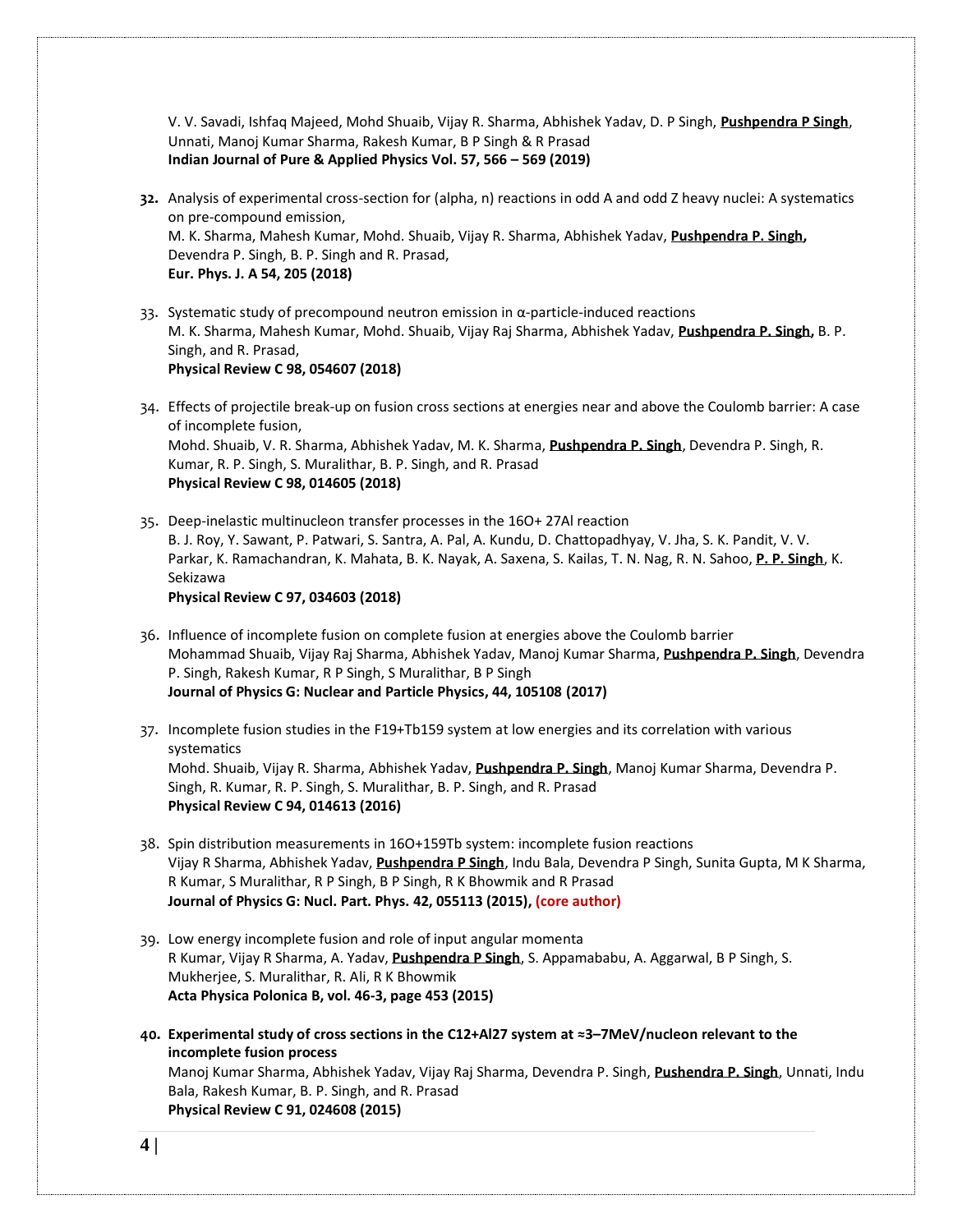- 41. Experimental study of incomplete fusion reactions in the <sup>16</sup>O + <sup>130</sup>Te system below 6 [MeV/nucleon](http://prc.aps.org/accepted/C/10076Pf0Tde1a80494252385bde455460ab6a0a63) Devendra P. Singh, Vijay R. Sharma, Abhishek Yadav, **Pushpendra P. Singh,** Unnati, M. K. Sharma, R. Kumar, B. P. Singh, and R. Prasad **PHYSICAL REVIEW C 89, 024612 (2014)**
- 42. Influence of a one-neutron-excess projectile on low energy incomplete fusion Vijay R. Sharma, Abhishek Yadav, **Pushpendra P. Singh,** Devendra P. Singh, Sunita Gupta, M. K. Sharma, Indu Bala, R. Kumar, S. Muralithar, B. P. Singh, and R. Prasad **PHYSICAL REVIEW C 89, 024608 (2014), (core author)**
- 43. Effect of α-Q value on incomplete fusion [Abhishek](http://publish.aps.org/search/field/author/Abhishek%20Yadav) Yadav, Vijay R. [Sharma,](http://publish.aps.org/search/field/author/Vijay%20R.%20Sharma) **[Pushpendra](http://publish.aps.org/search/field/author/P.%20P.%20Singh) P. Singh**, R. [Kumar,](http://publish.aps.org/search/field/author/R.%20Kumar) D. P. [Singh,](http://publish.aps.org/search/field/author/D.%20P.%20Singh) [Unnati,](http://publish.aps.org/search/field/author/%20Unnati) M. K. [Sharma,](http://publish.aps.org/search/field/author/M.%20K.%20Sharma) [B.](http://publish.aps.org/search/field/author/B.%20P.%20Singh) P. [Singh,](http://publish.aps.org/search/field/author/B.%20P.%20Singh) and R. [Prasad,](http://publish.aps.org/search/field/author/R.%20Prasad) **PHYSICAL REVIEW C 86, 014603 (2012), (core author)**
- 44. Effect of entrance-channel parameters on incomplete fusion reactions [Abhishek](http://publish.aps.org/search/field/author/Abhishek%20Yadav) Yadav, Vijay R. [Sharma,](http://publish.aps.org/search/field/author/Vijay%20R.%20Sharma) **[Pushpendra](http://publish.aps.org/search/field/author/P.%20P.%20Singh) P. Singh**, [Devendra](http://publish.aps.org/search/field/author/Devendra%20P.%20Singh) P. Singh, R. [Kumar,](http://publish.aps.org/search/field/author/R.%20Kumar) [Unnati,](http://publish.aps.org/search/field/author/Unnati) M. K. [Sharma,](http://publish.aps.org/search/field/author/M.%20K.%20Sharma) [B.](http://publish.aps.org/search/field/author/B.%20P.%20Singh) P. [Singh,](http://publish.aps.org/search/field/author/B.%20P.%20Singh) R. [Prasad,](http://publish.aps.org/search/field/author/R.%20Prasad) and R. K. [Bhowmik](http://publish.aps.org/search/field/author/R.%20K.%20Bhowmik) **PHYSICAL REVIEW C 85, 064617 (2012), (core author)**
- 45. Large influence of incomplete fusion in <sup>12</sup>C + <sup>159</sup>Tb at Elab <sup>≈</sup> 4-7 MeV/nucleon [Abhishek](http://publish.aps.org/search/field/author/Abhishek%20Yadav) Yadav, Vijay R. [Sharma,](http://publish.aps.org/search/field/author/Vijay%20R.%20Sharma) **[Pushpendra](http://publish.aps.org/search/field/author/P.%20P.%20Singh) P. Singh**, [Devendra](http://publish.aps.org/search/field/author/Devendra%20P.%20Singh) P. Singh, Manoj K. [Sharma,](http://publish.aps.org/search/field/author/Manoj%20K.%20Sharma) [Unnati](http://publish.aps.org/search/field/author/Unnati%20Gupta) Gupta, [R.](http://publish.aps.org/search/field/author/R.%20Kumar) [Kumar,](http://publish.aps.org/search/field/author/R.%20Kumar) B. P. [Singh,](http://publish.aps.org/search/field/author/B.%20P.%20Singh) R. [Prasad,](http://publish.aps.org/search/field/author/R.%20Prasad) and R. K. [Bhowmik](http://publish.aps.org/search/field/author/R.%20K.%20Bhowmik) **PHYSICAL REVIEW C 85, 034614 (2012), (core author)**
- **46.** Identification of fission-like events in the 16O+181Ta system: mass and isotopic yield distribution Vijay R. [Sharma,](http://publish.aps.org/search/field/author/Vijay%20R.%20Sharma) [Abhishek](http://publish.aps.org/search/field/author/Abhishek%20Yadav) Yadav, **[Pushpendra](http://publish.aps.org/search/field/author/P.%20P.%20Singh) P. Singh**, Manoj K. [Sharma,](http://publish.aps.org/search/field/author/Manoj%20K.%20Sharma) [Devendra](http://publish.aps.org/search/field/author/Devendra%20P.%20Singh) P. Singh, [Unnati,](http://publish.aps.org/search/field/author/Unnati) [R.](http://publish.aps.org/search/field/author/R.%20Kumar) [Kumar,](http://publish.aps.org/search/field/author/R.%20Kumar) K. S. [Golda,](http://publish.aps.org/search/field/author/K.%20S.%20Golda) B. P. [Singh,](http://publish.aps.org/search/field/author/B.%20P.%20Singh) A. K. [Sinha,](http://publish.aps.org/search/field/author/A.%20K.%20Sinha) and R. [Prasad](http://publish.aps.org/search/field/author/R.%20Prasad) **PHYSICAL REVIEW C84, 014612 (2011), (core author)**
- **47.** Enhanced 0+g.s.  $\rightarrow$  2+1 E2 transition strength in 112,114Sn\* R. Kumar, P. Doornenbal, A. Jhingan, R.K. Bhowmik, S. Appannababu, P. Bednarczyk, L. Cáceres, J. Cederkäll, A. Ekström, R. Garg, J. Gerl, M. Górska, H. Grawe, J. Kaur, I. Kojouharov, S. Mandal, S. Mukherjee, S. Muralithar, W. Prokopowicz, **[Pushpendra](http://publish.aps.org/search/field/author/P.%20P.%20Singh) P. Singh**, P. Reiter, H. Schaffner, A. Sharma, R.P. Singh, D. Siwal, H.J Wollersheim **ACTA PHYSICA POLONICA B42, 813 (2011)**
- **48.** [Enhanced](http://prc.aps.org/abstract/PRC/v81/i2/e024306) 0g.s.+→21+ E2 transition strength in <sup>112</sup>Sn R. Kumar, P. Doornenbal, A. Jhingan, R. K. Bhowmik, S. Muralithar, S. Appannababu, R. Garg, J. Gerl, M. Górska, J. Kaur, I. Kojouharov, S. Mandal, S. Mukherjee, D. Siwal, A. Sharma, **[Pushpendra](http://publish.aps.org/search/field/author/P.%20P.%20Singh) P. Singh**, R. P. Singh, and H. -J. Wollersheim **PHYSICAL REVIEW C81, 024306 (2010)**
- **49.** Energy dependence of incomplete fusion processes in the 16O+181Ta system: Measurement and analysis of forward-recoil--range distributions at Elab≈7 MeV/nucleon D. P. Singh, Unnati, **[Pushpendra](http://publish.aps.org/search/field/author/P.%20P.%20Singh) P. Singh,** Abhishek Yadav, M. K. Sharma, B. P. Singh, K. S. Golda, R. Kumar, A. K. Sinha and R. Prasad **PHYSICAL REVIEW C81, 054607 (2010), (core author)**
- **50.** Incomplete fusion dynamics by spin distribution measurements D. [Singh,](http://publish.aps.org/search/field/author/D.%20Singh) R. [Ali,](http://publish.aps.org/search/field/author/R.%20Ali) M. Afzal [Ansari,](http://publish.aps.org/search/field/author/M.%20Afzal%20Ansari) K. [Surendra](http://publish.aps.org/search/field/author/K.%20Surendra%20Babu) Babu, **[Pushpendra](http://publish.aps.org/search/field/author/P.%20P.%20Singh) P. Singh**, M. K. [Sharma,](http://publish.aps.org/search/field/author/M.%20K.%20Sharma) B. P. [Singh,](http://publish.aps.org/search/field/author/B.%20P.%20Singh) [Rishi](http://publish.aps.org/search/field/author/Rishi%20K.%20Sinha) K. [Sinha,](http://publish.aps.org/search/field/author/Rishi%20K.%20Sinha) R. [Kumar,](http://publish.aps.org/search/field/author/R.%20Kumar) S. [Muralithar,](http://publish.aps.org/search/field/author/S.%20Muralithar) R. P. [Singh](http://publish.aps.org/search/field/author/R.%20P.%20Singh) and R. K. [Bhowmik](http://publish.aps.org/search/field/author/R.%20K.%20Bhowmik) **PHYSICAL REVIEW C 81, 027602 (2010)**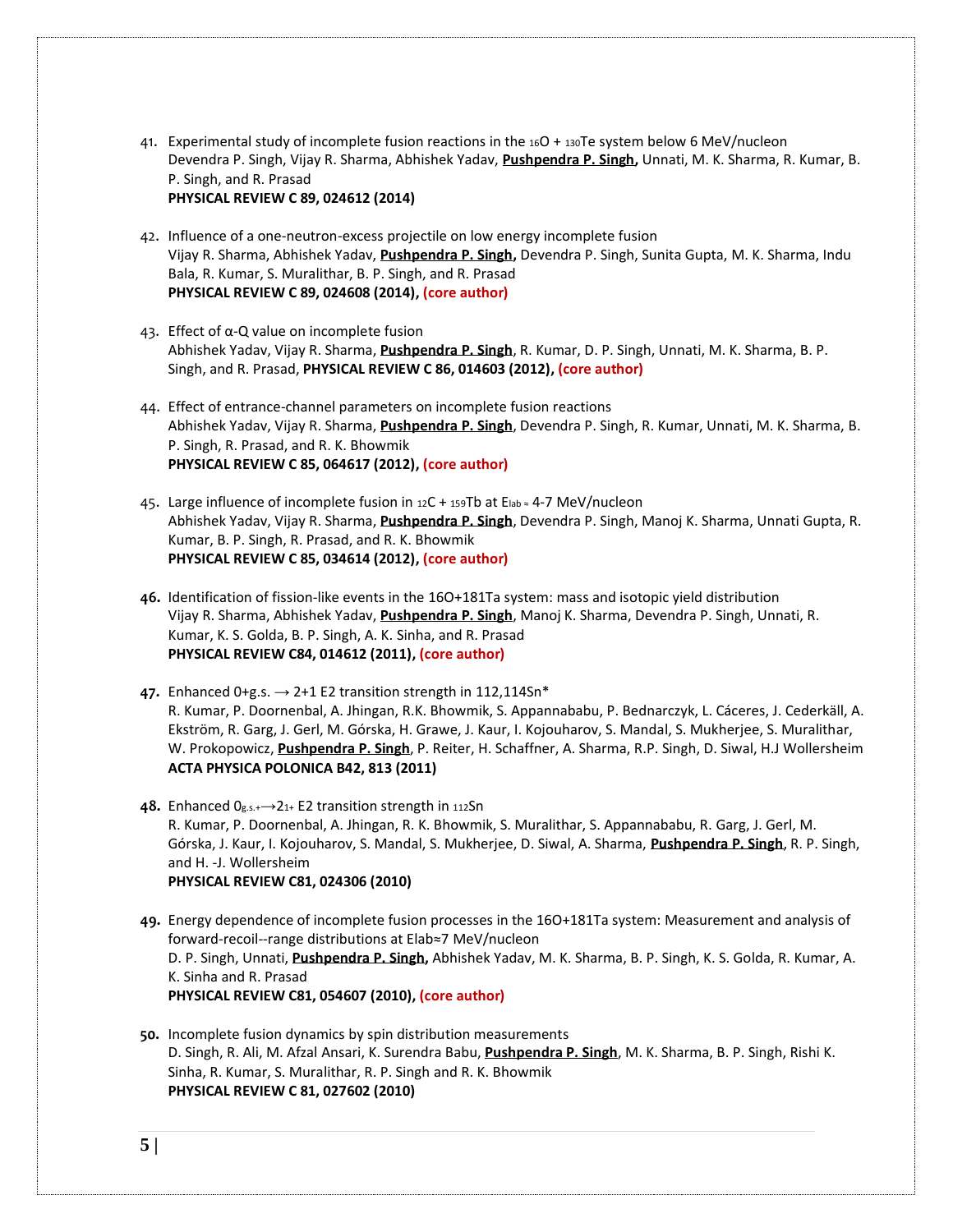- **51.** [Investigation of the role of break-up processes on the fusion of](http://prc.aps.org/accepted/C/be075Pc8Pd71f20f62d50c182c22c36d135086fcf?ajax=1&height=500&width=500) 16O induced reactions D. P. Singh, Unnati, **[Pushpendra](http://publish.aps.org/search/field/author/P.%20P.%20Singh) P. Singh,** Abhishek Yadav, M. K. Sharma, B. P. Singh, K. S. Golda, R. Kumar, A. K. Sinha and R. Prasad **PHYSICAL REVIEW C80, 014601 (2009), (core author)**
- 52. Reaction mechanism in 16O+27Al system: Measurement and analysis of excitations and angular distributions M. K. Sharma, Unnati, D. P. Singh, **[Pushpendra](http://publish.aps.org/search/field/author/P.%20P.%20Singh) P. Singh,** B. P. Singh, and R. Prasad **PHYSICAL REVIEW C75, 064608 (2007)**
- 53. A study of pre-equilibrium emission of neutrons in 93Nb(alpha, xn) reactions M. K. Sharma, H.D. Bhardwaj, Unnati, **[Pushpendra](http://publish.aps.org/search/field/author/P.%20P.%20Singh) P. Singh,** D. P. Singh, B.P. Singh and R. Prasad **EUROPEAN PHYSICAL JOURNAL A31, 43-51 (2006)**

# **C. Publications from International Collaborations**

54. Benchmarking the PreSPEC@GSI experiment for Coulex-multipolarimetry on the  $\pi(p3/2) \to \pi(p1/2)$  spin-flip transition in 85Br [P. Napiralla,](https://link.springer.com/article/10.1140%2Fepja%2Fs10050-020-00148-2#auth-1) [M. Lettmann,](https://link.springer.com/article/10.1140%2Fepja%2Fs10050-020-00148-2#auth-2) [C. Stahl,](https://link.springer.com/article/10.1140%2Fepja%2Fs10050-020-00148-2#auth-3) [G. Rainovski,](https://link.springer.com/article/10.1140%2Fepja%2Fs10050-020-00148-2#auth-4) [N. Pietralla,](https://link.springer.com/article/10.1140%2Fepja%2Fs10050-020-00148-2#auth-5) .., [E. Sanchis,](https://link.springer.com/article/10.1140%2Fepja%2Fs10050-020-00148-2#auth-69) [L. G. Sarmiento,](https://link.springer.com/article/10.1140%2Fepja%2Fs10050-020-00148-2#auth-70) [H. Schaffner,](https://link.springer.com/article/10.1140%2Fepja%2Fs10050-020-00148-2#auth-71) [J.](https://link.springer.com/article/10.1140%2Fepja%2Fs10050-020-00148-2#auth-72)  [Simpson,](https://link.springer.com/article/10.1140%2Fepja%2Fs10050-020-00148-2#auth-72) [P. P. Singh,](https://link.springer.com/article/10.1140%2Fepja%2Fs10050-020-00148-2#auth-73) [J. J. Valiente-Dobón,](https://link.springer.com/article/10.1140%2Fepja%2Fs10050-020-00148-2#auth-74) [V. Werner](https://link.springer.com/article/10.1140%2Fepja%2Fs10050-020-00148-2#auth-75) and [O. Wieland](https://link.springer.com/article/10.1140%2Fepja%2Fs10050-020-00148-2#auth-76)

# **[European Physical Journal A](https://link.springer.com/journal/10050) 56, 147 (2020)**

55. Formation and Decay of the Composite System Z = 120 in Reactions with Heavy Ions at Energies Near the Coulomb Barrier

K. V. Novikova, E. M. Kozulin, G. N. Knyazheva, I. M. Itkis, A. V. Karpov, M. G. Itkis, I. N. Diatlov, M. Cheralu, B. Gall, Z. Asfari, N. I. Kozulina, D. Kumar, I. V. Pchelintsev, V. N. Loginov, A. E. Bondarchenko, **P. P. Singh**, I. V. Vorobiev, S. Heinzd, W. H. Trzaska, E. Vardaci, N. Tortorelli, C. Borcea, and I. Harca **Bulletin of the Russian Academy of Sciences: Physics, Vol. 84, No. 4, pp. 495–499 (2020)**

56. Lifetime measurements of N≃20 phosphorus isotopes using the AGATA γ-ray tracking spectrometer

[L. Grocutt,](https://journals.aps.org/search/field/author/L%20Grocutt) [R. Chapman,](https://journals.aps.org/search/field/author/R%20Chapman) [M. Bouhelal,](https://journals.aps.org/search/field/author/M%20Bouhelal) [F. Haas,](https://journals.aps.org/search/field/author/F%20Haas) [A. Goasduff,](https://journals.aps.org/search/field/author/A%20Goasduff) [J. F. Smith,](https://journals.aps.org/search/field/author/J%20F%20Smith) [S. Courtin,](https://journals.aps.org/search/field/author/S%20Courtin) [D. Bazzacco,](https://journals.aps.org/search/field/author/D%20Bazzacco) [T. Braunroth,](https://journals.aps.org/search/field/author/T%20Braunroth) [L.](https://journals.aps.org/search/field/author/L%20Capponi)  [Capponi,](https://journals.aps.org/search/field/author/L%20Capponi) [L. Corradi,](https://journals.aps.org/search/field/author/L%20Corradi) [X. Derkx,](https://journals.aps.org/search/field/author/X%20Derkx) [P. Desesquelles,](https://journals.aps.org/search/field/author/P%20Desesquelles) [M. Doncel,](https://journals.aps.org/search/field/author/M%20Doncel) [E. Fioretto,](https://journals.aps.org/search/field/author/E%20Fioretto) [A. Gottardo,](https://journals.aps.org/search/field/author/A%20Gottardo) [V. Liberati,](https://journals.aps.org/search/field/author/V%20Liberati) [B. Melon,](https://journals.aps.org/search/field/author/B%20Melon) [D.](https://journals.aps.org/search/field/author/D%20Mengoni)  [Mengoni,](https://journals.aps.org/search/field/author/D%20Mengoni) [C. Michelagnoli,](https://journals.aps.org/search/field/author/C%20Michelagnoli) [T. Mijatović](https://journals.aps.org/search/field/author/T%20Mijatovi), [V. Modamio,](https://journals.aps.org/search/field/author/V%20Modamio) [G. Montagnoli,](https://journals.aps.org/search/field/author/G%20Montagnoli) [D. Montanari,](https://journals.aps.org/search/field/author/D%20Montanari) [K. F. Mulholland,](https://journals.aps.org/search/field/author/K%20F%20Mulholland) [D. R.](https://journals.aps.org/search/field/author/D%20R%20Napoli)  [Napoli,](https://journals.aps.org/search/field/author/D%20R%20Napoli) [C. Petrache,](https://journals.aps.org/search/field/author/C%20Petrache) [A. Pipidis,](https://journals.aps.org/search/field/author/A%20Pipidis) [F. Recchia,](https://journals.aps.org/search/field/author/F%20Recchia) [E. Sahin,](https://journals.aps.org/search/field/author/E%20Sahin) **[P. P. Singh](https://journals.aps.org/search/field/author/P%20P%20Singh)**, [A. M. Stefanini,](https://journals.aps.org/search/field/author/A%20M%20Stefanini) [S. Szilner,](https://journals.aps.org/search/field/author/S%20Szilner) and [J. J. Valiente-](https://journals.aps.org/search/field/author/J%20J%20ValienteDobn)[Dobón](https://journals.aps.org/search/field/author/J%20J%20ValienteDobn)

### **Phys. Rev. C 100, 064308 (2019)**

- 57. Isospin dependence of electromagnetic transition strengths among an isobaric triplet A Boso, S.A. Milne, M.A. Bentley, F. Recchia, S.M. Lenzi, D. Rudolph, M. Labiche, X. Pereira-Lopez, S. Afara, F. Ameil, T. Arici, S. Aydin, M. Axiotis, D. Barrientos, G. Benzoni, B. Birkenbach, A.J. Boston, H.C. Boston, P. Boutachkov, A. Bracco, A.M. Bruce, B. Bruyneel, B. Cederwall, E. Clement, M.L. Cortes, D.M. Cullen, P. Désesquelles, Zs. Dombràdi, C. Domingo-Pardo, J. Eberth, C. Fahlander, M. Gelain, V. González, P.R. John, J. Gerl, P. Golubev, M. Górska, A. Gottardo, T. Grahna, L. Grassi, T. Habermann, L.J. Harkness-Brennano, T.W. Henryb, H. Hess, I. Kojouharov, W. Korten, N. Lalovic, M. Lettmann, C. Lizarazo, C. Louchart-Henning, R. Menegazzo, D. Mengoni, E. Merchan, C. Michelagnoli, B. Million, V. Modamio, T. Moeller, D.R. Napoli, J. Nyberg, B.S. Nara Singh, H. Pai, N. Pietralla, S. Pietri, Zs. Podolyak, R.M. Perez Vidal, A. Pullia, D. Ralet, G. Rainovski, M. Reese, P. Reiter, M.D. Salsac, E. Sanchis, L.G. Sarmiento H. Schaffner, L.M. Scruton, **P.P. Singh**, C. Stahl, S. Uthayakumaar, J.J. Valiente-Dobón, O. Wieland **Physics Letters B 797, 134835 (2019)**
- 58. Study of isomeric states in 198,200,202,206Pb and 206Hg populated in fragmentation reactions N Lalović, D Rudolph, Zs Podolyák, L G Sarmiento, E C Simpson, T Alexander, M L Cortés, J Gerl, P Golubev, F Ameil, T Arici, Ch Bauer, D Bazzacco, M A Bentley, P Boutachkov, M Bowry, C Fahlander, A Gadea, J Gellanki, A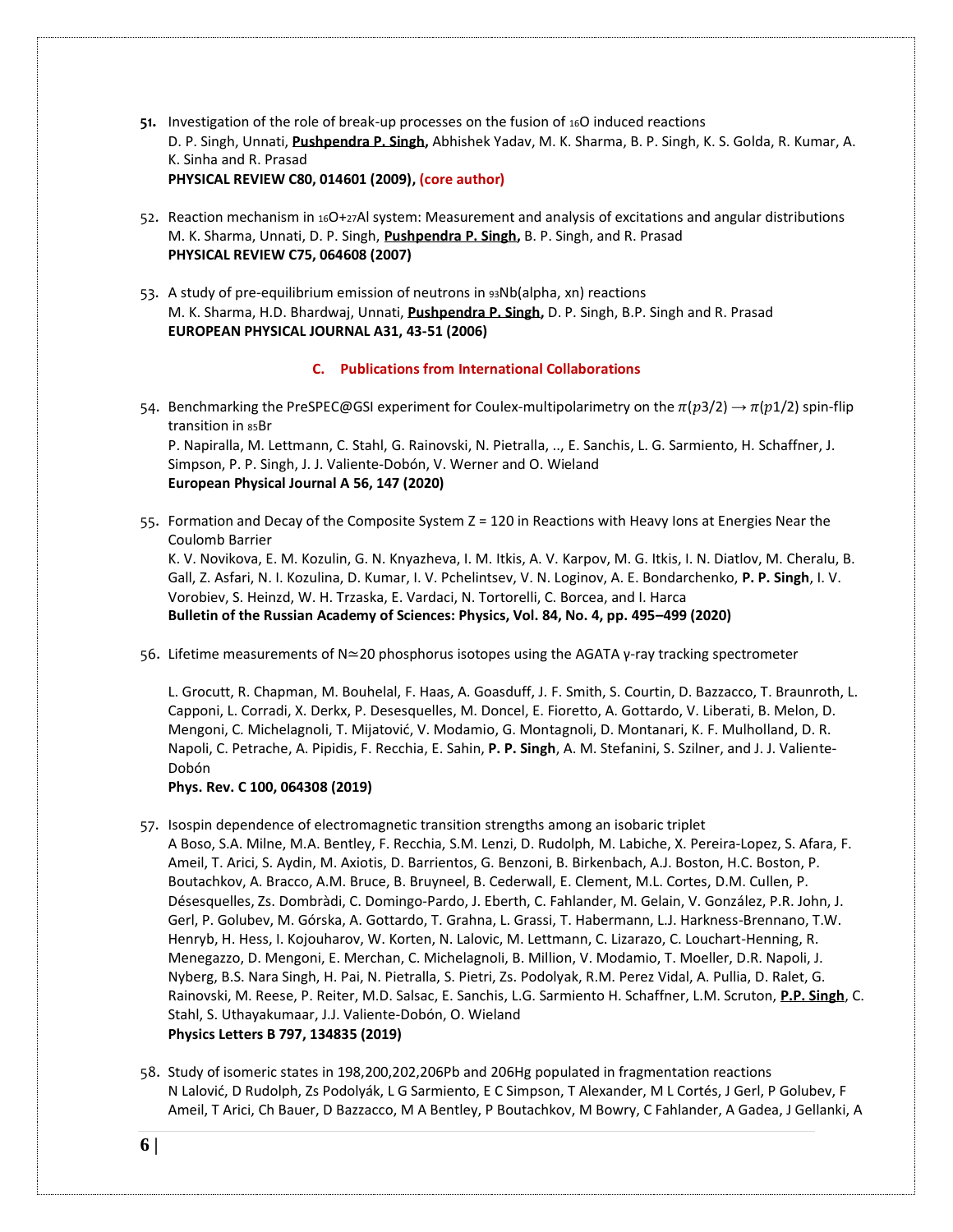Givechev, N Goel, M Górska, A Gottardo, E Gregor, G Guastalla, T Habermann, M Hackstein, A Jungclaus, I Kojouharov, R Kumar, N Kurz, M Lettmann, C Lizarazo, C Louchart, E Merchán, C Michelagnoli, Th Moeller, K Moschner, Z Patel, N Pietralla, S Pietri, D Ralet, M Reese, P H Regan, P Reiter, H Schaffner, **P Singh,** C Stahl, R Stegmann, O Stezowski, J Taprogge, P Thöle, A Wendt, O Wieland, E Wilson, R Wood, H-J Wollersheim, B Birkenbach, B Bruyneel, I Burrows, E Clément, P Désesquelles, C Domingo-Pardo, J Eberth, V González, H Hess, J Jolie, D S Judson, R Menegazzo, D Mengoni, D R Napoli, A Pullia,16, B Quintana, G Rainovski, M D Salsac, E Sanchis, J Simpson, J J Valiente Dóbon and the AGATA Collaboration **[Journal of Physics G: Nuclear and](http://iopscience.iop.org/journal/0954-3899) Particle Physics, vol. 45, No. 3, 035105 (2018)**

59. High-spin states and lifetimes in 33S and shell-model interpretation in the sd- f p space

S. Aydin, M. Ionescu-Bujor, G. Tz. Gavrilov, B. I. Dimitrov, S. M. Lenzi, F. Recchia, D. Tonev, M. Bouhelal, F. Kavillioglu, P. Pavlov, D. Bazzacco, P. G. Bizzeti, A. M. Bizzeti-Sona, G. de Angelis, I. Deloncle, E. Farnea, A. Gadea, A. Gottardo, N. Goutev, F. Haas, T. Huyuk, H. Laftchiev, S. Lunardi, Tz. K. Marinov, D. Mengoni, R. Menegazzo, C. Michelagnoli, D. R. Napoli, P. Petkov, E. Sahin, **P. P. Singh**, E. A. Stefanova, C. A. Ur, J. J. Valiente-Dobón, and M. S. Yavahchova **Phys. Rev. C 96, 024315 (2017)**

#### **60. Lifetime measurement of neutron-rich even-even molybdenum isotopes**

[D. Ralet,](file://///search/field/author/D.%20Ralet) [S. Pietri,](file://///search/field/author/S.%20Pietri) [T. Rodríguez,](file://///search/field/author/T.%20Rodríguez) [M. Alaqeel,](file://///search/field/author/M.%20Alaqeel) [T. Alexander,](file://///search/field/author/T.%20Alexander) [N. Alkhomashi,](file://///search/field/author/N.%20Alkhomashi) [F. Ameil,](file://///search/field/author/F.%20Ameil) [T. Arici,](file://///search/field/author/T.%20Arici) [A. Ataç,](file://///search/field/author/A.%20Ataç) [R. Avigo,](file://///search/field/author/R.%20Avigo) [T.](file://///search/field/author/T.%20Bäck)  [Bäck,](file://///search/field/author/T.%20Bäck) [D. Bazzacco,](file://///search/field/author/D.%20Bazzacco) [B. Birkenbach,](file://///search/field/author/B.%20Birkenbach) [P. Boutachkov,](file://///search/field/author/P.%20Boutachkov) [B. Bruyneel,](file://///search/field/author/B.%20Bruyneel) [A. M. Bruce,](file://///search/field/author/A.%20M.%20Bruce) [F. Camera,](file://///search/field/author/F.%20Camera) [B. Cederwall,](file://///search/field/author/B.%20Cederwall) [S. Ceruti,](file://///search/field/author/S.%20Ceruti) [E.](file://///search/field/author/E.%20Clément)  [Clément,](file://///search/field/author/E.%20Clément) [M. L. Cortés,](file://///search/field/author/M.%20L.%20Cortés) [D. Curien,](file://///search/field/author/D.%20Curien) [G. De Angelis,](file://///search/field/author/G.%20De%20Angelis) [P. Désesquelles3](file://///search/field/author/P.%20Désesquelles), [M. Dewald,](file://///search/field/author/M.%20Dewald) [F. Didierjean,](file://///search/field/author/F.%20Didierjean) [C. Domingo-](file://///search/field/author/C.%20Domingo-Pardo)[Pardo,](file://///search/field/author/C.%20Domingo-Pardo) [M. Doncel,](file://///search/field/author/M.%20Doncel) [G. Duchêne,](file://///search/field/author/G.%20Duchêne) [J. Eberth,](file://///search/field/author/J.%20Eberth) [A. Gadea,](file://///search/field/author/A.%20Gadea) [J. Gerl,](file://///search/field/author/J.%20Gerl) [F. Ghazi Moradi,](file://///search/field/author/F.%20Ghazi%20Moradi) [H. Geissel,](file://///search/field/author/H.%20Geissel) [T. Goigoux,](file://///search/field/author/T.%20Goigoux) [N. Goel,](file://///search/field/author/N.%20Goel) [P.](file://///search/field/author/P.%20Golubev)  [Golubev,](file://///search/field/author/P.%20Golubev) [V. González,](file://///search/field/author/V.%20González) [M. Górska,](file://///search/field/author/M.%20Górska) [A. Gottardo,](file://///search/field/author/A.%20Gottardo) [E. Gregor,](file://///search/field/author/E.%20Gregor) [G. Guastalla,](file://///search/field/author/G.%20Guastalla) [A. Givechev,](file://///search/field/author/A.%20Givechev) [T. Habermann,](file://///search/field/author/T.%20Habermann) [M.](file://///search/field/author/M.%20Hackstein)  [Hackstein,](file://///search/field/author/M.%20Hackstein) [L. Harkness-Brennan,](file://///search/field/author/L.%20Harkness-Brennan) [G. Henning,](file://///search/field/author/G.%20Henning) [H. Hess,](file://///search/field/author/H.%20Hess) [T. Hüyük,](file://///search/field/author/T.%20Hüyük) [J. Jolie,](file://///search/field/author/J.%20Jolie) [D. S. Judson,](file://///search/field/author/D.%20S.%20Judson) [A. Jungclaus,](file://///search/field/author/A.%20Jungclaus) [R.](file://///search/field/author/R.%20Knoebel)  [Knoebel,](file://///search/field/author/R.%20Knoebel) …, [E. Merchán,](file://///search/field/author/E.%20Merchán) [B. Million,](file://///search/field/author/B.%20Million) [A. I. Morales,](file://///search/field/author/A.%20I.%20Morales) [D. Napoli,](file://///search/field/author/D.%20Napoli) [F. Naqvi,](file://///search/field/author/F.%20Naqvi) [J. Nyberg,](file://///search/field/author/J.%20Nyberg) [N. Pietralla,](file://///search/field/author/N.%20Pietralla) [Zs. Podolyák,](file://///search/field/author/Zs.%20Podolyák) [A.](file://///search/field/author/A.%20Pullia)  [Pullia,](file://///search/field/author/A.%20Pullia) [A. Prochazka,](file://///search/field/author/A.%20Prochazka) [B. Quintana,](file://///search/field/author/B.%20Quintana) [G. Rainovski,](file://///search/field/author/G.%20Rainovski) [M. Reese,](file://///search/field/author/M.%20Reese) [F. Recchia,](file://///search/field/author/F.%20Recchia) [P. Reiter,](file://///search/field/author/P.%20Reiter) [D. Rudolph,](file://///search/field/author/D.%20Rudolph) [M. D. Salsac,](file://///search/field/author/M.%20D.%20Salsac) [E.](file://///search/field/author/E.%20Sanchis)  [Sanchis,](file://///search/field/author/E.%20Sanchis) [L. G. Sarmiento,](file://///search/field/author/L.%20G.%20Sarmiento) [H. Schaffner,](file://///search/field/author/H.%20Schaffner) [C. Scheidenberger,](file://///search/field/author/C.%20Scheidenberger) [L. Sengele,](file://///search/field/author/L.%20Sengele) [B. S. Nara Singh](file://///search/field/author/B.%20S.%20Nara%20Singh)**, [P. P. Singh](file://///search/field/author/P.%20P.%20Singh)**, [C. Stahl,](file://///search/field/author/C.%20Stahl) [O.](file://///search/field/author/O.%20Stezowski)  [Stezowski,](file://///search/field/author/O.%20Stezowski) [P. Thoele,](file://///search/field/author/P.%20Thoele) [J. J. Valiente Dobon,](file://///search/field/author/J.%20J.%20Valiente%20Dobon) [H. Weick,](file://///search/field/author/H.%20Weick) [A. Wendt,](file://///search/field/author/A.%20Wendt) [O. Wieland,](file://///search/field/author/O.%20Wieland) [J. S. Winfield,](file://///search/field/author/J.%20S.%20Winfield) [H. J. Wollersheim,](file://///search/field/author/H.%20J.%20Wollersheim) and [M. Zielinska](file://///search/field/author/M.%20Zielinska) (for the PreSPEC, PreSPEC and AGATA Collaborations) **Phys. Rev. C 95, 034320 (2017)**

61. Isomeric Ratios in 206Hg

T. Alexander, Zs. Podolyák, M.L. Cortes, J. Gerl, D. Rudolph, L.G. Sarmiento, F. Ameil, T. Arici, D. Bazzacco, Ch. Bauer, M.A. Bentley, A. Blazhev, M. Bowry, P. Boutachkov, R. Carroll, C. Fahlander, A. Gadea, J. Gellanki, W. Gelletly, A. Givechev, N. Goel, P. Golubev, M. Górska, A. Gottardo, E. Gregor, G. Guastalla, T. Habermann, M. Hackstein, A. Jungclaus, I. Kojouharov, W. Korten, S. Kumar, N. Kurz, N. Lalović, M. Lettmann, C. Lizarazo, C. Louchart, S. Mandal, E. Merchán, C. Michelagnoli, Th. Möller, K. Moschner, Z. Patel, N. Pietralla, S. Pietri, D. Ralet, M. Reese, P.H. Regan, P. Reiter, H. Schaffner, **Pushpendra P. Singh,** C. Stahl, R. Stegmann, O. Stezowksi, J. Taprogge, P. Thöle, P.M. Walker, O. Wieland, A. Wendt, E. Wilson, R. Wood, H.-J. Wollersheim **Acta Physica Polonica B, vol. 46-3, page 601 (2015)**

### 62. Shell evolution beyond N=40: Cu69,71,73

[E. Sahin,](http://journals.aps.org/search/field/author/E.%20Sahin) [M. Doncel,](http://journals.aps.org/search/field/author/M.%20Doncel) [K. Sieja,](http://journals.aps.org/search/field/author/K.%20Sieja) [G. de Angelis,](http://journals.aps.org/search/field/author/G.%20de%20Angelis) [A. Gadea,](http://journals.aps.org/search/field/author/A.%20Gadea) [B. Quintana,](http://journals.aps.org/search/field/author/B.%20Quintana) [A. Görgen,](http://journals.aps.org/search/field/author/A.%20G%C3%B6rgen) [V. Modamio,](http://journals.aps.org/search/field/author/V.%20Modamio) [D. Mengoni,](http://journals.aps.org/search/field/author/D.%20Mengoni) [J. J.](http://journals.aps.org/search/field/author/J.%20J.%20Valiente-Dob%C3%B3n)  [Valiente-Dobón,](http://journals.aps.org/search/field/author/J.%20J.%20Valiente-Dob%C3%B3n) [P. R. John,](http://journals.aps.org/search/field/author/P.%20R.%20John) [M. Albers,](http://journals.aps.org/search/field/author/M.%20Albers) [D. Bazzacco,](http://journals.aps.org/search/field/author/D.%20Bazzacco) [G. Benzoni,](http://journals.aps.org/search/field/author/G.%20Benzoni) [B. Birkenbach,](http://journals.aps.org/search/field/author/B.%20Birkenbach) [B. Cederwall,](http://journals.aps.org/search/field/author/B.%20Cederwall) [E. Clément,](http://journals.aps.org/search/field/author/E.%20Cl%C3%A9ment) [D.](http://journals.aps.org/search/field/author/D.%20Curien)  [Curien,](http://journals.aps.org/search/field/author/D.%20Curien) [L. Corradi,](http://journals.aps.org/search/field/author/L.%20Corradi) [P. Désesquelles,](http://journals.aps.org/search/field/author/P.%20D%C3%A9sesquelles) [A. Dewald,](http://journals.aps.org/search/field/author/A.%20Dewald) [F. Didierjean,](http://journals.aps.org/search/field/author/F.%20Didierjean) [G. Duchêne,](http://journals.aps.org/search/field/author/G.%20Duch%C3%AAne) [J. Eberth,](http://journals.aps.org/search/field/author/J.%20Eberth) [M. N. Erduran,](http://journals.aps.org/search/field/author/M.%20N.%20Erduran) [E. Farnea,](http://journals.aps.org/search/field/author/E.%20Farnea) [E.](http://journals.aps.org/search/field/author/E.%20Fioretto)  [Fioretto,](http://journals.aps.org/search/field/author/E.%20Fioretto)[G. de France,](http://journals.aps.org/search/field/author/G.%20de%20France) [C. Fransen,](http://journals.aps.org/search/field/author/C.%20Fransen) [R. Gernhäuser,](http://journals.aps.org/search/field/author/R.%20Gernh%C3%A4user) [A. Gottardo,](http://journals.aps.org/search/field/author/A.%20Gottardo) [M. Hackstein,](http://journals.aps.org/search/field/author/M.%20Hackstein) [T. Hagen,](http://journals.aps.org/search/field/author/T.%20Hagen) [A. Hernández-Prieto,](http://journals.aps.org/search/field/author/A.%20Hern%C3%A1ndez-Prieto) [H.](http://journals.aps.org/search/field/author/H.%20Hess)  [Hess,](http://journals.aps.org/search/field/author/H.%20Hess) [T. Hüyük,](http://journals.aps.org/search/field/author/T.%20H%C3%BCy%C3%BCk) [A. Jungclaus,](http://journals.aps.org/search/field/author/A.%20Jungclaus) [S. Klupp,](http://journals.aps.org/search/field/author/S.%20Klupp) [W. Korten,](http://journals.aps.org/search/field/author/W.%20Korten) [A. Kusoglu,](http://journals.aps.org/search/field/author/A.%20Kusoglu) [S. M. Lenzi,](http://journals.aps.org/search/field/author/S.%20M.%20Lenzi) [J. Ljungvall,](http://journals.aps.org/search/field/author/J.%20Ljungvall) [C. Louchart,](http://journals.aps.org/search/field/author/C.%20Louchart) [S. Lunardi,](http://journals.aps.org/search/field/author/S.%20Lunardi) [R.](http://journals.aps.org/search/field/author/R.%20Menegazzo)  [Menegazzo,](http://journals.aps.org/search/field/author/R.%20Menegazzo) [C. Michelagnoli,](http://journals.aps.org/search/field/author/C.%20Michelagnoli) [T. Mijatović](http://journals.aps.org/search/field/author/T.%20Mijatovi%C4%87), [B. Million,](http://journals.aps.org/search/field/author/B.%20Million) [P. Molini,](http://journals.aps.org/search/field/author/P.%20Molini) [G. Montagnoli,](http://journals.aps.org/search/field/author/G.%20Montagnoli) [D. Montanari,](http://journals.aps.org/search/field/author/D.%20Montanari) [O. Möller,](http://journals.aps.org/search/field/author/O.%20M%C3%B6ller) [D. R.](http://journals.aps.org/search/field/author/D.%20R.%20Napoli)  [Napoli,](http://journals.aps.org/search/field/author/D.%20R.%20Napoli) [A. Obertelli,](http://journals.aps.org/search/field/author/A.%20Obertelli) [R. Orlandi,](http://journals.aps.org/search/field/author/R.%20Orlandi) [G. Pollarolo,](http://journals.aps.org/search/field/author/G.%20Pollarolo) [A. Pullia,](http://journals.aps.org/search/field/author/A.%20Pullia) [F. Recchia,](http://journals.aps.org/search/field/author/F.%20Recchia) [P. Reiter,](http://journals.aps.org/search/field/author/P.%20Reiter) [D. Rosso,](http://journals.aps.org/search/field/author/D.%20Rosso) [W. Rother,](http://journals.aps.org/search/field/author/W.%20Rother) [M.-D. Salsac,](http://journals.aps.org/search/field/author/M.-D.%20Salsac) [F.](http://journals.aps.org/search/field/author/F.%20Scarlassara)  [Scarlassara,](http://journals.aps.org/search/field/author/F.%20Scarlassara) [M. Schlarb,](http://journals.aps.org/search/field/author/M.%20Schlarb) [S. Siem,](http://journals.aps.org/search/field/author/S.%20Siem) **[Pushpendra P. Singh](http://journals.aps.org/search/field/author/Pushpendra%20P.%20Singh)**, [P.-A. Söderström,](http://journals.aps.org/search/field/author/P.-A.%20S%C3%B6derstr%C3%B6m) [A. M. Stefanini,](http://journals.aps.org/search/field/author/A.%20M.%20Stefanini) [O. Stézowski,](http://journals.aps.org/search/field/author/O.%20St%C3%A9zowski) [B.](http://journals.aps.org/search/field/author/B.%20Sulignano)  [Sulignano,](http://journals.aps.org/search/field/author/B.%20Sulignano) [S. Szilner,](http://journals.aps.org/search/field/author/S.%20Szilner) [Ch. Theisen,](http://journals.aps.org/search/field/author/Ch.%20Theisen) [C. A. Ur,](http://journals.aps.org/search/field/author/C.%20A.%20Ur) and [M. Yalcinkaya](http://journals.aps.org/search/field/author/M.%20Yalcinkaya) **Physical Review C 91, 034302 (2015)**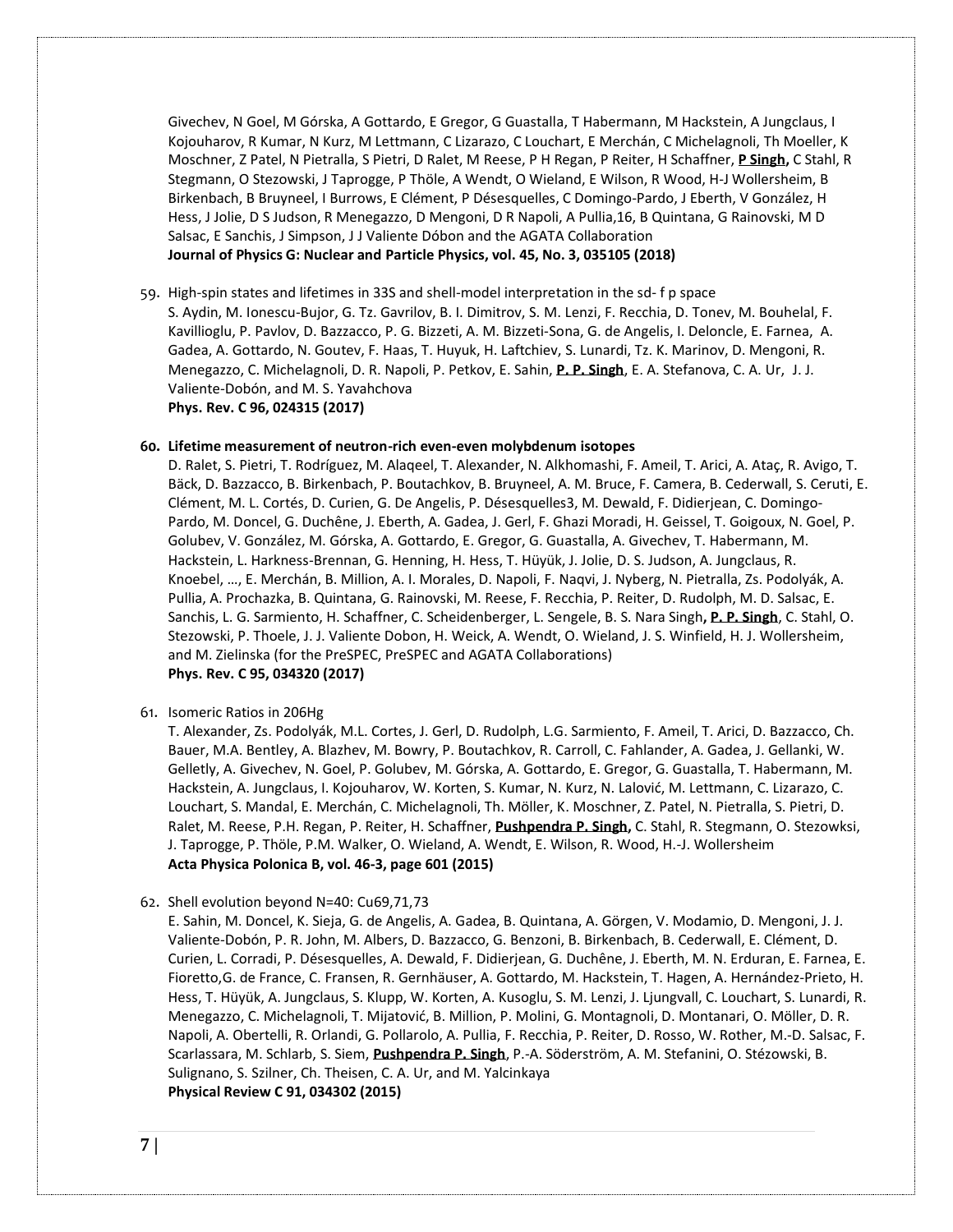#### 63. [High-spin](http://prc.aps.org/accepted/f9073PecY8a1dc0cb3087135d87e4bf7734bed021) level structure of <sup>35</sup>S

S. [Aydin,](http://publish.aps.org/search/field/author/S.%20Aydin) M. [Ionescu-Bujor,](http://publish.aps.org/search/field/author/M.%20Ionescu-Bujor) F. [Recchia,](http://publish.aps.org/search/field/author/F.%20Recchia) S. M. [Lenzi,](http://publish.aps.org/search/field/author/S.%20M.%20Lenzi) M. [Bouhelal,](http://publish.aps.org/search/field/author/M.%20Bouhelal) D. [Bazzacco,](http://publish.aps.org/search/field/author/D.%20Bazzacco) P. G. [Bizzeti,](http://publish.aps.org/search/field/author/P.%20G.%20Bizzeti) A. M. [Bizzeti-Sona,](http://publish.aps.org/search/field/author/A.%20M.%20Bizzeti-Sona) [G.](http://publish.aps.org/search/field/author/G.%20de%20Angelis) de [Angelis,](http://publish.aps.org/search/field/author/G.%20de%20Angelis) I. [Deloncle,](http://publish.aps.org/search/field/author/I.%20Deloncle) E. [Farnea,](http://publish.aps.org/search/field/author/E.%20Farnea) A. [Gadea,](http://publish.aps.org/search/field/author/A.%20Gadea) A. [Gottardo,](http://publish.aps.org/search/field/author/A.%20Gottardo) F. [Haas,](http://publish.aps.org/search/field/author/F.%20Haas) T. [Huyuk,](http://publish.aps.org/search/field/author/T.%20Huyuk) H. [Laftchiev,](http://publish.aps.org/search/field/author/H.%20Laftchiev)S. [Lunardi,](http://publish.aps.org/search/field/author/S.%20Lunardi) [D.](http://publish.aps.org/search/field/author/D.%20Mengoni) [Mengoni,](http://publish.aps.org/search/field/author/D.%20Mengoni) R. [Menegazzo,](http://publish.aps.org/search/field/author/R.%20Menegazzo) C. [Michelagnoli,](http://publish.aps.org/search/field/author/C.%20Michelagnoli) D. R. [Napoli,](http://publish.aps.org/search/field/author/D.%20R.%20Napoli) A. [Poves,](http://publish.aps.org/search/field/author/A.%20Poves) E. [Sahin,](http://publish.aps.org/search/field/author/E.%20Sahin) **P. P. [Singh,](http://publish.aps.org/search/field/author/P.%20P.%20Singh)** D. [Tonev,](http://publish.aps.org/search/field/author/D.%20Tonev) C. A. [Ur,](http://publish.aps.org/search/field/author/C.%20A.%20Ur) and [J.](http://publish.aps.org/search/field/author/J.%20J.%20Valiente-Dob%C3%B3n) J. [Valiente-Dobón](http://publish.aps.org/search/field/author/J.%20J.%20Valiente-Dob%C3%B3n)

# **PHYSICAL REVIEW C 89, 014310 (2014)**

64. Collective nature of low low-lying excitations in 70,72,74Zn from lifetime measurements using the AGATA spectrometer demonstrator

C. [Louchart,](http://publish.aps.org/search/field/author/C.%20Louchart) A. [Obertelli,](http://publish.aps.org/search/field/author/A.%20Obertelli) A. [Görgen,](http://publish.aps.org/search/field/author/A.%20G%C3%B6rgen) W. [Korten,](http://publish.aps.org/search/field/author/W.%20Korten) D. [Bazzacco,](http://publish.aps.org/search/field/author/D.%20Bazzacco) B. [Birkenbach,](http://publish.aps.org/search/field/author/B.%20Birkenbach) B. [Bruyneel,](http://publish.aps.org/search/field/author/B.%20Bruyneel) E. [Clément,](http://publish.aps.org/search/field/author/E.%20Cl%C3%A9ment) [P.](http://publish.aps.org/search/field/author/P.%20J.%20Coleman-Smith) J. [Coleman-Smith,](http://publish.aps.org/search/field/author/P.%20J.%20Coleman-Smith) L. [Corradi,](http://publish.aps.org/search/field/author/L.%20Corradi) D. [Curien,](http://publish.aps.org/search/field/author/D.%20Curien) G. de [Angelis,](http://publish.aps.org/search/field/author/G.%20de%20Angelis) G. de [France,](http://publish.aps.org/search/field/author/G.%20de%20France) J.-P. [Delaroche,](http://publish.aps.org/search/field/author/J.-P.%20Delaroche) A. [Dewald,](http://publish.aps.org/search/field/author/A.%20Dewald) F. [Didierjean,](http://publish.aps.org/search/field/author/F.%20Didierjean) [M.](http://publish.aps.org/search/field/author/M.%20Doncel) [Doncel,](http://publish.aps.org/search/field/author/M.%20Doncel) G. [Duchêne,](http://publish.aps.org/search/field/author/G.%20Duch%C3%AAne) J. [Eberth,](http://publish.aps.org/search/field/author/J.%20Eberth) M. N. [Erduran,](http://publish.aps.org/search/field/author/M.%20N.%20Erduran) E. [Farnea,](http://publish.aps.org/search/field/author/E.%20Farnea) C. [Finck,](http://publish.aps.org/search/field/author/C.%20Finck) E. [Fioretto,](http://publish.aps.org/search/field/author/E.%20Fioretto) C. [Fransen,](http://publish.aps.org/search/field/author/C.%20Fransen) A. [Gadea,](http://publish.aps.org/search/field/author/A.%20Gadea) M. [Girod,](http://publish.aps.org/search/field/author/M.%20Girod) [A.](http://publish.aps.org/search/field/author/A.%20Gottardo) [Gottardo,](http://publish.aps.org/search/field/author/A.%20Gottardo) J. [Grebosz,](http://publish.aps.org/search/field/author/J.%20Grebosz) T. [Habermann,](http://publish.aps.org/search/field/author/T.%20Habermann) M. [Hackstein,](http://publish.aps.org/search/field/author/M.%20Hackstein) T. [Huyuk,](http://publish.aps.org/search/field/author/T.%20Huyuk) J. [Jolie,](http://publish.aps.org/search/field/author/J.%20Jolie) D. [Judson,](http://publish.aps.org/search/field/author/D.%20Judson) A. [Jungclaus,](http://publish.aps.org/search/field/author/A.%20Jungclaus) N. [Karkour,](http://publish.aps.org/search/field/author/N.%20Karkour) [S.](http://publish.aps.org/search/field/author/S.%20Klupp) [Klupp,](http://publish.aps.org/search/field/author/S.%20Klupp) R. [Krücken,](http://publish.aps.org/search/field/author/R.%20Kr%C3%BCcken) A. [Kusoglu,](http://publish.aps.org/search/field/author/A.%20Kusoglu) S. M. [Lenzi,](http://publish.aps.org/search/field/author/S.%20M.%20Lenzi) J. [Libert,](http://publish.aps.org/search/field/author/J.%20Libert) J. [Ljungvall,](http://publish.aps.org/search/field/author/J.%20Ljungvall) S. [Lunardi,](http://publish.aps.org/search/field/author/S.%20Lunardi) G. [Maron,](http://publish.aps.org/search/field/author/G.%20Maron) R. [Menegazzo,](http://publish.aps.org/search/field/author/R.%20Menegazzo) [D.](http://publish.aps.org/search/field/author/D.%20Mengoni) [Mengoni,](http://publish.aps.org/search/field/author/D.%20Mengoni) C. [Michelagnoli,](http://publish.aps.org/search/field/author/C.%20Michelagnoli) B. [Million,](http://publish.aps.org/search/field/author/B.%20Million) P. [Molini,](http://publish.aps.org/search/field/author/P.%20Molini) O. [Möller,](http://publish.aps.org/search/field/author/O.%20M%C3%B6ller) G. [Montagnoli,](http://publish.aps.org/search/field/author/G.%20Montagnoli) D. [Montanari,](http://publish.aps.org/search/field/author/D.%20Montanari) D. R. [Napoli,](http://publish.aps.org/search/field/author/D.%20R.%20Napoli) [R.](http://publish.aps.org/search/field/author/R.%20Orlandi) [Orlandi,](http://publish.aps.org/search/field/author/R.%20Orlandi) G. [Pollarolo,](http://publish.aps.org/search/field/author/G.%20Pollarolo) A. [Prieto,](http://publish.aps.org/search/field/author/A.%20Prieto) A. [Pullia,](http://publish.aps.org/search/field/author/A.%20Pullia) B. [Quintana,](http://publish.aps.org/search/field/author/B.%20Quintana) F. [Recchia,](http://publish.aps.org/search/field/author/F.%20Recchia) P. [Reiter,](http://publish.aps.org/search/field/author/P.%20Reiter) D. [Rosso,](http://publish.aps.org/search/field/author/D.%20Rosso) W. [Rother,](http://publish.aps.org/search/field/author/W.%20Rother) E. [Sahin,](http://publish.aps.org/search/field/author/E.%20Sahin) [M.-D.](http://publish.aps.org/search/field/author/M.-D.%20Salsac) [Salsac,](http://publish.aps.org/search/field/author/M.-D.%20Salsac) F. [Scarlassara,](http://publish.aps.org/search/field/author/F.%20Scarlassara) M. [Schlarb,](http://publish.aps.org/search/field/author/M.%20Schlarb) S. [Siem,](http://publish.aps.org/search/field/author/S.%20Siem) **[Pushpendra](http://publish.aps.org/search/field/author/P.%20P.%20Singh) P. Singh**, P.-A. [Söderström,](http://publish.aps.org/search/field/author/P.-A.%20S%C3%B6derstr%C3%B6m) A. M. [Stefanini,](http://publish.aps.org/search/field/author/A.%20M.%20Stefanini) [O.](http://publish.aps.org/search/field/author/O.%20St%C3%A9zowski) [Stézowski,](http://publish.aps.org/search/field/author/O.%20St%C3%A9zowski) B. [Sulignano,](http://publish.aps.org/search/field/author/B.%20Sulignano) S. [Szilner,](http://publish.aps.org/search/field/author/S.%20Szilner) Ch. [Theisen,](http://publish.aps.org/search/field/author/Ch.%20Theisen) C. A. [Ur,](http://publish.aps.org/search/field/author/C.%20A.%20Ur) J. J. [Valiente-Dobón,](http://publish.aps.org/search/field/author/J.%20J.%20Valiente-Dob%C3%B3n) and M. [Zielinska](http://publish.aps.org/search/field/author/M.%20Zielinska) **PHYSICAL REVIEW C 87, 054302 (2013)** 

65. High-spin structure and intruder excitations in 36Cl S. [Aydin,](http://publish.aps.org/search/field/author/S.%20Aydin) F. [Recchia,](http://publish.aps.org/search/field/author/F.%20Recchia) M. [Ionescu-Bujor,](http://publish.aps.org/search/field/author/M.%20Ionescu-Bujor) A. [Gadea,](http://publish.aps.org/search/field/author/A.%20Gadea) S. M. [Lenzi,](http://publish.aps.org/search/field/author/S.%20M.%20Lenzi) S. [Lunardi,](http://publish.aps.org/search/field/author/S.%20Lunardi) C. A. [Ur,](http://publish.aps.org/search/field/author/C.%20A.%20Ur) D. [Bazzacco,](http://publish.aps.org/search/field/author/D.%20Bazzacco) P. G. [Bizzeti,](http://publish.aps.org/search/field/author/P.%20G.%20Bizzeti) [A.](http://publish.aps.org/search/field/author/A.%20M.%20Bizzeti-Sona) M. [Bizzeti-Sona,](http://publish.aps.org/search/field/author/A.%20M.%20Bizzeti-Sona) M. [Bouhelal,](http://publish.aps.org/search/field/author/M.%20Bouhelal) G. de [Angelis,](http://publish.aps.org/search/field/author/G.%20de%20Angelis) I. [Deloncle,](http://publish.aps.org/search/field/author/I.%20Deloncle) E. [Farnea,](http://publish.aps.org/search/field/author/E.%20Farnea) A. [Gottardo,](http://publish.aps.org/search/field/author/A.%20Gottardo) F. [Haas,](http://publish.aps.org/search/field/author/F.%20Haas) T. [Huyuk,](http://publish.aps.org/search/field/author/T.%20Huyuk) [H.](http://publish.aps.org/search/field/author/H.%20Laftchiev) [Laftchiev,](http://publish.aps.org/search/field/author/H.%20Laftchiev) D. [Mengoni,](http://publish.aps.org/search/field/author/D.%20Mengoni) R. [Menegazzo,](http://publish.aps.org/search/field/author/R.%20Menegazzo) C. [Michelagnoli,](http://publish.aps.org/search/field/author/C.%20Michelagnoli) D. R. [Napoli,](http://publish.aps.org/search/field/author/D.%20R.%20Napoli) E. [Sahin,](http://publish.aps.org/search/field/author/E.%20Sahin) **[Pushpendra](http://publish.aps.org/search/field/author/P.%20P.%20Singh) P. Singh**, D. [Tonev,](http://publish.aps.org/search/field/author/D.%20Tonev) and J. J. [Valiente-Dobón](http://publish.aps.org/search/field/author/J.%20J.%20Valiente-Dob%C3%B3n)

**PHYSICAL REVIEW C 86, 024320 (2012)**

- 66. Fusion of <sup>40</sup>Ca + <sup>40</sup>Ca and other Ca + Ca [systems](http://prc.aps.org/accepted/C/3807dPffXef1400f637f11877fdab46a7a93c4d7b) near and below the barrier G. [Montagnoli,](http://publish.aps.org/search/field/author/G.%20Montagnoli) A. M. [Stefanini,](http://publish.aps.org/search/field/author/A.%20M.%20Stefanini) C. L. [Jiang,](http://publish.aps.org/search/field/author/C.%20L.%20Jiang) H. [Esbensen,](http://publish.aps.org/search/field/author/H.%20Esbensen) L. [Corradi,](http://publish.aps.org/search/field/author/L.%20Corradi) S. [Courtin,](http://publish.aps.org/search/field/author/S.%20Courtin) E. [Fioretto,](http://publish.aps.org/search/field/author/E.%20Fioretto) A. [Goasduff,](http://publish.aps.org/search/field/author/A.%20Goasduff) [F.](http://publish.aps.org/search/field/author/F.%20Haas) [Haas,](http://publish.aps.org/search/field/author/F.%20Haas) A. F. [Kifle,](http://publish.aps.org/search/field/author/A.%20F.%20Kifle) C. [Michelagnoli,](http://publish.aps.org/search/field/author/C.%20Michelagnoli) D. [Montanari,](http://publish.aps.org/search/field/author/D.%20Montanari) T. [Mijatović](http://publish.aps.org/search/field/author/T.%20Mijatovi%C4%87), K. E. [Rehm,](http://publish.aps.org/search/field/author/K.%20E.%20Rehm) R. [Silvestri,](http://publish.aps.org/search/field/author/R.%20Silvestri) **[Pushpendra](http://publish.aps.org/search/field/author/P.%20P.%20Singh) P. Singh**, [F.](http://publish.aps.org/search/field/author/F.%20Scarlassara) [Scarlassara,](http://publish.aps.org/search/field/author/F.%20Scarlassara) S. [Szilner,](http://publish.aps.org/search/field/author/S.%20Szilner) X. D. [Tang,](http://publish.aps.org/search/field/author/X.%20D.%20Tang) and C. A. [Ur](http://publish.aps.org/search/field/author/C.%20A.%20Ur) **PHYSICAL REVIEW C85, 024607 (2012)**
- **67.** Cross-coincidences in the 136Xe+208Pb Deep-inelastic Reaction

R.S. Kempley, Zs. Podolyák, D. Bazzacco, A. Gadea, E. Farnea, J.J. Valiente-Dobón, D. Mengoni, F. Recchia, E. Sahin, A. Gottardo, L. Corradi, E. Fioretto, S. Szilner, V. Anagnostatou, N. Al-Dahan, G. De Angelis, M. Bellato, B. Berti, D. Bortolato, M. Bowry, M. Bunce, P. Cocconi, A. Colombo, Zs. Dombrádi, C. Fanin, W. Gelletly, R. Isocrate, S. Ketenci, N. Kondratyev, I. Kuti, P.J.R. Mason, C. Michelagnoli, T. Mijatovic, P. Molini, G. Montagnioli, D. Montanari, M. Nakhostin, D.R. Napoli, D. Pellegrini, P.H. Regan, G. Rampazzo, P. Reiter, D. Rosso, F. Scarlassara, A. Stefanini, **[Pushpendra](http://publish.aps.org/search/field/author/P.%20P.%20Singh) P. Singh**, N. Toniolo, C.A. Ur **ACTA PHYSICA POLONICA B42, 717 (2011)**

- **68.** Near-barrier fusion and barrier distribution of 58Ni+54Fe M. Stefanini, G. Montagnoli, L. Corradi, S. Courtin, E. Fioretto, A. Goasduff, F. Hass, P. Mason, R. Silvestri, **[Pushpendra](http://publish.aps.org/search/field/author/P.%20P.%20Singh) P. Singh**, F. Scarlassara, and S. Szilner **PHYSICAL REVIEW C81, 037601 (2010)**
- **69.** Fusion hindrance for 58Ni+54Fe M. Stefanini, G. Montagnoli, L. Corradi, S. Courtin, E. Fioretto, A. Goasduff, F. Hass, P. Mason, R. Silvestri, **[Pushpendra](http://publish.aps.org/search/field/author/P.%20P.%20Singh) P. Singh,** F. Scarlassara, and S. Szilner **PHYSICAL REVIEW C 82, 014614 (2010)**
- **70.** Fusion hindrance for Ca + Ca systems: influence of neutron excess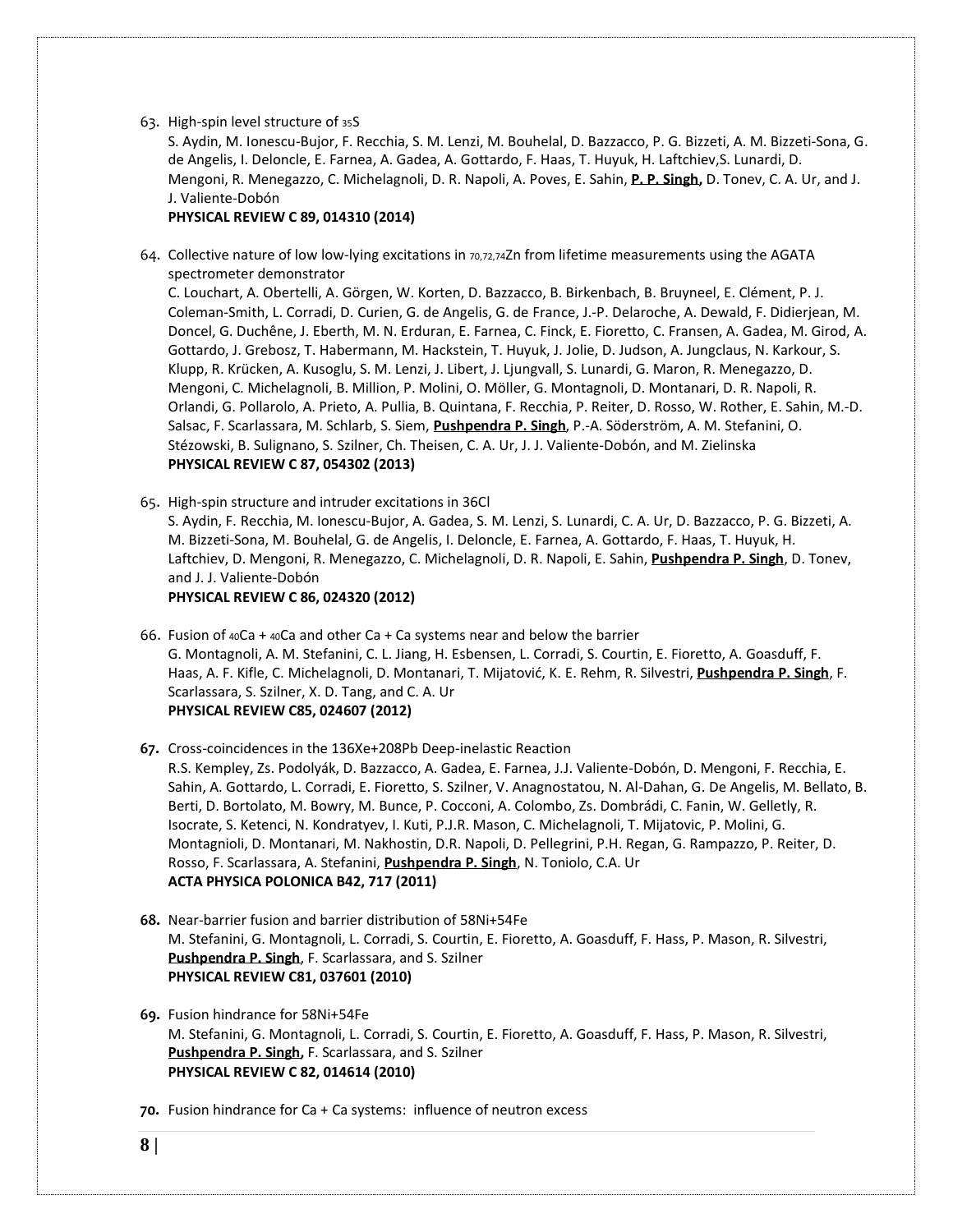C. L. Jiang, A. M. Stefanini, H. Esbensen, K. E. Rehm, L. Corradi, E. Fioretto, P. Mason, G. Montagnoli, F. Scarlassara, R. Silvestri, **[Pushpendra](http://publish.aps.org/search/field/author/P.%20P.%20Singh) P. Singh,** S. Szilner , X. D. Tang, C. A. Ur **PHYSICAL REVIEW C 82, 041601(R) (2010)**

# **3. INVITED TALKS/SEMINARS/COLLOQUIUM**

- 1. Invited talk on **"Facets of sub-barrier fusion"** at the **Aligarh Muslim University, Aligarh** during the centenary celebration conference on "Frontiers of Nuclear Reactions and Spectroscopy" held from March 2 – 4, 2020.
- 2. Delivered an expert talk on **"Big stories of a tiny nucleus"** at the **JC University of Science and Technology**, YMCA, Faridabad, Haryana, on February 07, 2020.
- 3. Plenary talk on "**Does neutron transfer influence sub-barrier fusion?"** during **64th DAE-BRNS Symposium on Nuclear Physics** held at the Department of Physics, Lucknow University, Lucknow from December 23-27, 2019
- 4. Delivered a talk on **"Insights into the low energy nuclear reactions"** during DAE-BRNS Theme Meeting on **"Nuclear Reactions involving Weakly Bound Stable and Radioactive Ion Beams"** held at DAE Convention Centre Auditorium B, Anushaktinagar, Mumbai from December 1-3, 2019.
- 5. Delivered a talk on **"Possible detectors for nuclear reactions"** during DAE-BRNS Theme Meeting on Future Facilities for **Nuclear Reactions involving Weakly Bound Stable and Radioactive Ion Beams** held at DAE Convention Centre Auditorium B, Anushaktinagar, Mumbai from December 1-3, 2019.
- **6.** Delivered a seminar on "Role of Science and Technology in our Life", at GGNK College Ludhiana, **Punjab University,** on February 15, 2019
- **7. 6th IAPT National Student Symposium on Physics,** organized by the Indian Association of Physics Teachers, October 4 - 6, 2018, Panjab University, Chandigarh, Nuclear interactions: from what we know to applications
- 8. **Insights into the low energy incomplete fusion, Department** of Nuclear Physics, Australian National University, Australia, July 18, 2018,
- 9. Delivered a seminar on "Nucleus for humankind" during **International Conference on "Science and Technology: Trends and Challenges**, organized by Punjab Academy of Sciences and Punjab University at GGNK College Ludhiana, April 16 – 17, 2019
- 10. Presented an invited talk on, "How well do we understand nuclear reactions around the Coulomb barrier – a few answers & questions" during an **"International Conference in Nuclear Physics with energetic heavy-ion beams"** held at Punajb University Chandigarh from March 15 - 18, 2017, Conference Proceeding I-31, page no. 48
- 11. Delivered a module course on **"LISE++ (Kentele, GLOBAL, CHARGE, PAVE-IV), a tool to tune a fragment separator for energetic beam selection"** during School on Physics and Instrumentation for NuStAR – FAIR (SPIN 2016) organized by FAIR Coordination Center (FCC) in India at Calicut University, Kerala from November 15 – 19, 2016.
- 12. Presented an invited talk on **"Hindrance or no-hindrance: what do we (don't) know about sub-barrier fusion"** at Department of Physics of A. M. University Aligarh, February 15 – 16, 2016, during a national conference on "Recent Trends in Nuclear Physics".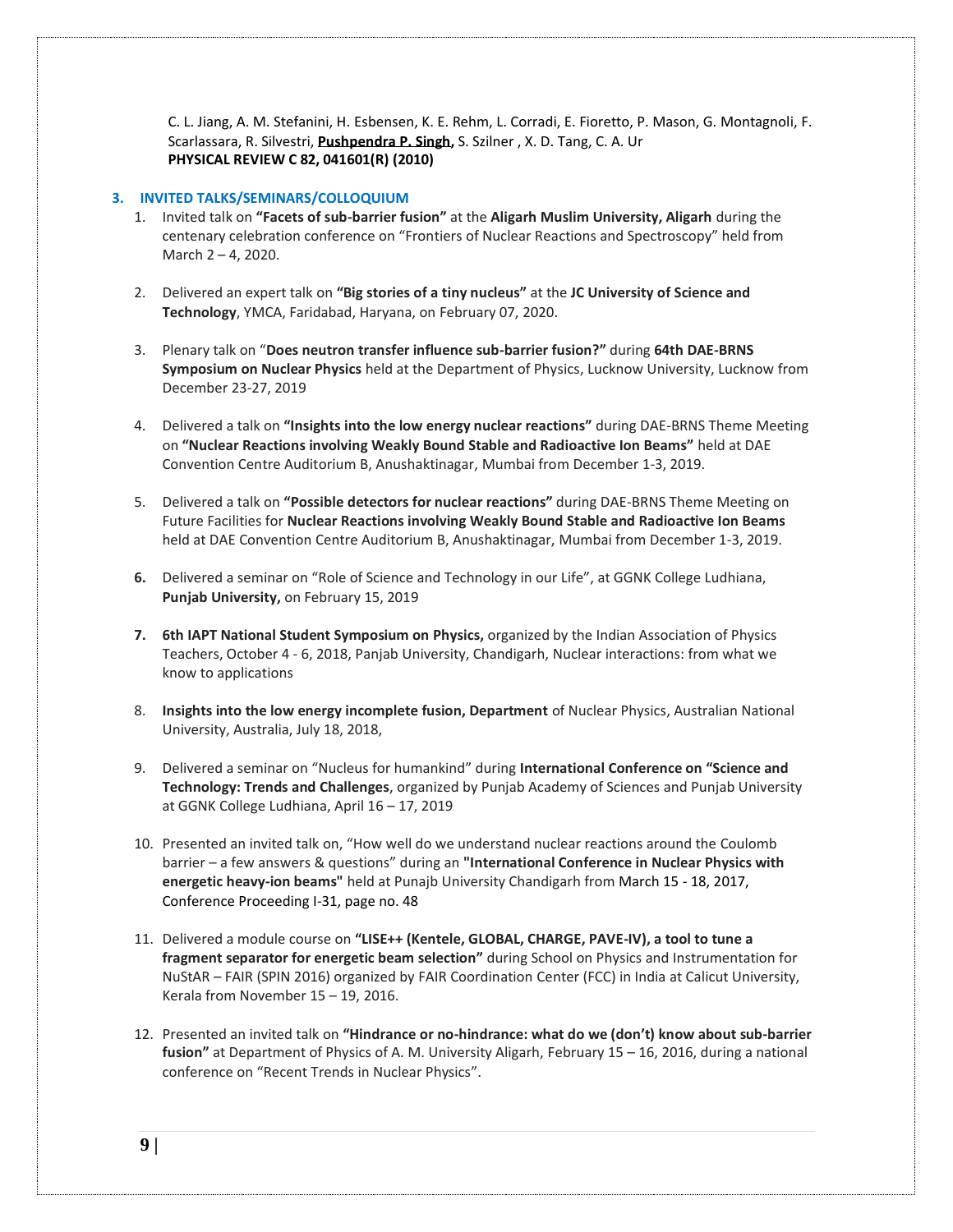- 13. Presented an invited talk on **"Photo Nuclear Reactions at LCS"** at NewSUBARU, University of Hyogo, Japan, November 11 – 12, 2015 during international workshop on "Laser Compton Scattering Gamma Ray Sources and their Applications".
- 14. Invited to present a seminar on **"What do we (and don't) know about low energy nuclear reactions"** at University of Aksaray, Turkey in August 2015.
- 15. Invited to present a talk on **"Unexpected Onset of Incomplete Fusion at Near Barrier Energies"** during an "International Workshop of Laser Compton Scattering Gamma Rays at Electron Storage Rings" scheduled to be held at University of Saskatchewan and Canadian Light Source, Saskatoon, SK, CANADA from November 7th-11th, 2014
- 16. Invited review talk: **low energy incomplete fusion**, September 24-26, 2014: International Conference on "Dark Matter, Hadron Physics and Fusion Physics" held in Messina, **ITALY**
- 17. LYCCA at PreSPEC+AGATA Commissioning, 11-13 June 2012: AGATA week, GSI Helmholtz Centre for Heavy Ion Research GmbH, Darmstadt, **GERMANY**
- 18. **Unexpected show up of incomplete fusion at slightly above barrier energies**, 8th February 2011: GSI Helmholtz Centre for Heavy Ion Research GmbH, Darmstadt, **GERMANY**
- 19. **Insights into the incomplete fusion dynamics at 4-7 MeV/nucleon**, 2nd June 2010: Division of Experimental Physics, **Ruđer Bošković Institute, Zagreb, CROATIA**
- 20. **Probing of Incomplete fusion dynamics at energies ~ 4-7 MeV/nucleon**, 15th January 2009: National Symposium on Nuclear Physics (NSNP09), **Kannur University, Kerala, INDIA**
- 21. Presented a **"Summary Talk"** of National Symposium on Nuclear Physics **(NSNP09)**, held at Payyanur, Kannur Central University, Kerala, 13-15th January 2009.
- 22. Recent results on Incomplete fusion dynamics at E/A ~ 4-7 MeV, 26th February 2009: Department of Nuclear and Atomic Physics, Tata Institute of Fundamental Research **(TIFR), Mumbai, INDIA**
- 23. Spin-distribution as a sensitive probe for incomplete fusion dynamics, 21-22<sub>nd</sub> August 2008: 26th Young Physicists Colloquium (YPC'08), Organized by Indian Physical Society, Saha Institute of Nuclear Physics **(SINP), Kolkata, INDIA**
- 24. Incomplete fusion dynamics at 4-7 MeV/nucleon, 9th September 2008: Poland Academy of Sciences (PAN), **Institute of Nuclear Physics, Krakow, POLAND**

### **4. SCIENTIFIC RESPONSIBILITIES**

- 1. **Year 2018 | Principal Investigator** of a project entitled, **"Understanding the interplay of different nuclear reactions at low incident energies"**. A beam time account (BTA) of 42 accelerator shifts has been approved by Accelerator Users Committee of the IUAC, New Delhi, India for the PhD thesis of **Ms. Malika Kaushik.**
- 2. **Year 2016 | Principal Investigator** of a project entitled, **"Exploring the effect of breakup channel(s) on fusion from sub- to above- barrier energies"**. A beam time account (BTA) of 42 accelerator shifts has been approved by Accelerator Users Committee of the IUAC, New Delhi, India for the PhD thesis of **Ms. Arshiya Sood.**
- 3. **Year 2016 |** Appointed as one of the experts by DG (NS&M) Defence Laboratory Jodhpur vide letter no. DGNSM/06/6015/NURASEF/PRC dated 26.07.2016 to review a Project on **"Establishment of Nuclear Radiation Shielding Evaluation Facility at DL, Jodhpur".** Project Review Meeting held at Defence Laboratory Jodhpur on August 23, 2016.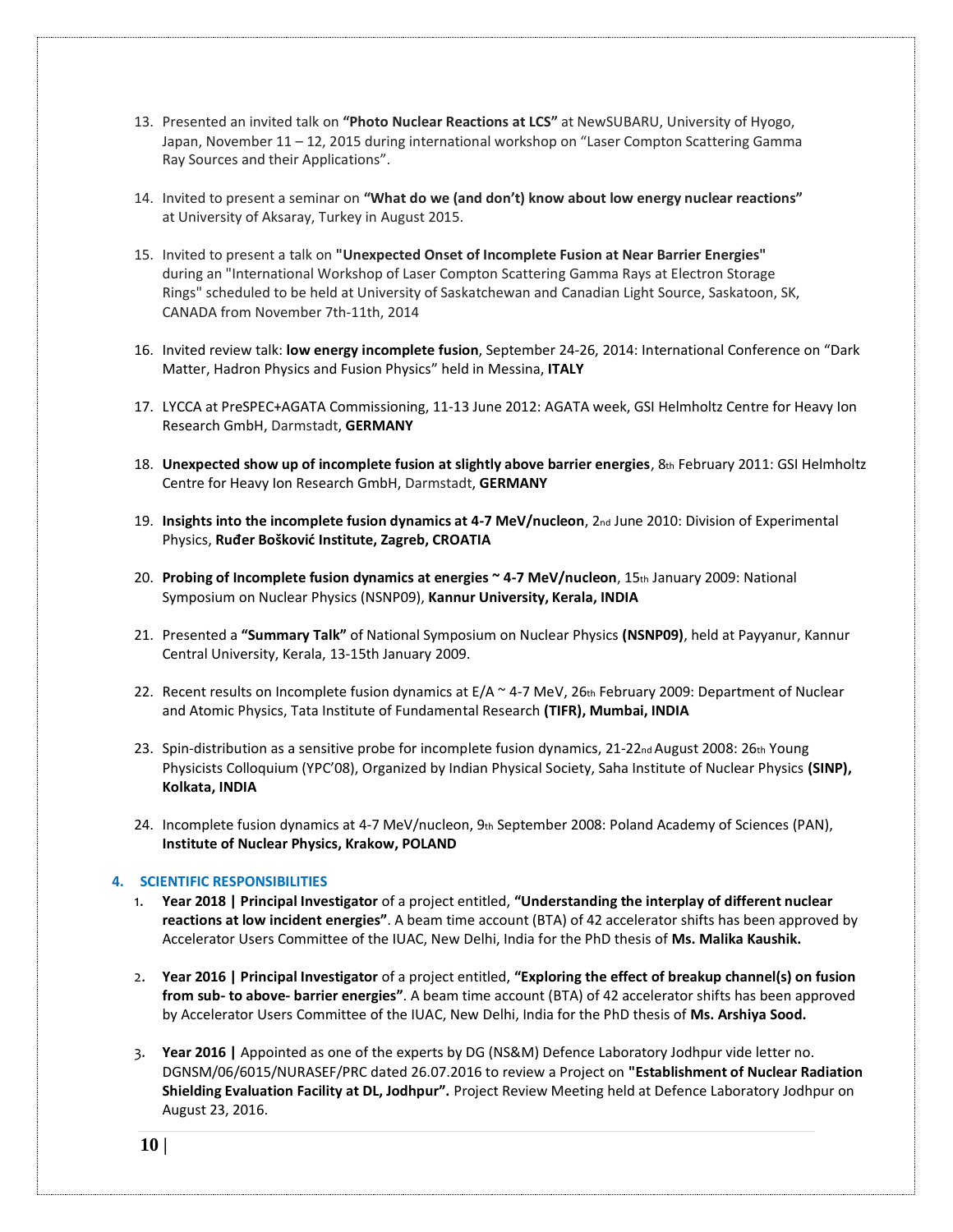- 4. **Year 2014 | Principal Investigator** of a project entitled, **"Probing of (multi-) nucleon-transfer events around the barrier"**. A beam time account (BTA) of 36 accelerator shifts has been approved by Accelerator Users Committee of the IUAC, New Delhi, India for the PhD thesis of **Mr. Rudra N. Sahoo.**
- **5. Year 2013 | Principal Investigator** of a project entitle, **"Towards the understanding of the transition of nuclear reactions from sub-barrier to above barrier energies"**, IUAC, New Delhi, India.
- 6. **Year 2011 – 2013 |** Local Technical Cooridinator of LYCCA setup and lower-end electronics of **AGATA** at GSI for the PRESPEC-AGATA campaign.
- 7. **Year 2010 | Co-spokesperson:** Test of the kinematic coincidence technique in conjunction with the magnetic spectrometer PRISMA: 4 days of beam time approved (with Prof. Enrico Fioretto of LNL, Italy) INFN-Laboratori Nazionali di Legnaro **(LNL), ITALY (PAC February 2010)**
- **8. Year 2010 | Co-spokesperson: PAC32 / CASLEAD /** Towards understanding the transition from transfer to energy dissipation in reactions of 32S and 40Ca with 208Pb: 8 days of beam time approved. (with Dr. M. Evers and Prof. Ms. Mahananda Dasgupta of Nuclear Reaction group, Canberra, Australia) INFN-Laboratori Nazionali di Legnaro **(LNL), ITALY (PAC July 2010)**
- 9. **Year 2009 | Co-spokesperson: BTA (AUC-July 2009) /** absorptive breakup studies using non-alpha-cluster nuclei (With Dr. Rakesh Kumar) at the Inter-University Accelerator Center **(IUAC), New Delhi, INDIA**
- 10. **Year 2005 | Spokesperson: BTA (AUC38) /** probing of incomplete fusion dynamics at E/A = 4-7MeV: a Ph.D. Beam Time Account (BTA) of 15 days (15+15+15 = 45 shifts) has been sanctioned, **(AUC July 2005).**

## **5. CONFERENCE/WORKSHOPS/SYMPOSIA ORGENIZED**

- **-** GIAN Course on **"Nuclear Radiations for Medicine, Agriculture and National Security - A Multidisciplinary Approach"** during March 04 - 10, 2019 IIT Ropar.
- **-** GIAN course on **"Particle and Radiation Detectors: Advances & Applications"** during November 05 11, 2018 at IIT Ropar.
- **-** A week-long workshop on **"Neutrinoless Double Beta Decay (NDBD – 2016)"** jointly organized with the Tata Institute of Fundamental Research (TIFR), Mumbai at IIT Ropar from October 17 - 21, 2016.
- **-** One-day meeting on **"Neutrinoless Double Beta Decay and Dark Matter: Present & Future"** has been conducted at HP University Shimla on October 22, 2016.
- **-** Organized an **"International Workshop of Laser Compton Scattering Gamma Rays at Electron Storage Rings"** at the University of Saskatchewan, Saskatoon, CANADA from November 7th-11th, 2014 jointly with Prof. Prof. C. Rangacharyulu of UoS, Canada and Prof. Schin Date' of SPring-8, Japan

### **6. PUBLICATIONS IN PEER REVIEWED INTERNATIONAL CONFERENCE PROCEEDINGS**

- 1. Spin-tensor decomposition: A useful tool for shell model effective interaction Pawan Kumar, Shahariar Sarkar, **Pushpendra P. Singh** and P. K. Raina **European Physics Journal: WoC 223, 01029 (2019)**
- 2. Investigation of Incomplete Fusion events: Recent Results, Vijay R Sharma, Mohd. Shuaib, **Pushpendra P. Singh**, Abhishek Yadav, Manoj K. Sharma, R. Kumar, B. P. Singh, S. Muralithar, R. P. Singh, R. K. Bhowmik, and R. Prasad **Journal of Physics: CS 1078, 012020 (2018)**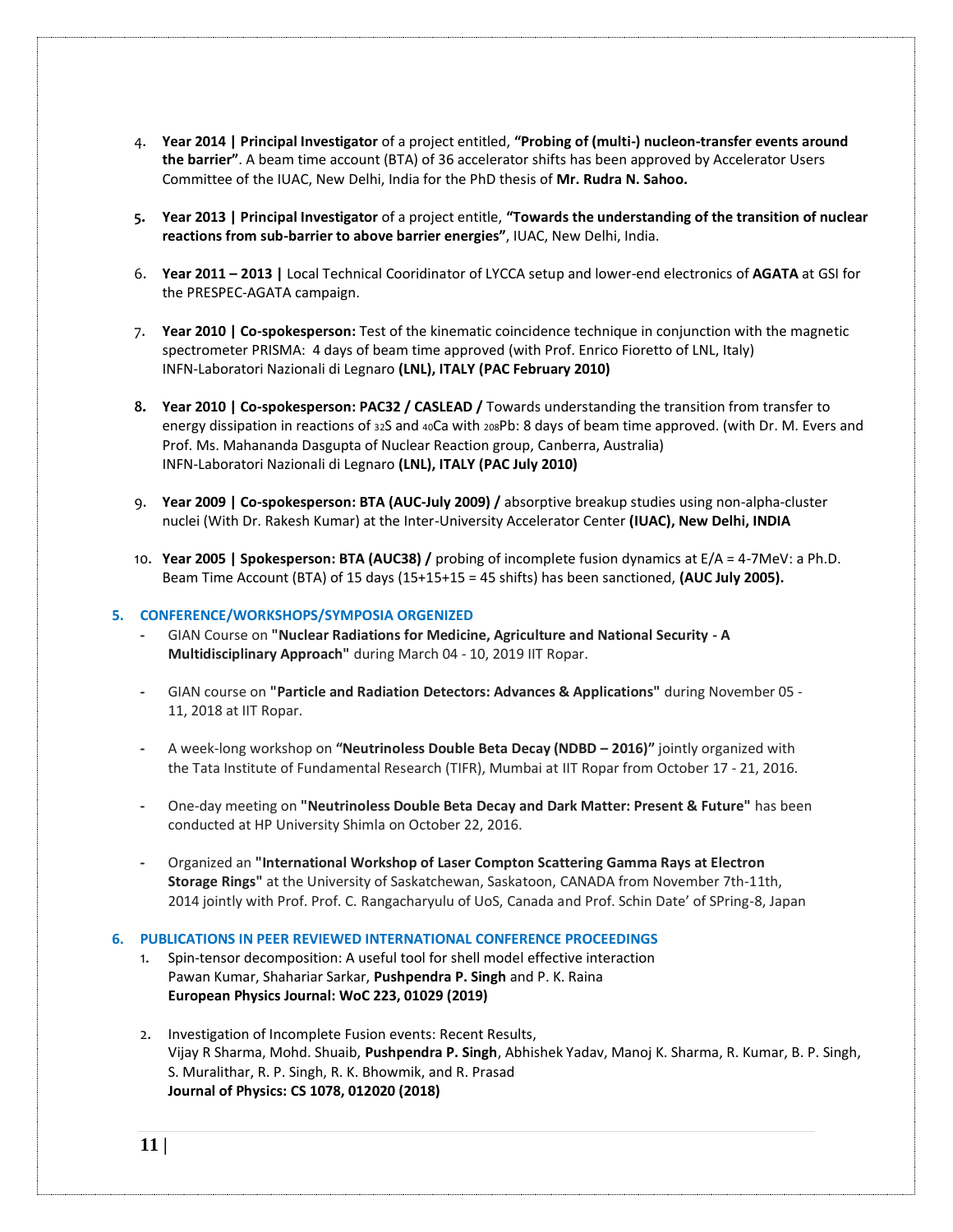- **3.** [Pre-compound emission in low-energy heavy-ion interactions,](https://www.epj-conferences.org/articles/epjconf/abs/2017/32/epjconf_fusion2017_00053/epjconf_fusion2017_00053.html) Manoj Kumar Sharma, Mohd. Shuaib, Vijay R. Sharma, Abhishek Yadav, **Pushpendra P. Singh**, Devendra P. Sing h, Unnati, B. P. Singh and R. Prasad **European Physics Journal: WoC 163, 00053 (2017)**
- 4. [Effect of projectile on incomplete fusion reactions at low energies,](https://www.epj-conferences.org/articles/epjconf/abs/2017/32/epjconf_fusion2017_00054/epjconf_fusion2017_00054.html) Vijay R. Sharma, Mohd. Shuaib, Abhishek Yadav, Pushpendra P. Singh, Manoj K. Sharma, R. Kumar, D. P. Singh, B. P. Singh, S. Muralithar, R. P. Singh, R. K. Bhowmik and R. Prasad, **European Physics Journal: WoC 163, 00054 (2017)**
- 5. Nuclear astrophysics with radioactive ions at FAIR, R Reifarth, S Altstadt, K Göbel, T Heftrich1,2, M Heil2, A Koloczek1,2, C Langer1,2,60, R Plag1,2, M Pohl1, K Sonnabend1, and , **P. Singh**, with R3B Collaboration **[Journal of Physics: Conference Series,](http://iopscience.iop.org/journal/1742-6596) [Volume 665,](http://iopscience.iop.org/volume/1742-6596/665) 012044 (2016)**
- 6. Competition between the compound and the pre-compound emission processes in  $\alpha$ -induced reactions at near astrophysical energy to well above it Manoj Kumar Sharma, Vijay Raj Sharma, Abhiskek Yadav, **Pushpendra P Singh**, B. P. Singh and R. Prasad **Journal of Physics: Conf. Ser. 703 – 1, (2016)**
- 7. Systematics for low energy incomplete fusion: Still a puzzle? Abhishek Yadav, Mohd Shuaib, Abhay V. Aggarwal, Vijay R. Sharma, Indu Bala, D. P. Singh, **P. P. Singh**, Unnati, M. K. Sharma, R. Kumar, R. P. Singh, S. Muralithar, B. P. Singh and R. Prasad **European Physics Journal: Conf. Ser. 117, 08022 (2016)**,
- 8. Lifetime measurements and the high-spin structure of 36Cl S Aydin, M Ionescu-Bujor, F Recchia, A Gadea, S M Lenzi, S Lunardi, C A Ur, D Bazzacco, P G Bizzeti, A M Bizzeti-Sona, M Bouhelal, G de Angelis, I Deloncle, E Farnea, A Gottardo, F Haas, T Huyuk, H Laftchiev, D Mengoni, R Menegazzo, C Michelagnoli, D R Napoli, E. Sahin, **P P Singh**, D Tonev and J J Valiente-Dobón **Journal of Physics: Conf. Ser. 590, 012036 (2015)**
- 9. Reconciliation of mass-asymmetry systematics for incomplete fusion **Pushpendra P Singh,** Abhishek Yadav, Vijay R Sharma, R Kumar, Manoj K Sharma, B P Singh, R P Singh, S Muralithar, R K Bhowmik and R Prasad (for the AMU-IUAC collaboration) **Journal of Physics: Conf. Ser. 590, 012031 (2015)**
- 10. Incomplete fusion reactions in <sup>16</sup>O+159Tb system: Spin distribution measurements, Vijay R. Sharma, Abhishek Yadav, Devendra P. Singh, **Pushpendra P. Singh**, Sunita Gupta, Manoj K. Sharma, Indu Bala, R. Kumar, S. Muralithar, R. P. Singh, B. P. Singh, R. Prasad and R. K. Bhowmik, **European Physics Journal: WoC 86, 00046 (2015)**
- 11. Observation of incomplete fusion at low angular momenta, Devendra P. Singh, Abhishek Yadav, Indu Bala, Anubhav Raghav, Mohd. Shuaib, Prabhat Kumar, **Pushpendra P. Singh**, Unnati, M. K. Sharma, Vijay R. Sharma, R. Kumar, R. K. Gupta, B. P. Singh and R. Prasad, **European Physics Journal:** WoC **86, 00050 (2015)**
- 12. Low energy incomplete fusion and its relevance to the synthesis of super heavy elements, Abhishek Yadav, P Kumar, A Raghav, Mohd Shuaib, V R Sharma, D P Singh, **Pushpendra P. Singh**, Sunita Gupta, U Gupta, M K Sharma, Indu Bala, R Kumar, S Muralithar, R P Singh, B P Singh and R Prasad, **European Physics Journal:** WoC **86, 00064 (2015)**
- 13. On the Road to FAIR: 1st Operation of AGATA in PreSPEC at GSI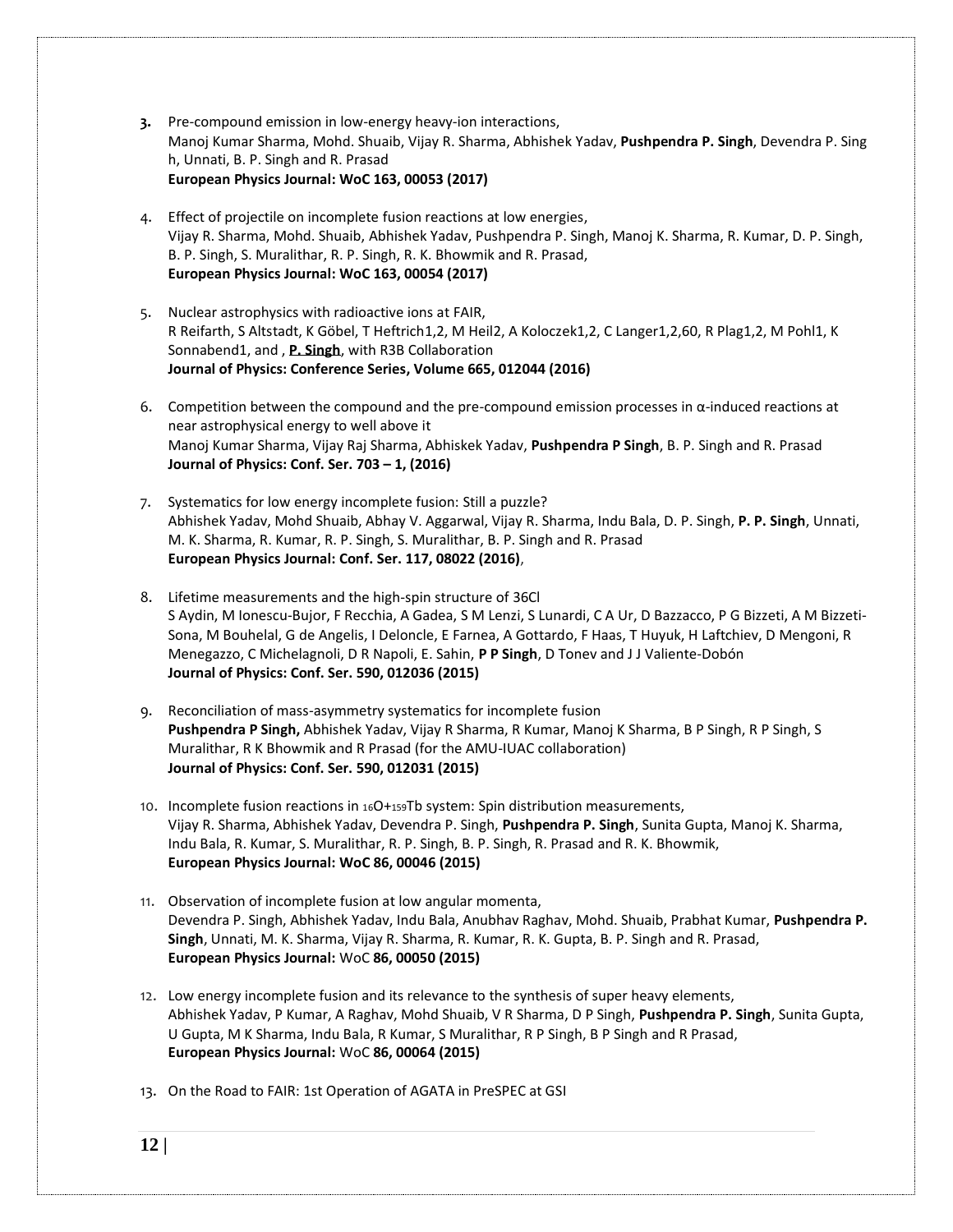N. Pietralla, M. Reese, M.L. Cortes, F. Ameil, D. Bazzacco, M.A. Bentley, P. Boutachkov, C. Domingo-Pardo, A. Gadea, J. Gerl, N. Goel, P. Golubev, M. Górska, G. Guastalla, T. Habermann, I. Kojouharov, W. Korten, E. Merchán, S. Pietri, D. Ralet, P. Reiter, D. Rudolph, H. Schaffner, **Pushpendra P. Singh,** O. Wieland, and H.J. Wollersheim for PreSPEC-AGATA collaboration **EUROPEAN PHYSICAL JOURNAL: WoC 66,** 02083 (2014)

- 14. Understanding the onset of incomplete fusion **Pushpendra P. Singh,** Abhishek Yadav, Vijay R. Sharma, D. P. Singh, R. Kumar, R. P. Singh, S. Muralithar, B. P. Singh, R. K. Bhowmik, R. Prasad, and the AMU-IUAC collaboration **JOURNAL OF PHYSUCS: Conf. Ser. 515, 012021 (2014)**
- 15. Incomplete fusion reactions at low energies in <sup>13</sup>C+169Tm system Vijay R. Sharma, Abhishek Yadav, Devendra P. Singh, **Pushpendra P. Singh,** Indu Bala, R. Kumar, M. K. Sharma, S. Gupta, S. Murlithar, R. P. Singh, B. P. Singh and R. Prasad **EUROPEAN PHYSICAL JOURNAL: WoC 66,** 03079 (2014)
- 16. Low energy in-complete fusion: The α-Q-value systematic Abhishek Yadav, Vijay R. Sharma, Devendra P. Singh, *[Pushpendra](http://publish.aps.org/search/field/author/P.%20P.%20Singh) P. Singh*, Unnati1, M. K. Sharma, R. Kumar, B. P. Singh, and R. Prasad **AIP Conference Proceedings, Volume 1524, 197-200 (2013)**
- 17. Systematic study of projectile structure effect in fusion reactions at low energies Vijay R. Sharma, Abhishek Yadav, Devendra P. Singh, **[Pushpendra](http://publish.aps.org/search/field/author/P.%20P.%20Singh) P. Singh**, Unnati Gupta, Manoj K. Sharma, R. Kumar, B. P. Singh, and R. Prasad **AIP Conference Proceedings, Volume 1524, 201-204 (2013)**
- 18. How does incomplete fusion show up at slightly above barrier energies? **[Pushpendra](http://publish.aps.org/search/field/author/P.%20P.%20Singh) P. Singh**, Yadav Abhishek, Vijay R. Sharma, R. Kumar, B. P. Singh, R. K. Bhowmik, R. Prasad and the AMU-IUAC collaboration **EUROPEAN PHYSICS JOURNAL WoC 21, 10009 (2012)**
- **19.** Effect of alpha-Q-value on reaction dynamics at ≈ 4-7 AMeV Abhishek Yadav, Vijay R. Sharma, **[Pushpendra](http://publish.aps.org/search/field/author/P.%20P.%20Singh) P. Singh**, Devendra P. Singh, Unnati, Manoj K. Shamra, R. Kumar, B.P. Singh, R. Prasad and R.K. Bhowmik **EUROPEAN PHYSICAL JOURNAL WoC 21, 08005 (2012**
- **20.** Sub-barrier fusion of 32S+48Ca G. Montagnoli, A. M. Stefanini, C. L. Jiang, L. Corradi, S. Courtin, H. Esbensen, E. Fioretto, A. Goasduff, J. Grebosz, F. Haas, A. F. Kifle, M. Mazzocco, C. Michelagnoli, T. Mijatović, P. Molini, D. Montanari, K. E. Rehm, R. Silvestri, **[Pushpendra](http://publish.aps.org/search/field/author/P.%20P.%20Singh) P. Singh**, F. Scarlassara, S. Szilner, X. D. Tang, and C. A. Ur **AIP Conf. Proc. 1491, 377-380 (2012)**
- 21. Incomplete vs. complete fusion at  $E/A = 4-7$  MeV **[Pushpendra](http://publish.aps.org/search/field/author/P.%20P.%20Singh) P. Singh**, Abhishek Yadav, Vijay R Sharma, Devendra P Singh, Unnati Gupta, Manoj K Sharma, R Kumar, K S Golda, R P Singh, S Muralithar, B P Singh, R K Bhowmik and R Prasad **JOURNAL OF PHYSUCS: CONF. SER. 282 (2011) 012019**
- 22. Unexpected show up of incomplete fusion at low projectile energies **[Pushpendra](http://publish.aps.org/search/field/author/P.%20P.%20Singh) P. Singh**, Abhishek Yadav, Vijay R. Sharma, D.P. Singh, Unnati Gupta, Manoj K. Sharma, R. Kumar, K.S. Golda, R.P. Singh, S. Muralithar, B.P. Singh, R.K. Bhowmik and R. Prasad **EUROPEAN PHYSICAL JOURNAL WoC 17, 03007 (2011)**
- 23. Incomplete fusion at energies ≈ 4-7 MeV/nucleon: recent results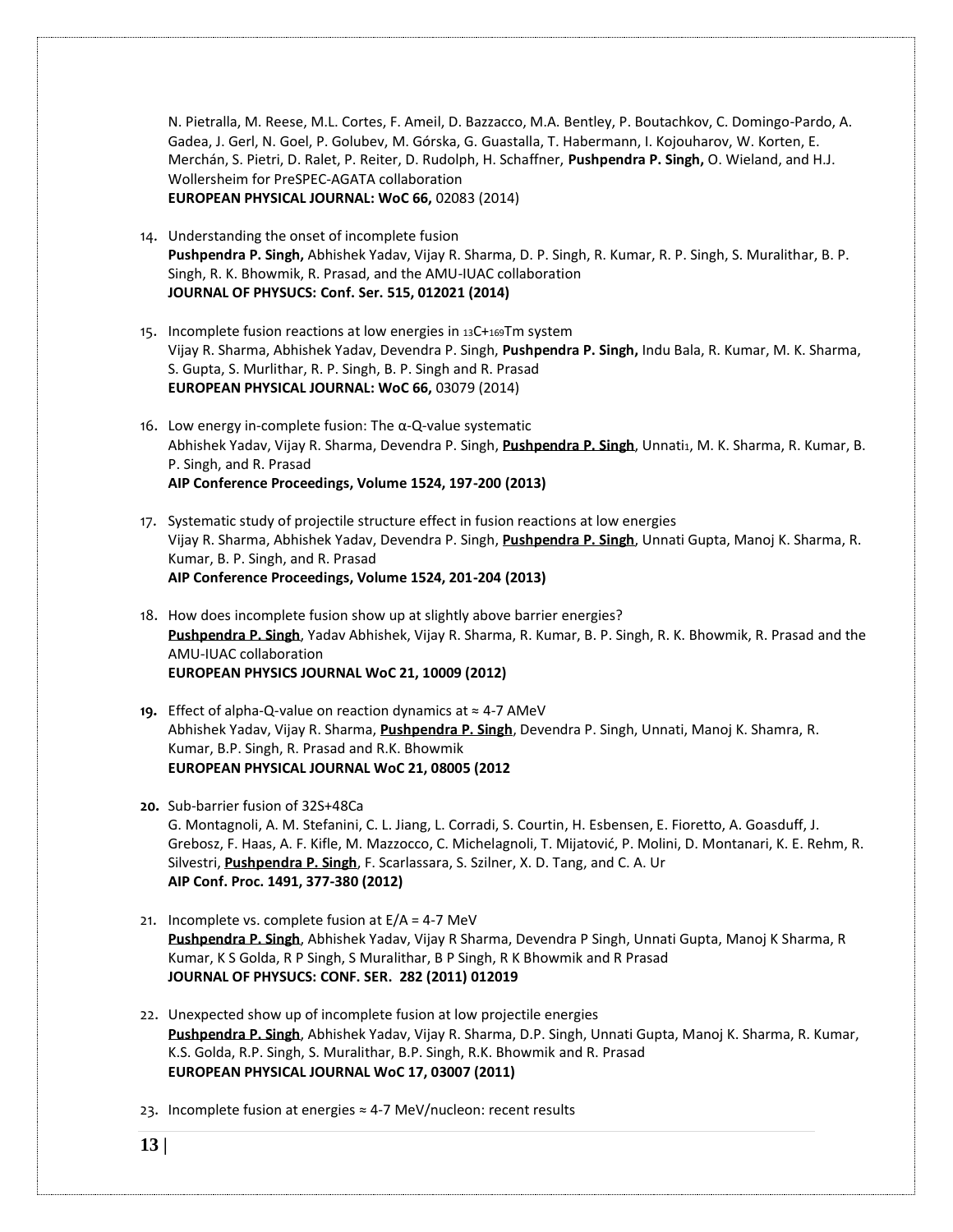**[Pushpendra](http://publish.aps.org/search/field/author/P.%20P.%20Singh) P. Singh,** Abhishek Yadav, Devendra P. Singh, Unnati Gupta, Manoj K. Sharma, K. S. Golda, Rakesh Kumar, R. P. Singh, S. Muralithar, B. P. Singh, R. K. Bhowmik and R. Prasad **EURO. PHYS. JOUR. WC 2, 10004 (2011)**

- **24.** Entrance channel effect in the incomplete fusion reactions Abhishek Yadav, Vijay R. Sharma, **[Pushpendra](http://publish.aps.org/search/field/author/P.%20P.%20Singh) P. Singh**, Manoj K. Sharma, Devendra P. Singh, Unnati, R. Kumar, B.P. Singh, R. Prasad and R.K. Bhowmik **EUROPEAN PHYSICAL JOURNAL WoC 17, 16019 (2011)**
- **25.** Observation of fission-like residues in the 16O+181Ta system at Elab = 6 MeV/A Vijay R. Sharma, Abhishek Yadav, **[Pushpendra](http://publish.aps.org/search/field/author/P.%20P.%20Singh) P. Singh**, Devendra P. Singh, Manoj K. Sharma, Unnati, R. Kumar, B. P. Singh, R. Prasad and A.K. Sinha **EUROPEAN PHYSICAL JOURNAL WoC 17, 16012 (2011)**
- **26.** Fusion of 60Ni + 100Mo below barrier F. Scarlassara, G. Montagnoli, E. Fioretto, C.-L. Jiang, A.M. Stefanini, L. Corradi, B.B. Back, N. Patel, K.E. Rehm, D. Sewerinyak, **[Pushpendra](http://publish.aps.org/search/field/author/P.%20P.%20Singh) P. Singh**, X.D. Tang, C.M. Deibel, B. Di Giovine, J.P. Greene, H.D. Henderson, M. Notani, S.T. Marley and S. Zhu **EUROPEAN PHYSICAL JOURNAL WoC 17, 05002 (2011)**
- 27. Incomplete fusion at energies » 4-7 MeV/nucleon: Recent results. **[Pushpendra](http://publish.aps.org/search/field/author/P.%20P.%20Singh) P. Singh**, A. Yadav, D.P. Singh, U. Gupta, M.K. Sharma, K.S. Golda, R. Kumar, R.P. Singh, S. Muralithar, B.P. Singh, R.K. Bhowmik and R. Prasad **EUROPEAN PHYSICAL JOURNAL** WoC 2**, 10004 (2010)**

**7. RESEARCH PAPERS CONTRIBUTED IN NATIONAL/INTERNATIONAL CONFERENCES**

# **YEAR 2018**

- **1. Complete Fusion in 9Be + 159Tb at near barrier energies,** G. Gupta, Malika Kaushik, Swati Thakur, H. Krishnamoorthy, V. Nanal, A. Shrivastava, **Pushpendra P. Singh**, R.G. Pillay,C.S. Palshetkar,K. Mahata,K. Ramachandran,S. Pal,S. Pandit,V.V. Parkar **DAE Nucl. Phys. Symp. V63, 650 (2018)**
- 2. **Study of fusion and direct reaction at near barrier energies in 9Be + 197Au**, Malika Kaushik,G. Gupta,Swati Thakur,H. Krishnamoorthy,V. Nanal,A. Shrivastava, **Pushpendra P. Singh**, R. G. Pillay,C. S. Palshetkar,K. Mahata,K. Ramachandran,S. Pal,S. K. Pandit,V. V. Parakar **DAE Nucl. Phys. Symp. V63, 598 (2018)**
- **3. Role of entrance channel parameters in low energy heavy-ion induced break-up reactions,** Mohd. Shuaib,Vijay R. Sharma ,Abhishek Yadav ,Ishfaq Majeed ,Manoj Kumar Sharma, **Pushpendra P. Singh**, Devendra P. Singh,R. Kumar,R. P. Singh,S. Muralithar, B. P. Singh,R. Prasad **DAE Nucl. Phys. Symp. V63, 574 (2018)**
- **4. Measurement and analysis of mass distribution of fission like events in 19F + 169Tm system at low energies** Mohd. Shuaib,Vijay R. Sharma,Abhishek Yadav,Swati Thakur, Ishfaq Majeed,Mahesh Kumar,Manoj Kumar Sharma, **Pushpendra P. Singh**, Unnati Gupta ,Devendra P. Singh,R. Kumar ,R. P. Singh,S. Muralithar`,B. P. Singh ,R. Prasad

**DAE Nucl. Phys. Symp. V63, 570 (2018)**

**5. Observation of fusion-fission events in \$^{19}F + ^{175}Lu\$ system at \$\approx 3 \$MeV/nucleon excitation energies,**

Ishfaq Majeed,Mohd Shuaib,Vijay R. Sharma,Abhishek Yadav, Mahesh Kumar, Manoj Kumar Sharma, **Pushpendra P. Singh**, Devendra P. Singh,R. Kumar,R.P. Singh,S. Muralithar,B.P. Singh,R. Prasad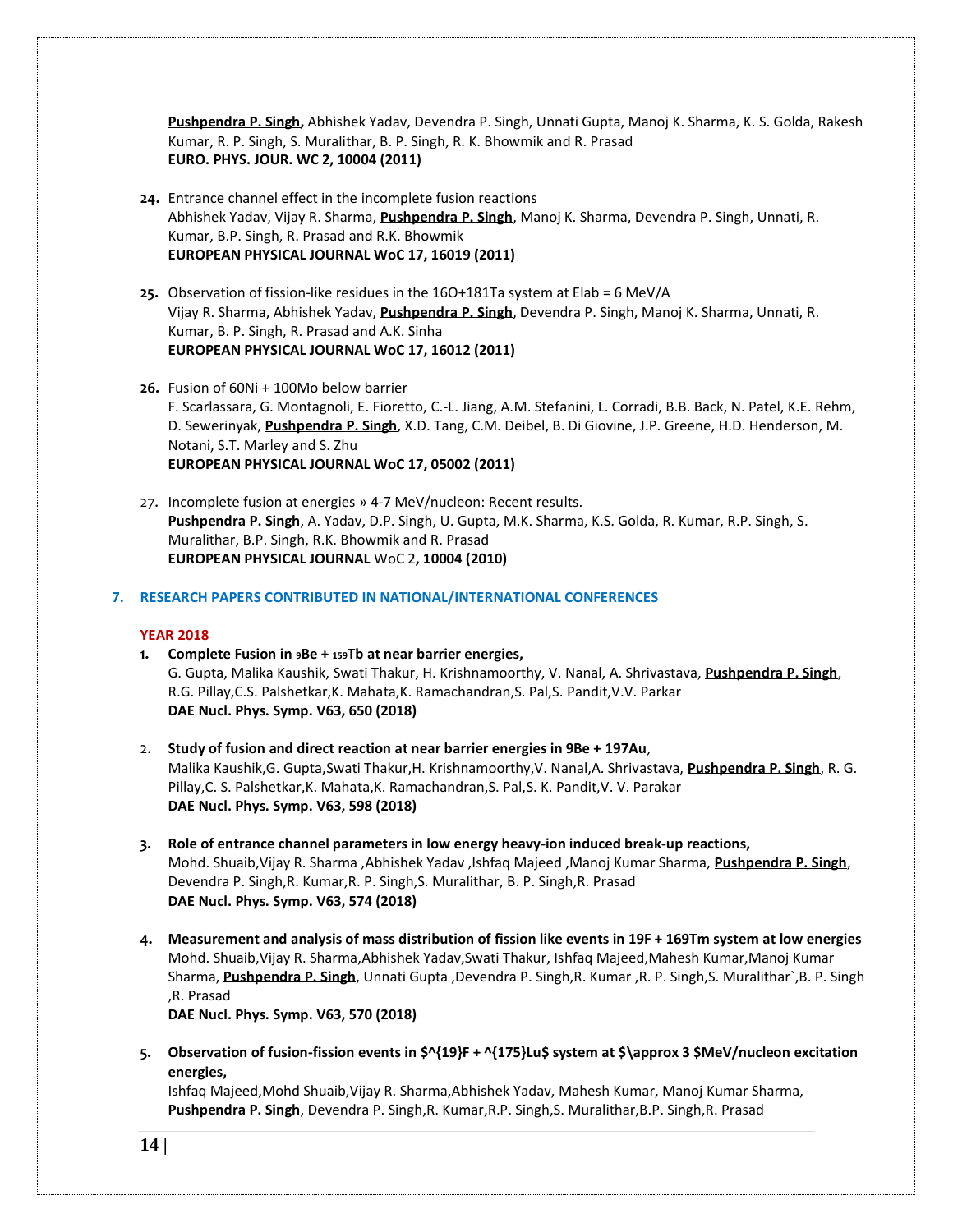**DAE Nucl. Phys. Symp. V63, 540 (2018)**

6. **Isotopic and. Isobaric Mass Distributions of Fission-like events in \$^{19}\$F + \$^{159}\$Tb system at Low Energies,**

Mahesh Kumar,Ishfaq Majeed,Mohd. Shuaib,Vijay R. Sharma,Abhishek Yadav, **Pushpendra P. Singh**, Devendra P. Singh

**DAE Nucl. Phys. Symp. V63, 504 (2018)**

- **7. Effect of coupling on sub-barrier fusion: The case of \$^{37}\$Cl+\$^{130}\$Te system,** Rudra N. Sahoo,Malika Kaushik,Arshiya Sood,Pawan Kumar,Arzoo Sharma,Swati Thakur, **Pushpendra P. Singh**, P. K. Raina,Rohan Biswas,Abhishek Yadav ,J. Gehlot,Subir Nath,N. Madhavan,Md. Moin Saikh,Manoj K. Sharma,B. J. Roy,Anjali Rani,A. Banerjee,Unnati Gupta ,Nabendu K. Deb,B. P. Singh,R. Prasad **DAE Nucl. Phys. Symp. V63, 492 (2018)**
- 8. **Systematic study of alpha induced reactions at low excitation energies: Analysis of excitation functions,** Manoj Kumar Sharma,Mahesh Kumar,Mohd. Shuaib,Vijay R. Sharma, Abhishek Yadav, **Pushpendra P. Singh**, Devendra P. Singh,Unnati Gupta,B. P. Singh,R. Prasad DAE Nucl. Phys. Symp. V63, 418 (2018)
- 9. **Non-central forces of effective interactions,** Pawan Kumar, Shahariar Sarkar, P. K. Raina, **Pushpendra P. Singh**, P. K. Rath **DAE Nucl. Phys. Symp. V63, 138 (2018)**

#### **YEAR 2017**

- 10. Low background radiation measurement at IIT Ropar, Ishtiaq Ahmed, Vijay Kumar, Arshiya Sood, Pawan Kumar, Rudra N. Sahoo, P. K. Raina, H. J. Wollersheim, **Pushpendra P. Singh DAE Nucl. Phys. Symp. V62, 1078 (2017)**
- 11. Pre-compound emission in the system 16O+169Tm: Measurement of isomeric cross-section ratios and spindistributions,

Manoj Kumar Sharma, Mohd. Shuaib, **[Pushpendra](http://publish.aps.org/search/field/author/P.%20P.%20Singh) P. Singh,** Vijay R. Sharma, A. Yadav, D. P. Singh, Unnati Gupta, R. Kumar, B. P. Singh, R Prasad

**International Conference in Nuclear Physics with energetic heavy-ion beams** held at Punjab University Chandigarh from March 15 - 18, 2017, Conference Proceeding O-2, page no. 61 (2017)

- 12. Incomplete fusion in 19FO+166Er system @ 4-7 AMeV, Unnati Gupta, S. Mandal, **[Pushpendra](http://publish.aps.org/search/field/author/P.%20P.%20Singh) P. Singh,**  Devendra P. Singh, A. Yadav, M. K. Sharma, Sunita Gupta, B. P. Singh, R Prasad **International Conference in Nuclear Physics with energetic heavy-ion beams** held at Punajb University Chandigarh from March 15 - 18, 2017, Conference Proceeding O-17, page no. 61 (2017)
- 13. **Anatomy of USDB Shell Model interaction,** Pawan Kumar, Kanhaiya Jha, S.K. Ghorui, Shahariar Sarkar, P. K. Raina, Pushpendra P. Singh, P. K. Rath, **DAE Nucl. Phys. Symp. V62, 58 (2017)**
- 14. **Pre-compound emission in 12C+169Tm, 16O+169Tm and 16O+159Tb systems at low excitation energies,** Manoj Kumar Sharma, Pushpendra P Singh, Mohd. Shuaib, Mahesh Kumar, Vijay R. Sharma, Abhishek Yadav, Devendra P Singh, Unnati Gupta, R. Kumar, B. P. Singh, R. Prasad **DAE Nucl. Phys. Symp. V62, 396 (2017)**
- 15. **A study of precursor contribution in \$^{189,190}\$Au residues populated in \$^{19}\$F + \$^{175}\$Lu system at low energies,** Mohd. Shuaib, Vijay R. Sharma, Abhishek Yadav, Manoj kumar Sharma ,Pushpendra P. Singh, Devendra P. Singh , R. Kumar, R. P. Singh, S. Muralithar, B. P. Singh, R. Prasad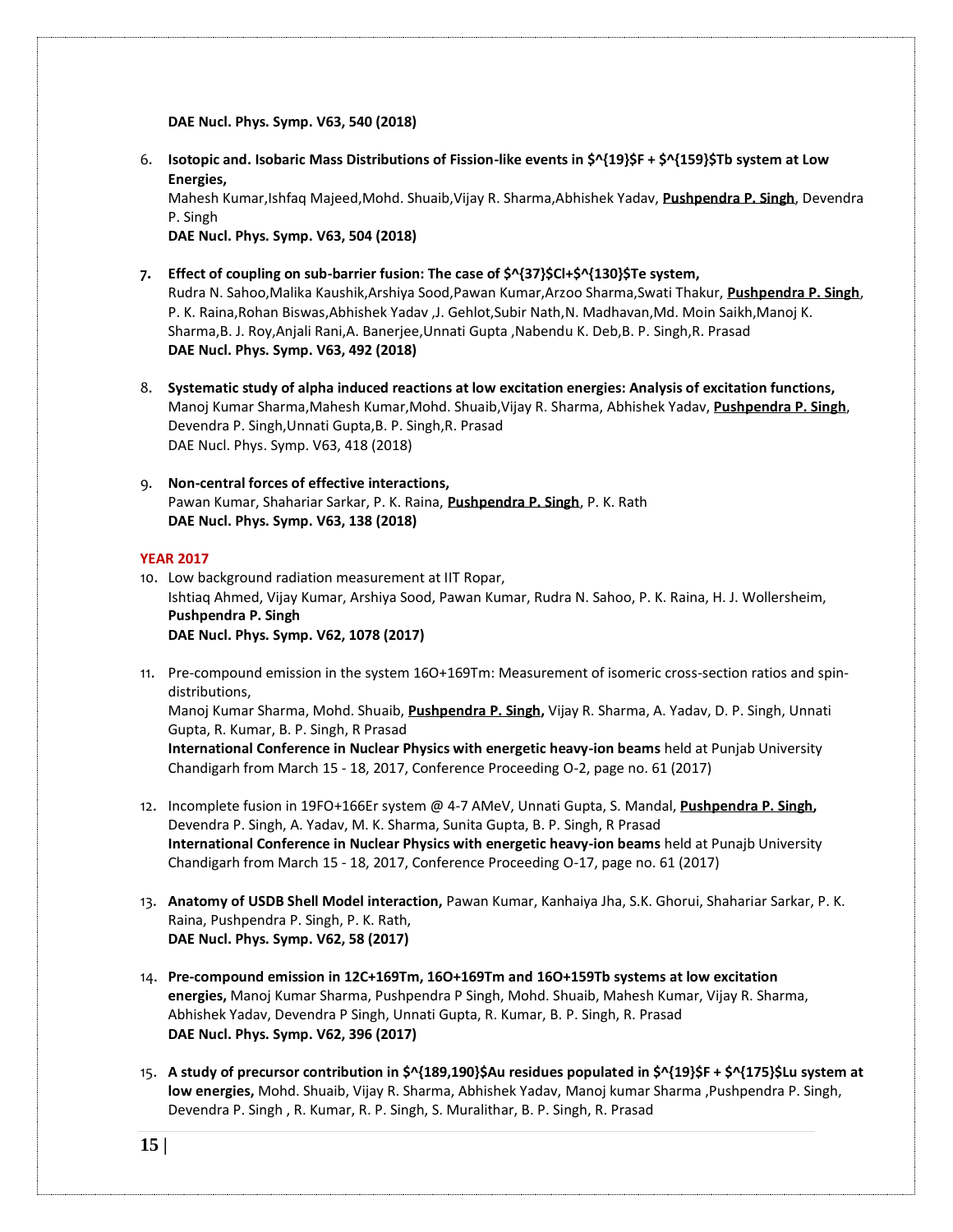**DAE Nucl. Phys. Symp. V62, 464 (2017)**

16. **Observation of fission-like events in the \$^{12}\$C + \$^{169}\$Tm at E\$^{\*}\$ \$\approx\$ 69, 63, and 57 MeV,** Arshiya Sood, R.N. Sahoo, Pawan Kumar, Mohd. Shuaib, Abhishek Yadav, Vijay R. Sharma, D.P. Singh, Unnati Gupta, R. Kumar, S. Aydin, Pushpendra P. Singh, Manoj K. Sharma, B.P. Singh, H.J. Wollersheim, R. Prasad

**DAE Nucl. Phys. Symp. V62, 540 (2017)**

17. **Effect of target neutron skin thickness on incomplete fusion probability,** 

Rudra N. Sahoo, Malika Kaushik, Arshiya Sood, Pawan Kumar, M. Shuaib, Vijay R. Sharma, Abhishek Yadav, Devendra P. Singh, Unnati Gupta, Pushpendra P. Singh, Manoj K. Sharma, Rakesh Kumar, S. Aydin, R. P. Singh, S. Muralithar, H. J. Wollersheim, B. P. Singh, R. K. Bhowmik, P. K. Raina, R. Prasad **DAE Nucl. Phys. Symp. V62, 586 (2017)**

18. **Barrier distribution for \$^{16}\$O+ \$^{169}\$Tm system through quasi-elastic back-scattering,** Abhishek Yadav, A. Jhingan, M. Kumar, N. Saneesh, Indu Bala, K.S. Golda, Md. Moin Shaikh, Tathagat Banerjee, G. Kaur, R. Dubey, C. Yadav, R.N. Sahoo, A. Sood, K. Rani, H. Arora, N.K. Rai, P.P. Singh, M.K. Sharma, B.P. Singh, R. Prasad, P. Sugathan **DAE Nucl. Phys. Symp. V62, 670 (2017)**

# **YEAR 2016**

- 19. Importance of 0g9/2 orbit for 66−70Zn, Pawan Kumar, S.K. Ghorui, P.K. Raina, P. K. Rath, **Pushpendra P. Singh DAE Nucl. Phys. Symp. V61, 290 (2016)**
- 20. Study of pre-compound emission in low-energy heavy-ion interactions: A new experimental method, Manoj Kumar Sharma, Mohd. Shuaib, Vijay R. Sharma, A. Yadav, **[Pushpendra](http://publish.aps.org/search/field/author/P.%20P.%20Singh) P. Singh,** D. P. Singh, Unnati Gupta, R. Kumar, B. P. Singh, R Prasad **DAE Nucl. Phys. Symp. V61, 380 (2016)**
- 21. A study of incomplete fusion in 19F + 169Tm system at projectile energies above the Coulomb barrier, Mohd. Shuaib, Vijay R. Sharma, A. Yadav, Manoj Kumar Sharma, **[Pushpendra](http://publish.aps.org/search/field/author/P.%20P.%20Singh) P. Singh,** D. P. Singh, R. Kumar, R. P. Singh, S. Muralithar,B. P. Singh,R. Prasad **DAE Nucl. Phys. Symp. V61, 482 (2016)**
- 22. Angular momentum dependence of low energy incomplete fusion reaction, Vijay R. Sharma, Md. Shuaib, A. Yadav, **[Pushpendra](http://publish.aps.org/search/field/author/P.%20P.%20Singh) P. Singh,** Manoj K. Sharma, R Kumar, S Gupta, I. Bala, D. P. Singh, R. P. Singh, S. Muralithar, B P Singh, R. K. Bhowmik, R. Prasad **DAE Nucl. Phys. Symp. V61, 628 (2016)**
- 23. Observation of fission-like events in 18O+159Tb system at energy ≈ 6 MeV/nucleon, Abhishek Yadav, **[Pushpendra](http://publish.aps.org/search/field/author/P.%20P.%20Singh) P. Singh,** I. Bala, Vijay R. Sharma, Mohd. Shuaib, D. P. Singh, Unnati Gupta, Sunita Gupta, Manoj K. Sharma, R. Kumar, S. Muralithar, R. P. Singh, B. P. Singh, R. Prasad **DAE Nucl. Phys. Symp. V61, 640 (2016)**
- 24. Multi-nucleon Transfer Reactions with Deformed Target near Coulomb Barrier, B. J. Roy, Y Sawant, N Dhingra, S. Santra, A. Pal, A. Kundu, D. Chattopadhyay, T. N. Nag, V. Jha, S. K. Pandit, V. V. Parkar, K. Ramachandran, K. Mahata, R.N. Sahoo, **P. P. Singh**, B. K. Nayak, A. Saxena, K Sekizawa **DAE Nucl. Phys. Symp. V61, 406 (2016)**
- 25. Study of Multi-nucleon Transfer Reactions in Light System 16O + 27Al at an incident Energy above Coulomb Barrier, B.J. Roy, Y Sawant, D. Chattopadhyay, A. Kundu, A. Pal, S Hazarika, S Saha, S. Santra, V. Jha, K.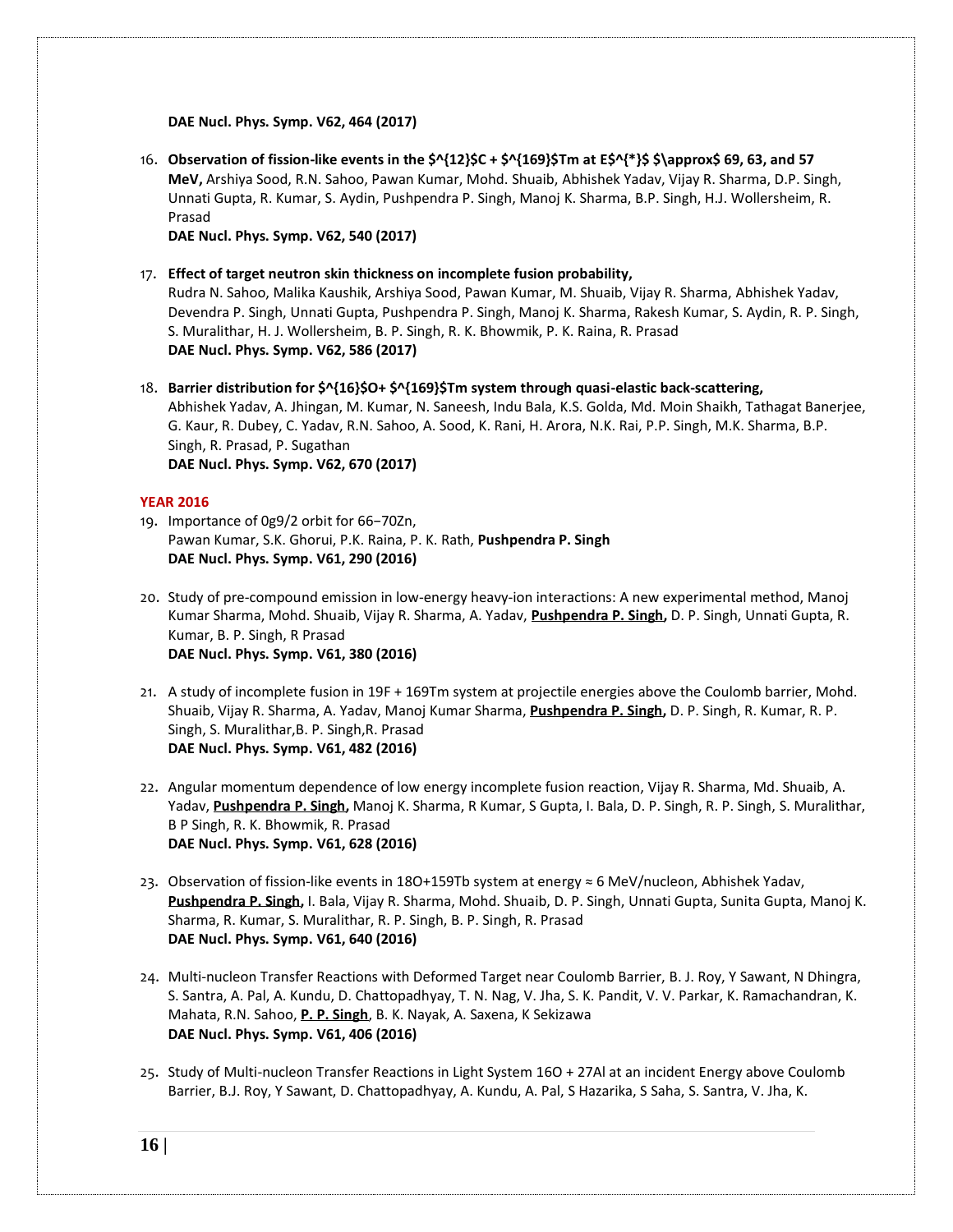Ramachandran, T.N. Nag, S. K. Pandit, V.V. Parkar, K Mahata, R.N. Sahoo, **P. P. Singh**, B. K. Nayak, A. Saxena, K Sekizawa

**DAE Nucl. Phys. Symp. V61, 408 (2016)**

# **YEAR 2015**

- 26. Spectroscopy Studies in A∼35 Region: Recent Results, S. Aydin, M. Ionescu-Bujor, F. Recchia,S.M. Lenzi,M. Bouhelal, D. Bazzacco, P.G. Bizzeti, A.M. Bizzeti-Sona, G.de Angelis,I. Deloncle, E. Farnea, A. Gadea, A. Gottardo, F. Haas, T. Huyuk, H. Laftchiev, S. Lunardi, D. Mengoni, R. Menegazzo, C. Michelagnoli, D.R. Napoli, A. Poves, E. Sahin, **[Pushpendra](http://publish.aps.org/search/field/author/P.%20P.%20Singh) P. Singh,** D. Tonev, C.A. Ur, J.J Valiente-Dobon **DAE Nucl. Phys. Symp. V60, 94 (2015)**
- 27. Deciphering pre-compound emission in low energy heavy ion interactions from recoil range and spin distributions, Manoj Kumar Sharma, Vijay R. Sharma, Shuaib Mohd., Abhay V. Agarawal, Abhishek Yadav, **[Pushpendra](http://publish.aps.org/search/field/author/P.%20P.%20Singh) P. Singh,** Devendra P. Singh, Unnati Gupta, R Kumar, B. P. Singh, R. Prasad **DAE Nucl. Phys. Symp. V60, 414 (2015)**
- 28. Incomplete fusion studies for 12C+175Lu system at 15UD Pelletron energies, Vijay R. Sharma, Mohd. Shuaib, A. Yadav, **[Pushpendra](http://publish.aps.org/search/field/author/P.%20P.%20Singh) P. Singh,** D. P. Singh, M. K. Sharma, R. Kumar, R. P. Singh, S. Muralithar, B. P. Singh, R. Prasad **DAE Nucl. Phys. Symp. V60, 444 (2015)**
- 29. Break-up effects of 19F projectile at ≈4-6 MeV/A, Mohd Shuaib, Vijay R. Sharma, Abhay V. Agarwal, Abhishek Yadav, **[Pushpendra](http://publish.aps.org/search/field/author/P.%20P.%20Singh) P. Singh,** D. P. Singh, Manoj K. Sharma, R. Kumar, R. P. Singh, S. Muralithar, B. P. Singh, R. Prasad

**DAE Nucl. Phys. Symp. V60, 448 (2015)**

30. Incomplete Fusion in 19F+175Lu interactions at energies≈4 - 6 MeV/A, Abhay V. Agrawal,Vijay R. Sharma,Mohd Shuaib, Abhishek Yadav, **[Pushpendra](http://publish.aps.org/search/field/author/P.%20P.%20Singh) P. Singh,** D. P. Singh, Manoj K. Sharma, R. Kumar, R. P. Singh, S. Muralithar, B. P. Singh, R. Prasad **DAE Nucl. Phys. Symp. V60, 470 (2015)**

#### **YEAR 2014**

- 31. Localization of ℓ window at low energy incomplete fusion: A case of 16O+159Tb, Vijay R. Sharma,Abhishek Yadav, **[Pushpendra](http://publish.aps.org/search/field/author/P.%20P.%20Singh) P. Singh,** Indu Bala,D. P. Singh ,S. Gupta,Manoj K. Sharma,R. Kumar,R. P. Singh,S. Murlithar,B. P. Singh,R. K. Bhowmik,R. Prasad **DAE Nucl. Phys. Symp. V59, 354 (2014)**
- 32. Dependency of low energy incomplete fusion reactions on entrance channel parameters: still a puzzle?, Abhishek Yadav,V. R. Sharma, **[Pushpendra](http://publish.aps.org/search/field/author/P.%20P.%20Singh) P. Singh,** Indu Bala, Prabhat Kumar,Anubhav Raghav,Md. Shuaib,Abhay V. Agrawal,D. P. Singh,Sunita Gupta,Unnati Gupta,M. K. Sharma,R. Kumar,S. Muralithar,R. P. Singh,B. P. Singh,R. Prasad **DAE Nucl. Phys. Symp. V59, 590 (2014)**
- 33. Heavy ion induced nuclear reactions: cross-section measurements and its applicability in thin layer activation analysis, D. P. Singh,A. Raghav,M. Shuaib,P. Kumar,A. Yadav, **[Pushpendra](http://publish.aps.org/search/field/author/P.%20P.%20Singh) P. Singh,** Unnati,V. R. Sharma,M. K. Sharma,B. P. Singh,R. Prasad **DAE Nucl. Phys. Symp. V59, 476 (2014)**
- 34. Inclusive study of low energy complete and incomplete Fusion-Fission, Prabhat Kumar, Vijay R. Sharma, Anubhav Raghav, Shuaib Md., A. V. Agrawal, Abhishek Yadav, D. P. singh, **[Pushpendra](http://publish.aps.org/search/field/author/P.%20P.%20Singh) P. Singh,** S. Gupta, M. K. Sharma, indu bala, R. kumar,S. Murlithar, M. M. Mbaye, B. P. Singh R. Prasad **DAE Nucl. Phys. Symp. V59, 544 (2014)**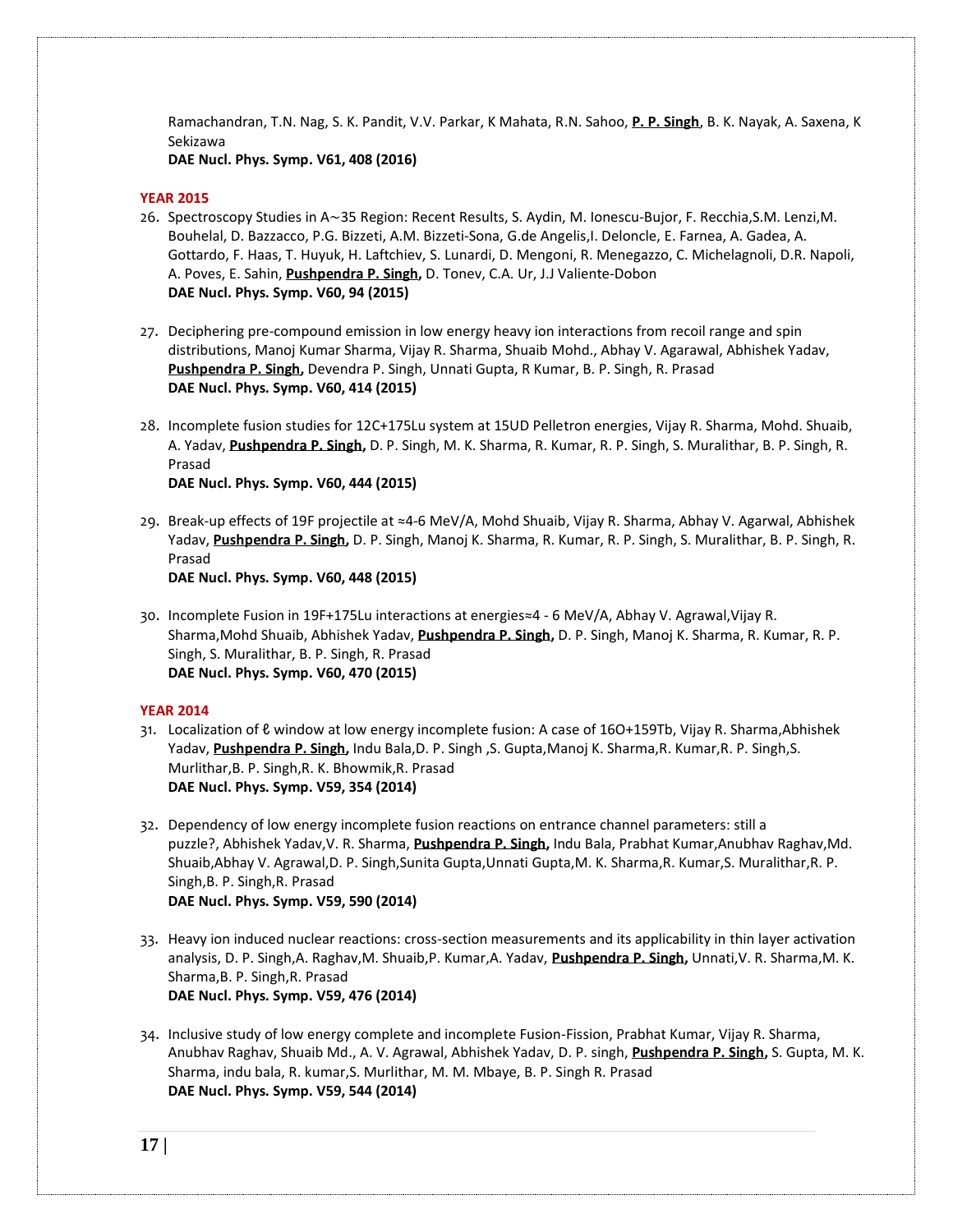35. Observation of incomplete fusion reactions above lcrit Abhishek Yadav, Vijay R. Sharma, Devendra P. Singh, **[Pushpendra](http://publish.aps.org/search/field/author/P.%20P.%20Singh) P. Singh,** Indu Bala, R. Kumar, Unnati, M. K.Sharma, S. Muralithar, R. P. Singh, B. P. Singh, and R. Prasad **AIP Conference Proceedings 1609, 20 (2014)**

# **YEAR 2013**

- 36. Proclaiming the validity of systematics for low energy incomplete fusion, Vijay R. Sharma, Abhishek Yadav, D. P. Singh, A. Raghav, P. Kumar, **[Pushpendra](http://publish.aps.org/search/field/author/P.%20P.%20Singh) P. Singh,** Indu Bala, Sunita Gupta, Manoj K. Sharma, R. Kumar, S. Murlithar, B. P. Singh, R. Prasad, **DAE Nucl. Phys. Symp. V58, 450 (2013)**
- 37. Spin Distribution measurements in 16O+159Tb system, Vijay R. Sharma, Abhishek Yadav, **[Pushpendra](http://publish.aps.org/search/field/author/P.%20P.%20Singh) P. Singh,** D. P. Singh, U. Gupta, Manoj K. Sharma, Indu Bala, R. Kumar, R. P. Singh, S. Murlithar, R.K. Gujjar, B.P. Singh, R. K. Bhowmik, R., Prasad, **DAE Nucl. Phys. Symp. V58, 452 (2013)**
- 38. Estimation of neutron emission branching ratios in heavy ion reactions using Poisson random processes, Devendra P. Singh,Vijay R. Sharma, Abhishek Yadav, Prabhat Kumar, Anubhav Raghav, **[Pushpendra](http://publish.aps.org/search/field/author/P.%20P.%20Singh) P. [Singh,](http://publish.aps.org/search/field/author/P.%20P.%20Singh)** Unnati Gupta, M. K. Sharma, R. Kumar,B. P. Singh, R. Prasad, **DAE Nucl. Phys. Symp. V58, 484 (2013)**
- 39. Validation of alpha-Q-value systematics: response of 18O+159Tb system, Abhishek Yadav,Vijay R. Sharma, **[Pushpendra](http://publish.aps.org/search/field/author/P.%20P.%20Singh) P. Singh,** Devendra P. Singh, Indu Bala, R Kumar, Sunita Gupta, Manoj K. Sharma, S. Muralithar, B. P. Singh, R. Prasad, **DAE Nucl. Phys. Symp. V58, 460 (2013)**

#### **YEAR 2012**

40. Diffuseness in fusion-&-distribution: Observation of in-complete fusion at &<&crit Abhishek Yadav, Vijay R. Sharma, **[Pushpendra](http://publish.aps.org/search/field/author/P.%20P.%20Singh) P. Singh,** Devendra P. Singh, R. Kumar, Unnati, M. K. Sharma, B. P. Singh and R. Prasad, **Nucl. Phys. Symp. V57, 432 (2012)**

- 41. Excitation functions of residues in 13C+169Tm interaction at ELab ≈ 4-7 MeV/A Vijay R. Sharma, Abhishek Yadav, **[Pushpendra](http://publish.aps.org/search/field/author/P.%20P.%20Singh) P. Singh,** D. P. Singh, Indu Bala, R. Kumar, S. Gupta, M. K. Sharma, B. P. Singh, and R. Prasad, **Nucl. Phys. Symp. V57, 570 (2012)**
- 42. Measurement and analysis of nuclear data relevant for nuclear energy systems Vijay R. Sharma, Abhishek Yadav[, Pushpendra P. Singh,](http://publish.aps.org/search/field/author/P.%20P.%20Singh) Devendra P. Singh, Unnati Gupta, Manoj K. Sharma, R. Kumar, B. P. Singh, R. Prasad and R. K. Bhowmik, **National conference on Nuclear Physics, Tumkur University, p26 (2012)**
- 43. Observation of In-Complete Fusion Reactions at *ℓ < ℓcrit* Abhishek Yadav, Vijay R. Sharma[, Pushpendra P. Singh,](http://publish.aps.org/search/field/author/P.%20P.%20Singh) Devendra P. Singh, Unnati Gupta, Manoj K. Sharma, R. Kumar, B. P. Singh and R. Prasad **Frontiers in Gamma Spectroscopy (FIG12), IUAC, New Delhi, March 5-7 (2012)**
- 44. Energy dependence of isomeric cross-section ratios for the residues populated via in-complete fusion reactions Devendra P. Singh, Abhishek Yadav, Vijay R. Sharma, [Pushpendra P. Singh,](http://publish.aps.org/search/field/author/P.%20P.%20Singh) Unnati, M. K. Sharma, Sunita Gupta, R. Kumar, H. D. Bhardwaj, B. P. Singh, and R. Prasad, **Nucl. Phys. Symp. V57, 452 (2012)**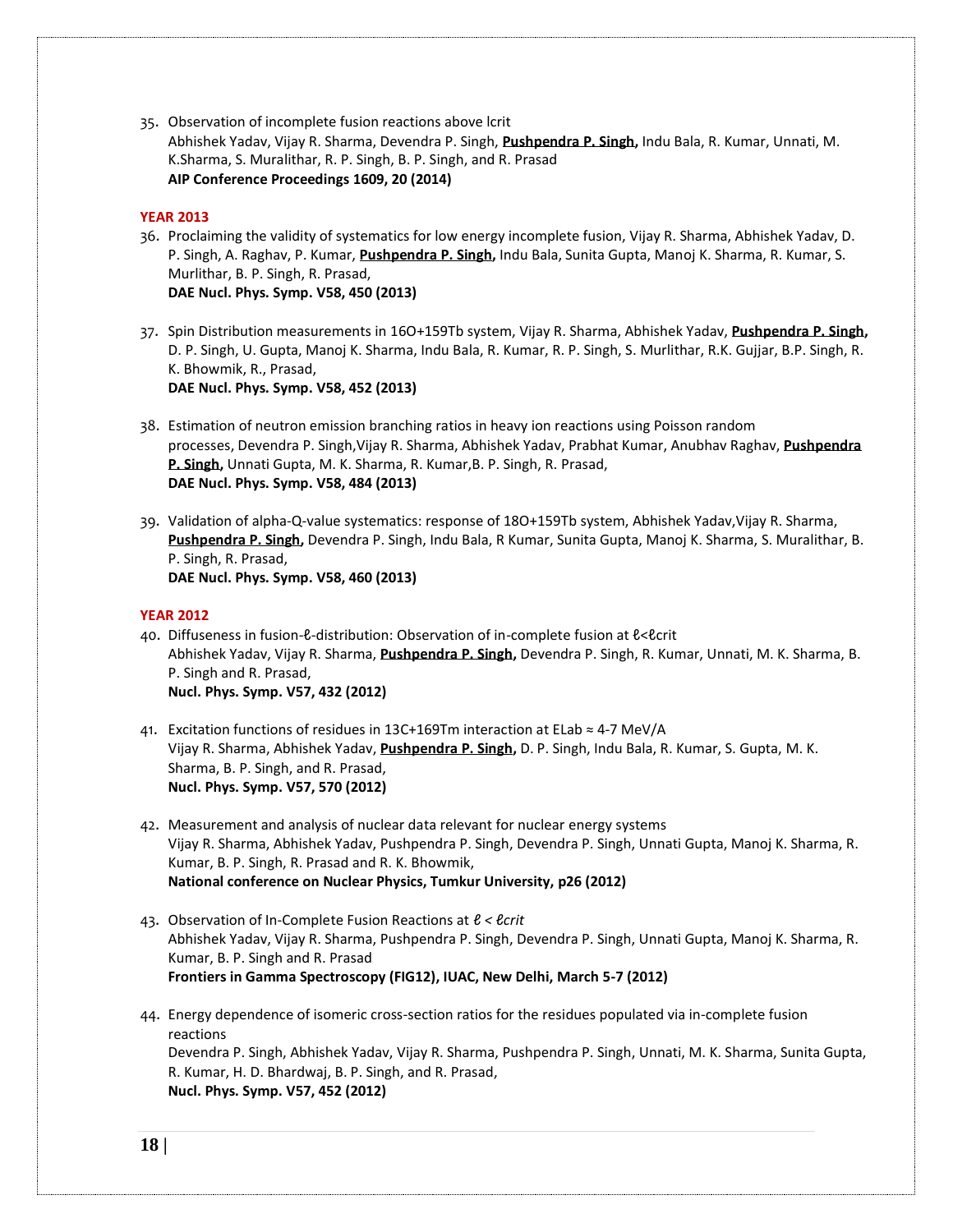#### **YEAR 2011**

- 45. How does incomplete fusion show up at slightly above barrier energies? **[Pushpendra](http://publish.aps.org/search/field/author/P.%20P.%20Singh) P. Singh,** Abhishek Yadav, Vijay R. Sharma, D. P. Singh, Unnati Gupta, Manoj K. Sharma, K. S. Golda, Rakesh Kumar, R. P. Singh, S. Muralithar, B. P. Singh, R. K. Bhowmik and R. Prasad, **3rd international workshop on Compound Nuclear Reactions (CNR11) and Related Topics, September 19-23, 2011, Czech Republic**
- 46. Unexpected show up of incomplete fusion at low projectile energies **[Pushpendra](http://publish.aps.org/search/field/author/P.%20P.%20Singh) P. Singh,** Abhishek Yadav, Vijay R. Sharma, D. P. Singh, Unnati Gupta, Manoj K. Sharma, K. S. Golda, Rakesh Kumar, R. P. Singh, S. Muralithar, B. P. Singh, R. K. Bhowmik and R. Prasad, **5th international Conference FUSION11, Saint-Malo, FRANCE: May 2nd – 6th, 2011**
- 47. Effect of alpha-Q-value on reaction dynamics at  $\approx$  4-7 AMeV Abhishek Yadav, Vijay R. Sharma, **[Pushpendra](http://publish.aps.org/search/field/author/P.%20P.%20Singh) P. Singh,** D. P. Singh, Unnati Gupta, Manoj K. Sharma, R. Kumar, B. P. Singh, R. K. Bhowmik and R. Prasad **3rd international workshop on Compound Nuclear Reactions (CNR11) and Related Topics, September 19-23, 2011, Czech Republic**
- 48. Entrance channel effect on incomplete fusion: The interplay of projectile structure Abhishek Yadav, Vijay R. Sharma, **[Pushpendra](http://publish.aps.org/search/field/author/P.%20P.%20Singh) P. Singh,** Manoj K. Sharma, Devendra P. Singh, Unnati Gupta, R. Kumar, B. P. Singh, R. K. Bhowmik and R. Prasad, **5th international Conference FUSION11, Saint-Malo, FRANCE: May 2nd – 6th, 2011**
- 49. Observation of fission residues in 16O + 181Ta system at ELab ≈6 MeV/A Vijay R. Sharma, Abhishek Yadav, **[Pushpendra](http://publish.aps.org/search/field/author/P.%20P.%20Singh) P. Singh,** Manoj K. Sharma, Devendra P. Singh, Unnati, R. Kumar, B. P. Singh, R. Prasad and A. K. Sinha, **5th international Conference FUSION11, Saint-Malo, FRANCE: May 2nd – 6th, 2011**
- 50. Incomplete fusion reactions: A comparison of 12,13C+159Tb results Abhishek Yadav, Vijay R. Sharma, **[Pushpendra](http://publish.aps.org/search/field/author/P.%20P.%20Singh) P. Singh,** Devendra P. Singh, Unnati Gupta, Manoj K. Sharma, R. Kumar, B. P. Singh, R. Prasad and R. K. Bhowmik, **Nucl. Phys. Symp. V56, 488 (2011)**
- 51. Disentangling of complete and incomplete fusion events Abhishek Yadav, Vijay R. Sharma, **[Pushpendra](http://publish.aps.org/search/field/author/P.%20P.%20Singh) P. Singh,** Devendra P. Singh, Unnati Gupta, Manoj K. Sharma, R. Kumar, B. P. Singh, R. Prasad and R. K. Bhowmik, **Nucl. Phys. Symp. V56, 610 (2011)**
- 52. Projectile break-up effects on fusion in 12C,16O+159Tb Vijay R. Sharma, Abhishek Yadav, **[Pushpendra](http://publish.aps.org/search/field/author/P.%20P.%20Singh) P. Singh,** Devendra P. Singh, Unnati Gupta, Manoj K. Sharma, R. Kumar, B. P. Singh, R. Prasad and R. K. Bhowmik, **Nucl. Phys. Symp. V56, 592 (2011)**

# **YEAR 2010**

- **53.** Incomplete vs. complete fusion at 4-7 MeV/nucleon **[Pushpendra](http://publish.aps.org/search/field/author/P.%20P.%20Singh) P. Singh,** Abhishek Yadav, R. Kumar, R. K. Bhowmik, B. P. Singh and R. Prasad, **International symposium on "Quasifission Process in Heavy Ion Reactions"** university of Messina, Messina, **ITALY**: 7-8' November 2010
- 54. Incomplete fusion in 12C +159Tb interactions at energies ≈4-7 MeV/A Abhishek Yadav, Vijay R. Sharma, **[Pushpendra](http://publish.aps.org/search/field/author/P.%20P.%20Singh) P. Singh,** Manoj K. Sharma, Devendra P. Singh, Unnati, Varinderjit Singh, D. Singh, R. Kumar, B. P. Singh, R.Prasad and R. K. Bhowmik. **Nucl. Phys. Symp. V55, 332 (2010)**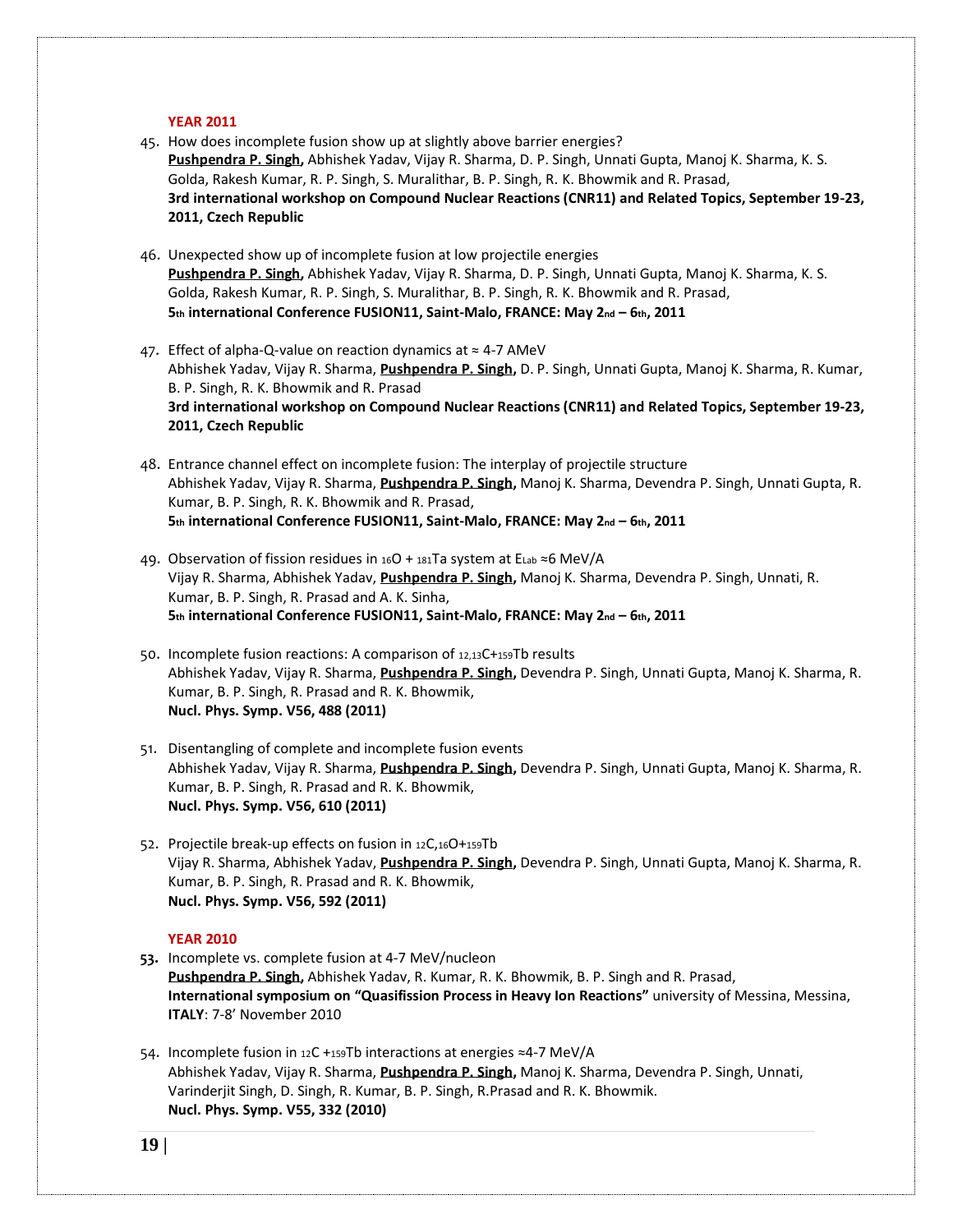- 55. How does projectile structure affect incomplete fusion? The case of 14N+169Tm R. Kumar, Abhishek Yadav, **[Pushpendra](http://publish.aps.org/search/field/author/P.%20P.%20Singh) P. Singh,** A. Aggarwal, S. Appannababu, S. Mukherjee, S. Muralithar, R. Ali, B. P. Singh and R. K. Bhowmik, **Nucl. Phys. Symp. V55, 254 (2010)**
- 56. Poisson random process for the explanation of neutron emission channels in heavy ion reactions Vijay R. Sharma, Abhishek Yadav, Devendra P. Singh, **[Pushpendra](http://publish.aps.org/search/field/author/P.%20P.%20Singh) P. Singh,** Manoj K. Sharma, B. P. Singh and R. Prasad.

**Nucl. Phys. Symp. V55, 336 (2010)**

- 57. Mass and isotopic yield distributions of fission-like residues in 16O + 181Ta system at ELab ≈ 6 MeV/A Vijay R. Sharma, Abhishek Yadav, Devendra P. Singh, **[Pushpendra](http://publish.aps.org/search/field/author/P.%20P.%20Singh) P. Singh,** Unnati, Manoj K. Sharma, R. Kumar, K. S. Golda, B. P. Singh, A. K. Sinha and R. Prasad, **Nucl. Phys. Symp. V55, 334 (2010)**
- 58. A comprehensive study of in-complete fusion reaction dynamics in 16O+181Ta system at 4-7 MeV/nucleon D. P. Singh, Vijay R. Sharma, Abhishek Yadav, **[Pushpendra](http://publish.aps.org/search/field/author/P.%20P.%20Singh) P. Singh,** Unnati, M. K. Sharma, K. S. Golda, R. Kumar, B. P. Singh, A. K. Sinha, and R. Prasad **Nucl. Phys. Symp. V55, 256 (2010)**

# **YEAR 2009**

- **59.** Incomplete fusion dynamics at E/A ~ 4-7 MeV: Recent Results **[Pushpendra](http://publish.aps.org/search/field/author/P.%20P.%20Singh) P. Singh,** Abhishek Yadav, A. K. Behera, D. P. Singh, M. K. Sharma, R. Kumar, K. S. Golda, R. P. Singh, S. Muralithar, R. K. Bhowmik, B. P. Singh and R. Prasad IInd International Workshop on **"Compound Nuclear Reactions and Related Topics (CNR\*09)"** Le Mercure Cité Mondiale, Bordeaux, **FRANCE,** 6-7 October 2009
- **60.** Probing of incomplete fusion dynamics at E/A≈4-7MeV/nucleon **[Pushpendra](http://publish.aps.org/search/field/author/P.%20P.%20Singh) P. Singh,** Abhishek Yadav, A. K. Behera, D. P. Singh, M. K. Sharma, R. Kumar, K. S. Golda, R. P. Singh, S. Muralithar, R. K. Bhowmik, B. P. Singh and R. Prasad **National Symposium on Nuclear Physics (NSNP09),** Kannur University, Kerala, 13-15th January 09, p16, (2009)
- **61.** Observation of large pre-equilibrium fraction at moderate excitation energies M. K. Sharma, Abhishek Yadav, **[Pushpendra](http://publish.aps.org/search/field/author/P.%20P.%20Singh) P. Singh,** D. P. Singh, A. K. Behera, B. P. Singh and R. Prasad **National Symposium on Nuclear Physics (NSNP09),** Kannur University, Kerala, 13-15th January 09, page 16, (2009)
- 62. Study of in-complete fusion dynamics: Measurement and analysis of forward recoil range distributions at≈ 5-6 MeV/nucleon Devendra P. Singh, Abhishek Yadav, Unnati, **[Pushpendra](http://publish.aps.org/search/field/author/P.%20P.%20Singh) P. Singh,** Manoj Kumar Sharma, Sunita Gupta, K. S. Golda, R. Kumar, A. K. Sinha, B. P. Singh, and R. Prasad **Nucl. Phys. Symp. V54, 334 (2009)**
- 63. Isomeric ratios for several residues in the interaction of 16O with 181Ta and 103Rh Devendra P. Singh, Abhishek Yadav, Unnati, **[Pushpendra](http://publish.aps.org/search/field/author/P.%20P.%20Singh) P. Singh,** Manoj Kumar Sharma, Sunita Gupta, K. S. Golda, R. Kumar, A. K. Sinha, B. P. Singh, and R. Prasad **Nucl. Phys. Symp. V54, 336 (2009)**

# **YEAR 2008**

**64.** Ph.D. Thesis on "Probing of incomplete fusion dynamics at E/A≈4-7MeV/nucleon **[Pushpendra](http://publish.aps.org/search/field/author/P.%20P.%20Singh) P. Singh, Ph.D. Thesis / T09 Nucl. Phys. Symp. V53, 793 (2008)**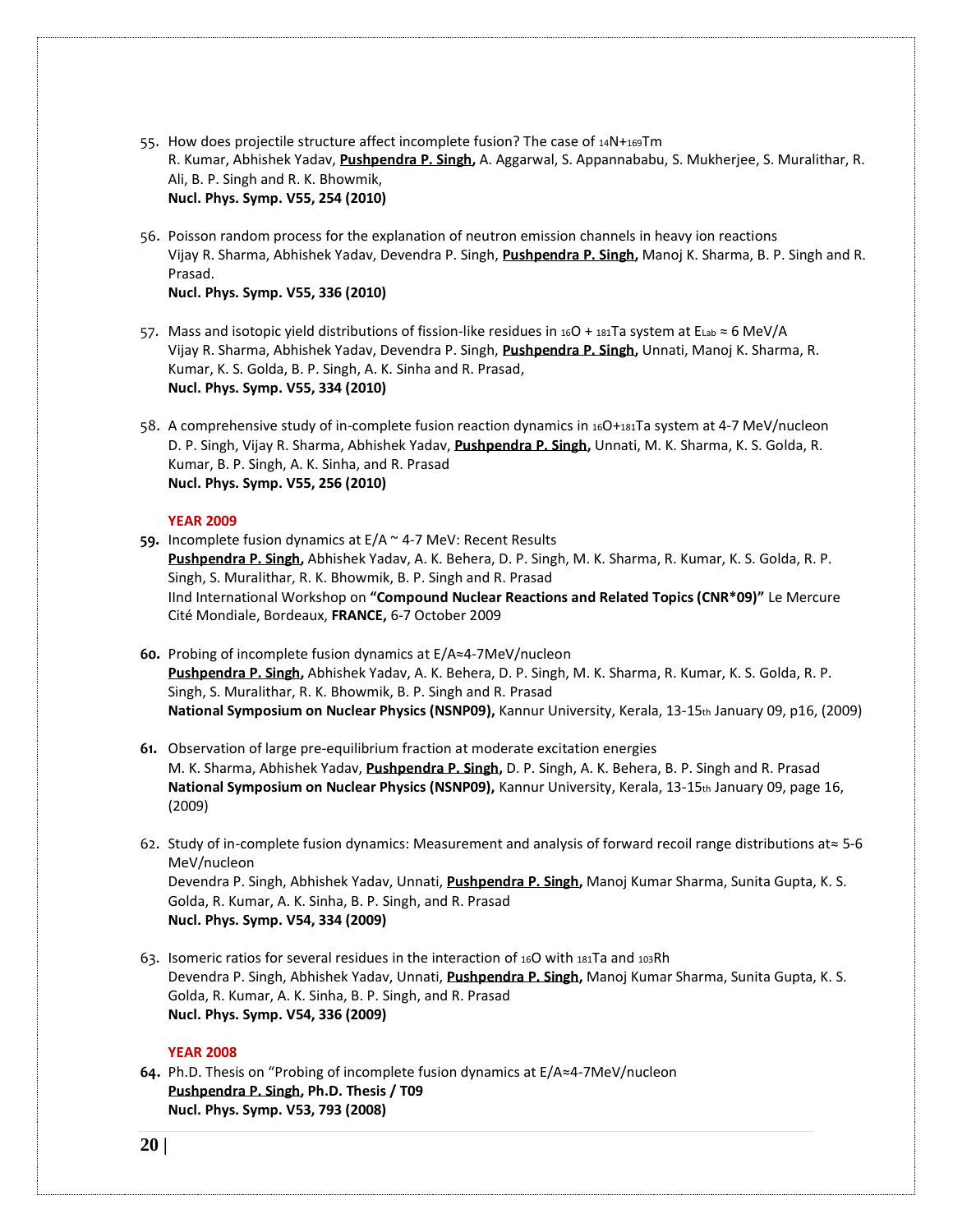- 65. Probing of incomplete fusion dynamics at energies ≈ 4‐7MeV/nucleon **[Pushpendra](http://publish.aps.org/search/field/author/P.%20P.%20Singh) P. Singh,** B. P. Singh, M. Kumar Sharma, Unnati, D. P. Singh, Abhishek Yadav, R. Kumar, K. S. Golda, R. P. Singh, S. Muralithar, R. K. Bhowmik, R Prasad, **Young Physicist Colloquium 08, SINP, Kolakta, 21**‐**22 August (2008)**
- 66. Isomeric yield ratios for some reactions in 16O+169Tm system M. Kumar Sharma, **[Pushpendra](http://publish.aps.org/search/field/author/P.%20P.%20Singh) P. Singh,** Unnati, Devendra P. Singh, Abhishek Yadav, B. P. Singh, R. Kumar, K. S. Golda, R Prasad **Nucl. Phys. Symp. V53, 469 (2008).**
- 67. Dynamics of incomplete fusion in heavy ion induced reactions M. Kumar Sharma, **[Pushpendra](http://publish.aps.org/search/field/author/P.%20P.%20Singh) P. Singh,** Unnati, Devendra P. Singh, Abhishek Yadav, B. P. Singh, R. Kumar, K. S. Golda, R Prasad **International Helmholtz summer school on Physics with heavy Quark, Joint Institute for Nuclear Research, Dubna, Russia, 11**‐**21, August (2008)**
- 68. Signature of pre-equilibrium-emission: yield-ratio measurement in particle-y coincidence Abhishek Yadav, **[Pushpendra](http://publish.aps.org/search/field/author/P.%20P.%20Singh) P. Singh,** B.P. Singh, M. K. Sharma, Unnati, R. Kumar, D. Singh, R. P. Singh, S. Murlithar, M.A Ansari, R. Prasad and R. K. Bhowmik **Nucl. Phys. Symp. V53, 405 (2008).**
- **69.** Thin layer activation analysis of alpha induced reactions for surface wear studies in some natural isotopes D. P. Singh , Abhishek Yadav, **[Pushpendra](http://publish.aps.org/search/field/author/P.%20P.%20Singh) P. Singh,** Unnati, Manoj Kumar Sharma, Rakesh Kumar, K.S. Golda, , H.D. Bhardwaj, B.P. Singh, and R. Prasad **Nucl. Phys. Symp. V53, 431 (2008)**
- **70.** Fusion and incomplete fusion studies in  $160+181$ Ta system in the energy range  $\approx 4.7$ -6.2 MeV/A D. P. Singh, Abhishek Yadav, **[Pushpendra](http://publish.aps.org/search/field/author/P.%20P.%20Singh) P. Singh,** Unnati, M. K. Sharma, B.P. Singh, K.S. Golda, R. Kumar, A.K. Sinha. and R. Prasad **Nucl. Phys. Symp. V53, 429 (2008)**
- **71.** Investigation of incomplete fusion fraction in 16O+169Tm system below 6 MeV/A Unnati Gupta, M. Kumar Sharma, D. P. Singh, **[Pushpendra](http://publish.aps.org/search/field/author/P.%20P.%20Singh) P. Singh,** Abhishek Yadav, S. Gupta, H. D. Bhardwaj, R. Kumar, B. P. Singh, and R. Prasad **Nucl. Phys. Symp. V53, 395 (2008)**

# **YEAR 2007**

**72.** Spin distribution and feeding intensity measurement: Disentangling of fusion and ICF reaction dynamics at E/A  $\approx$  4-7MeV

**[Pushpendra](http://publish.aps.org/search/field/author/P.%20P.%20Singh) P. Singh,** B. P. Singh, Unnati, M. K. Sharma, Rakesh Kumar, D. Singh, R. Ali, P. D. Shidling, D. Negi, R. P. Singh, S. Muralithar, H. D. Bhardwaj, M. A. Ansari, B. P. Singh, R. Prasad and R. K. Bhowmik **Nucl. Phys. Symp., V52 (2007) 327**

- **73.** Complete versus incomplete fusion in 159Tb (16O,x) reactions **[Pushpendra](http://publish.aps.org/search/field/author/P.%20P.%20Singh) P. Singh,** D. P. Singh, Unnati, M. K. Sharma, Rakesh Kumar, K. S. Golda, H. D. Bhardwaj, B. P. Singh, and R. Prasad **Nucl. Phys. Symp., V51 (2007) 403**
- **74.** Complete and incomplete fusion studies for the 16O+181Ta system using x-ray detection technique D. P. Singh, Unnati, M. K. Sharma, **[Pushpendra](http://publish.aps.org/search/field/author/P.%20P.%20Singh) P. Singh,** B. P. Singh, K. S. Golda, A. K. Sinha, and R. Prasad **Nucl. Phys. Symp., V51 (2007) 379**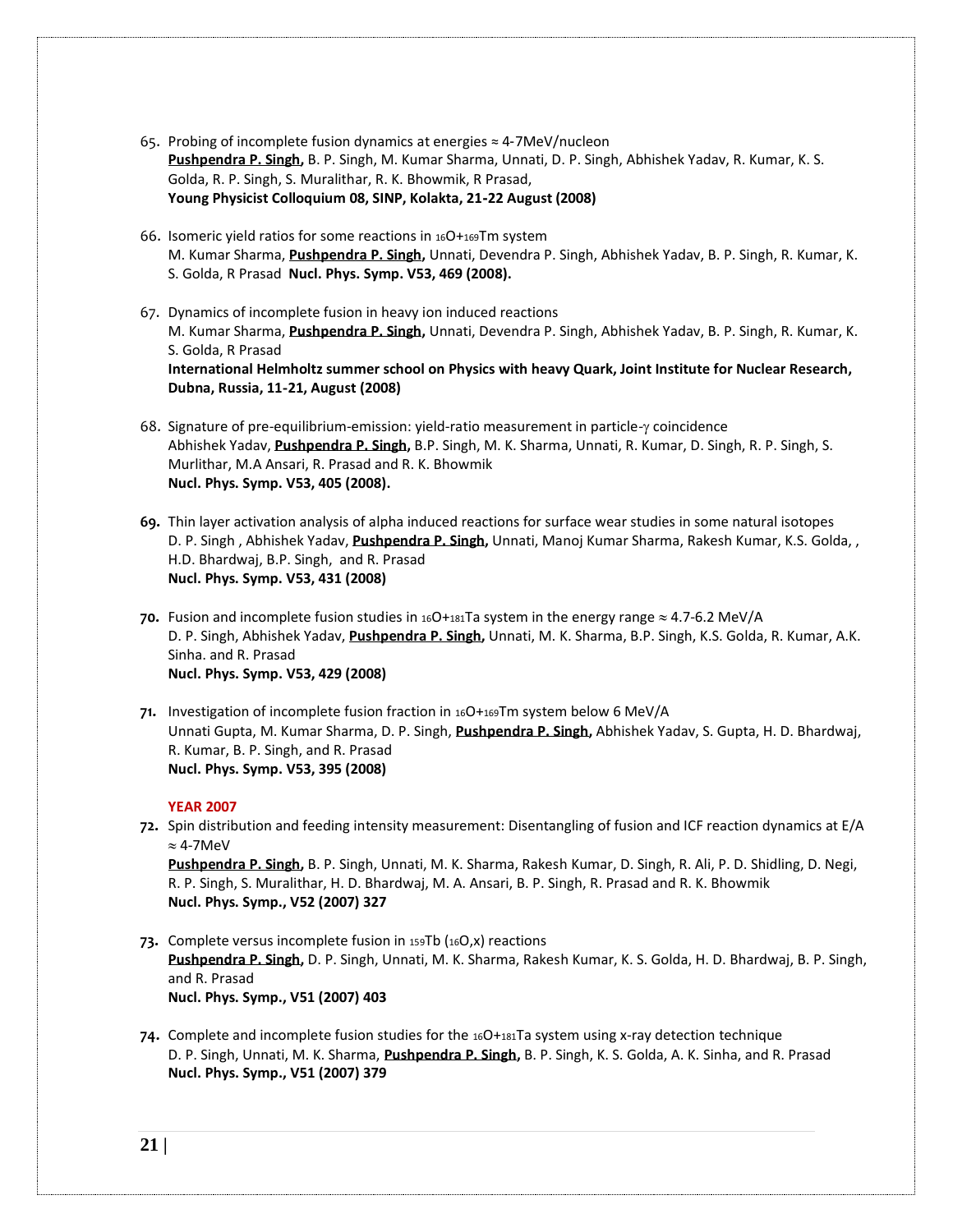- 75. Isotopic mass distribution of fission products in 16O+197Au reactions at 6 MeV/nucleon M. K. Sharma, D. P. Singh, Unnati, **[Pushpendra](http://publish.aps.org/search/field/author/P.%20P.%20Singh) P. Singh,** B. P. Singh, K. S. Golda and R. Prasad **Nucl. Phys. Symp., V51 (2007) 433**
- **76.** Measurement and analysis of radio-active nuclides produced in the interaction of 16O+130Te system over the energy range 3.8-5.6MeV/A Unnati, M. K. Sharma, Devendra P. Singh, **[Pushpendra](http://publish.aps.org/search/field/author/P.%20P.%20Singh) P. Singh,** Sunita Gupta, H. D. Bhardwaj, R. Kumar, B. P. Singh, and R. Prasad **Nucl. Phys. Symp., V51 (2007) 343**
- 77. Spin distribution studies for incomplete fusion reactions in 16O+124Sn collision D. Singh, R. Ali, M. Afzal Ansari, K. S. Babu, **[Pushpendra](http://publish.aps.org/search/field/author/P.%20P.%20Singh) P. Singh,** M. K. Sharma, Unnati, B. P. Singh, R. K. Sinha, Rakesh Kumar, S. Muralithar, R. P. Singh, and R. K. Bhowmik **Nucl. Phys. Symp., V51 (2007) 321**
- **78.** Life time measurement of 75Br with inverse kinematics reaction D. Negi, V. Kumar, T. Trivedi, S. A. Babu, Ranjeet, V. Kumar, **[Pushpendra](http://publish.aps.org/search/field/author/P.%20P.%20Singh) P. Singh,** S. Muralithar, Rakesh Kumar, R. P. Singh, S. C. Pancholi, A. K. Bhati, and R. K. Bhowmik **Nucl. Phys. Symp., V51 (2007) 292**

**YEAR 2006**

79. Investigation of fractional momentum transfer: Measurement of forward recoil ranges in 16O+169Tm collisions **[Pushpendra](http://publish.aps.org/search/field/author/P.%20P.%20Singh) P. Singh,** Unnati, M. K. Sharma, Rakesh Kumar, K. S. Golda, H. D. Bhardwaj, B. P. Singh and R. Prasad

**Nucl. Phys. Symp., V51 (2006) 437**

- **80.** ICF of 16O with 159Tb: Measurement and analysis of excitation functions **[Pushpendra](http://publish.aps.org/search/field/author/P.%20P.%20Singh) P. Singh,** Unnati, M. K. Sharma, Rakesh Kumar, K. S. Golda, H. D. Bhardwaj, B. P. Singh and R. Prasad **Nucl. Phys. Symp., V51 (2006) 435**
- 81. Influence of ICF on CF:Observation of large fusion suppression at 5-7 MeV/nucleon **[Pushpendra](http://publish.aps.org/search/field/author/P.%20P.%20Singh) P. Singh,** Devendra P. Singh, Unnati, M. K. Sharma, Rakesh Kumar, K. S. Golda, H. D. Bhardwaj, B. P. Singh and R. Prasad **Nucl. Phys. Symp., V51 (2006) 359**
- 82. Spin distribution studies: a sensitive probe for ICF reaction dynamics **[Pushpendra](http://publish.aps.org/search/field/author/P.%20P.%20Singh) P. Singh,** Unnati, M. K. Sharma, R. Kumar, D. Singh, K. S. Golda, S. Muralithar, R. P. Singh, H. D. Bhardwaj, M. A. Ansari, B. P. Singh, R. Prasad and R. K. Bhowmik **Nucl. Phys. Symp., V51 (2006) 361**

83. A study of energy dependence of complete and in-complete fusion in 16O+169Tm system below 6 MeV/nucleon using recoil range distribution technique Unnati, M. K. Sharma, B. P. Singh, **[Pushpendra](http://publish.aps.org/search/field/author/P.%20P.%20Singh) P. Singh,** Devendra P. Singh, R. Kumar, K. S. Golda, H. D. Bhardwaj, Sunita Gupta and R. Prasad **Nucl. Phys. Symp., V51 (2006) 441**

84. Measurement and analysis of excitation functions in  $_{16}O$ + $_{103}Rh$  system at E\* = 2-4MeV/nucleon D. P. Singh, Unnati, M. K. Sharma, **[Pushpendra](http://publish.aps.org/search/field/author/P.%20P.%20Singh) P. Singh,** Sunita Gupta, B. P. Singh, Rakesh Kumar, H. D. Bhardwaj and R. Prasad **Nucl. Phys. Symp., V51 (2006) 365**

85. Measurement and analysis of cross-sections for some residues produced in 16O+27Al system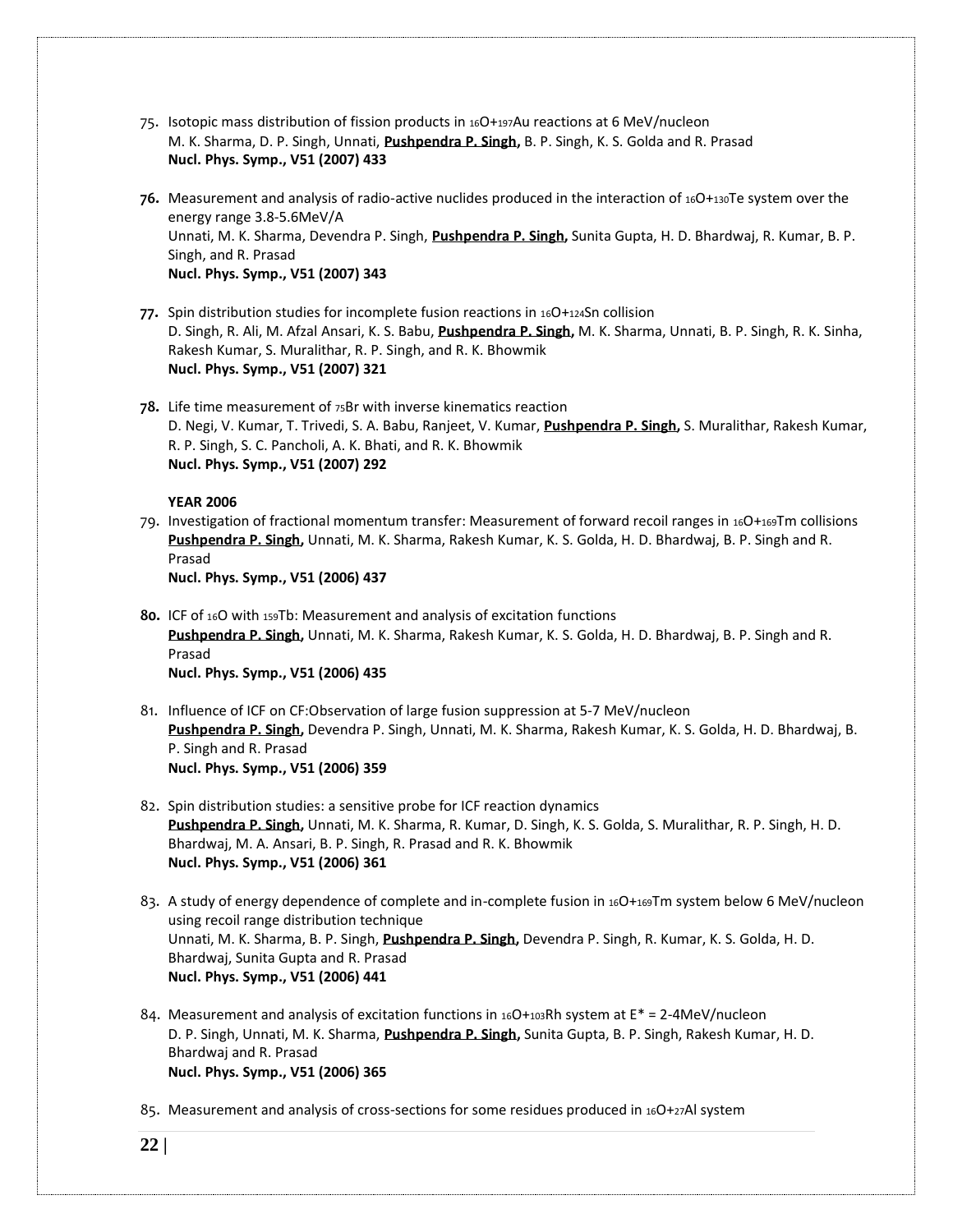M. K. Sharma, Unnati, D. P. Singh, **[Pushpendra](http://publish.aps.org/search/field/author/P.%20P.%20Singh) P. Singh,** R. Kumar, K. S. Golda, H. D. Bhardwaj, B. P. Singh and R. Prasad

**Nucl. Phys. Symp., V51 (2006) 431**

- 86. Study of incomplete fusion reaction of 16O-ion beam with 124Sn using particle-gamma coincidence technique D. Singh, R. Ali, M. Afzal Ansari, K. Surendra Babu, **[Pushpendra](http://publish.aps.org/search/field/author/P.%20P.%20Singh) P. Singh,** M. K. Sharma, Unnati, B. P. Singh, R. K. Sinha, R. Kumar, S. Muralithar, R. P. Singh, and R. K. Bhowmik **Nucl. Phys. Symp., V51 (2006) 439**
- 87. Pre-equilibrium emission studies in some light ion induced reactions B. P. Singh, M. K. Sharma, Unnati, **[Pushpendra](http://publish.aps.org/search/field/author/P.%20P.%20Singh) P. Singh,** D. P. Singh, H. D. Bhardwaj and R. Prasad **International Workshop on "Physics for ADS for Energy and Transmutation"** held at University of Rajasthan, Jaipur, India. 23rd-26th Feb. 2006

## **YEAR 2005**

88. Study of incomplete fusion dynamics: Analysis of excitation functions **[Pushpendra](http://publish.aps.org/search/field/author/P.%20P.%20Singh) P. Singh,** B. Sharma, Unnati, M. K. Sharma, B. P. Singh, H. D. Bhardwaj, R. Kumar, K. S. Golda and R. Prasad **Nucl. Phys. Symp., V50 (2005) 336**

- 89. Investigation of fission like events at energy  $\approx$  6 MeV/nucleon **[Pushpendra](http://publish.aps.org/search/field/author/P.%20P.%20Singh) P. Singh,** B. Sharma, Unnati, M. K. Sharma, B. P. Singh, H. D. Bhardwaj, R. Kumar, K. S. Golda and R. Prasad **Nucl. Phys. Symp., V50 (2005) 335**
- 90. Incomplete fusion studies using particle-gamma coincidence technique **[Pushpendra](http://publish.aps.org/search/field/author/P.%20P.%20Singh) P. Singh,** B. Sharma, Unnati, M. K. Sharma, B. P. Singh, H. D. Bhardwaj, R. Kumar, K. S. Golda and R. Prasad **Nucl. Phys. Symp., V50 (2005) 337**
- 91. Measurement of recoil range distribution for some evaporation residues of the system 16O+169Tm at  $\approx 81$  MeV beam energy Unnati, B. Sharma, **[Pushpendra](http://publish.aps.org/search/field/author/P.%20P.%20Singh) P. Singh,** M. K. Sharma, B. P. Singh, H. D. Bhardwaj, R. Kumar, K. S. Golda and R. Prasad Nucl**. Phys. Symp., V50 (2005) 315**
- 92. Signature of fission in 16O+159Tb system at energy  $\approx$  5 MeV/nucleon B. Sharma, **[Pushpendra](http://publish.aps.org/search/field/author/P.%20P.%20Singh) P. Singh,** Unnati, M. K. Sharma, B. P. Singh, H. D. Bhardwaj, R. Kumar, K. S. Golda and R. Prasad **Nucl. Phys. Symp., V50 (2005) 313**

**93.** A study of 16O+159Tb system: Complete and Incomplete Fusion. M. K. Sharma**,** Abhishek Yadav, **[Pushpendra](http://publish.aps.org/search/field/author/P.%20P.%20Singh) P. Singh,** D. P. Singh, A. K. Behera B. P. Singh, and R. Prasad **International Conference on Contemporary Issues in Nuclear and Particle Physics**, Nuclear and Particle Physics Research Centre, Jadavpur, Kolkata (2005) 50

#### **YEAR 2004**

**94.** Measurement of EFs for 16O+103Rh system in the energy range ~56-85MeV Unnati, M. K. Sharma, B. Sharma, **[Pushpendra](http://publish.aps.org/search/field/author/P.%20P.%20Singh) P. Singh,** B. P. Singh, Sunita Gupta, H. D. Bhardwaj, Rakesh Kumar and R. Prasad **Nucl. Phys. Symp. V47B (2004) 254**